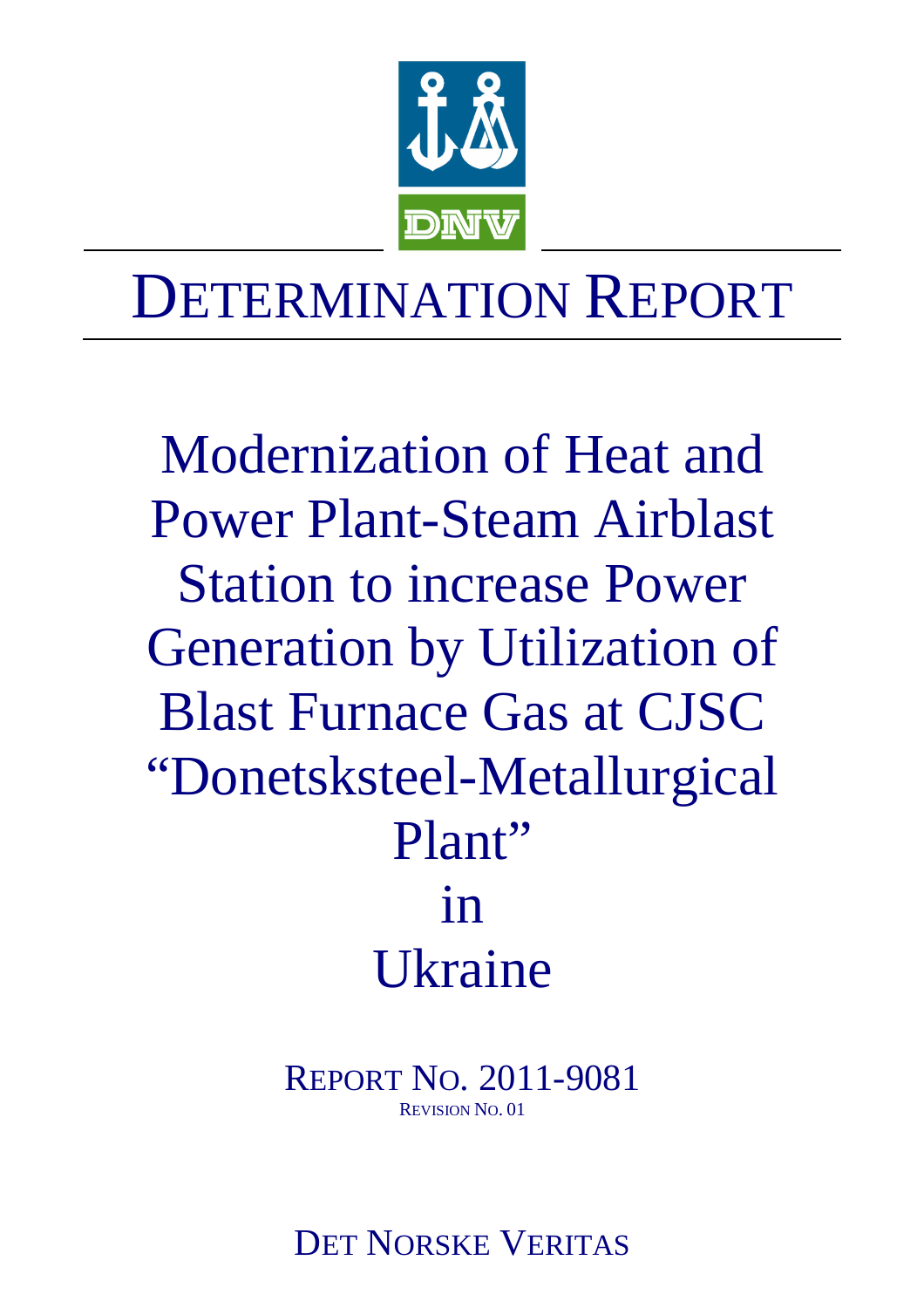

# **DETERMINATION REPORT**

| Date of first issue:<br>2011-03-29                                                                                                                                                                                                                                                                                                                                                                                                                                                                                                                                                                                                                                                                                                                                                                | ConCert Project No.:<br>PRJC-290052-2011-CCS-CZE |                  |                                                                                        | <b>DNV CLIMATE CHANGE</b><br><b>SERVICES AS</b>                                       |  |  |  |  |
|---------------------------------------------------------------------------------------------------------------------------------------------------------------------------------------------------------------------------------------------------------------------------------------------------------------------------------------------------------------------------------------------------------------------------------------------------------------------------------------------------------------------------------------------------------------------------------------------------------------------------------------------------------------------------------------------------------------------------------------------------------------------------------------------------|--------------------------------------------------|------------------|----------------------------------------------------------------------------------------|---------------------------------------------------------------------------------------|--|--|--|--|
| Recommended for approval by:<br>K.V.Raman                                                                                                                                                                                                                                                                                                                                                                                                                                                                                                                                                                                                                                                                                                                                                         | Approved by<br>Michael Lehmann                   |                  | Organisational unit:<br>Climate Change and<br><b>Evnironmental Services</b>            | Veritasveien 1,<br>1322 HØVIK, Norway<br>Tel: +47 67 57 99 00<br>Fax: +47 67 57 99 11 |  |  |  |  |
| Client:                                                                                                                                                                                                                                                                                                                                                                                                                                                                                                                                                                                                                                                                                                                                                                                           | Client ref.:                                     |                  |                                                                                        | http://www.dnv.com                                                                    |  |  |  |  |
| Global Carbon BV                                                                                                                                                                                                                                                                                                                                                                                                                                                                                                                                                                                                                                                                                                                                                                                  | Anna Vilde                                       |                  |                                                                                        | Org. No: 994 774 352 MVA                                                              |  |  |  |  |
| Summary:<br>Project Name: Modernization of Heat and Power Plant-Steam Airblast Station to increase Power Generation<br>by Utilization of Blast Furnace Gas at CJSC "Donetsksteel-Metallurgical Plant"<br><b>Country: Ukraine</b>                                                                                                                                                                                                                                                                                                                                                                                                                                                                                                                                                                  |                                                  |                  |                                                                                        |                                                                                       |  |  |  |  |
| Methodology:                                                                                                                                                                                                                                                                                                                                                                                                                                                                                                                                                                                                                                                                                                                                                                                      | <b>CDM</b> Methodology:,                         | <b>Version:</b>  | $\boxtimes$ JI specific approach                                                       |                                                                                       |  |  |  |  |
|                                                                                                                                                                                                                                                                                                                                                                                                                                                                                                                                                                                                                                                                                                                                                                                                   |                                                  |                  | GHG reducing Measure/Technology: Modernization of heat and power generation technology |                                                                                       |  |  |  |  |
| ER estimate: $82$ 189 tCO <sub>2</sub> e per year (average)                                                                                                                                                                                                                                                                                                                                                                                                                                                                                                                                                                                                                                                                                                                                       |                                                  |                  |                                                                                        |                                                                                       |  |  |  |  |
| <b>Size</b>                                                                                                                                                                                                                                                                                                                                                                                                                                                                                                                                                                                                                                                                                                                                                                                       |                                                  |                  |                                                                                        |                                                                                       |  |  |  |  |
| $\boxtimes$ Large Scale                                                                                                                                                                                                                                                                                                                                                                                                                                                                                                                                                                                                                                                                                                                                                                           |                                                  |                  |                                                                                        |                                                                                       |  |  |  |  |
| Small Scale<br><b>Determination Phases:</b>                                                                                                                                                                                                                                                                                                                                                                                                                                                                                                                                                                                                                                                                                                                                                       |                                                  |                  |                                                                                        |                                                                                       |  |  |  |  |
| Desk Review<br>$\bowtie$                                                                                                                                                                                                                                                                                                                                                                                                                                                                                                                                                                                                                                                                                                                                                                          |                                                  |                  |                                                                                        |                                                                                       |  |  |  |  |
|                                                                                                                                                                                                                                                                                                                                                                                                                                                                                                                                                                                                                                                                                                                                                                                                   |                                                  |                  |                                                                                        |                                                                                       |  |  |  |  |
| $\boxtimes$ Follow up interviews                                                                                                                                                                                                                                                                                                                                                                                                                                                                                                                                                                                                                                                                                                                                                                  |                                                  |                  |                                                                                        |                                                                                       |  |  |  |  |
| Resolution of outstanding issues<br><b>Determination Status</b>                                                                                                                                                                                                                                                                                                                                                                                                                                                                                                                                                                                                                                                                                                                                   |                                                  |                  |                                                                                        |                                                                                       |  |  |  |  |
|                                                                                                                                                                                                                                                                                                                                                                                                                                                                                                                                                                                                                                                                                                                                                                                                   |                                                  |                  |                                                                                        |                                                                                       |  |  |  |  |
| <b>Corrective Actions Requested</b>                                                                                                                                                                                                                                                                                                                                                                                                                                                                                                                                                                                                                                                                                                                                                               |                                                  |                  | Full Approval and final determination                                                  |                                                                                       |  |  |  |  |
| <b>Clarifications Requested</b>                                                                                                                                                                                                                                                                                                                                                                                                                                                                                                                                                                                                                                                                                                                                                                   |                                                  |                  | Rejected                                                                               |                                                                                       |  |  |  |  |
| In summary, it is DNV's opinion that the project activity "Modernization of Heat and Power Plant-Steam Airblast Station<br>to increase Power Generation by Utilization of Blast Furnace Gas at CJSC "Donetsksteel-Metallurgical Plant" in Ukraine,<br>as described in the PDD, version 3.7 of 1 June 2011, meets all relevant UNFCCC requirements for the JI and correctly<br>applies a JI specific approach for baseline setting and monitoring in accordance with the Guidance on criteria for baseline<br>setting and monitoring (version 02). However, prior to the submission of the determination report to the JI Supervisory<br>Committee, DNV will have to receive the written approval of voluntary participation and approval from the focal points<br>of Ukraine and the Netherlands. |                                                  |                  |                                                                                        |                                                                                       |  |  |  |  |
| Report No.:                                                                                                                                                                                                                                                                                                                                                                                                                                                                                                                                                                                                                                                                                                                                                                                       | Subject Group:                                   |                  |                                                                                        |                                                                                       |  |  |  |  |
| 2011-9081                                                                                                                                                                                                                                                                                                                                                                                                                                                                                                                                                                                                                                                                                                                                                                                         | Environment                                      |                  | <b>Indexing terms</b>                                                                  |                                                                                       |  |  |  |  |
| Report title:                                                                                                                                                                                                                                                                                                                                                                                                                                                                                                                                                                                                                                                                                                                                                                                     |                                                  |                  | Key words                                                                              |                                                                                       |  |  |  |  |
| Modernization of Heat and Power Plant-Steam<br>Airblast Station to increase Power Generation by                                                                                                                                                                                                                                                                                                                                                                                                                                                                                                                                                                                                                                                                                                   |                                                  |                  | <b>Climate Change</b>                                                                  |                                                                                       |  |  |  |  |
| Utilization of Blast Furnace Gas at CJSC                                                                                                                                                                                                                                                                                                                                                                                                                                                                                                                                                                                                                                                                                                                                                          |                                                  |                  | Kyoto Protocol                                                                         |                                                                                       |  |  |  |  |
| "Donetsksteel-Metallurgical Plant" in Ukraine                                                                                                                                                                                                                                                                                                                                                                                                                                                                                                                                                                                                                                                                                                                                                     |                                                  |                  | Determination                                                                          |                                                                                       |  |  |  |  |
|                                                                                                                                                                                                                                                                                                                                                                                                                                                                                                                                                                                                                                                                                                                                                                                                   |                                                  |                  | Joint Implementation                                                                   |                                                                                       |  |  |  |  |
| Work carried out by:<br>Zuzana Andrtová, Mario Vöröš, Lumír                                                                                                                                                                                                                                                                                                                                                                                                                                                                                                                                                                                                                                                                                                                                       |                                                  |                  |                                                                                        |                                                                                       |  |  |  |  |
| Němeček, Bruce Pales, Jan Van Evercooren                                                                                                                                                                                                                                                                                                                                                                                                                                                                                                                                                                                                                                                                                                                                                          |                                                  |                  | $\boxtimes$<br>client or responsible organisational unit                               | No distribution without permission from the                                           |  |  |  |  |
| Work verified by:                                                                                                                                                                                                                                                                                                                                                                                                                                                                                                                                                                                                                                                                                                                                                                                 |                                                  |                  |                                                                                        |                                                                                       |  |  |  |  |
| Kakaraparthi Venkata Raman                                                                                                                                                                                                                                                                                                                                                                                                                                                                                                                                                                                                                                                                                                                                                                        |                                                  |                  | free distribution within DNV after 3 years                                             |                                                                                       |  |  |  |  |
| Date of this revision:                                                                                                                                                                                                                                                                                                                                                                                                                                                                                                                                                                                                                                                                                                                                                                            | Rev. No.:                                        | Number of pages: | Strictly confidential                                                                  |                                                                                       |  |  |  |  |
| 8 July 2011                                                                                                                                                                                                                                                                                                                                                                                                                                                                                                                                                                                                                                                                                                                                                                                       | 01                                               | 16               | Unrestricted distribution                                                              |                                                                                       |  |  |  |  |

© 2009 Det Norske Veritas AS

All rights reserved. This publication or parts thereof may not be reproduced or transmitted in any form or by any means, including photocopying or recording, without the prior written consent of Det Norske Veritas AS.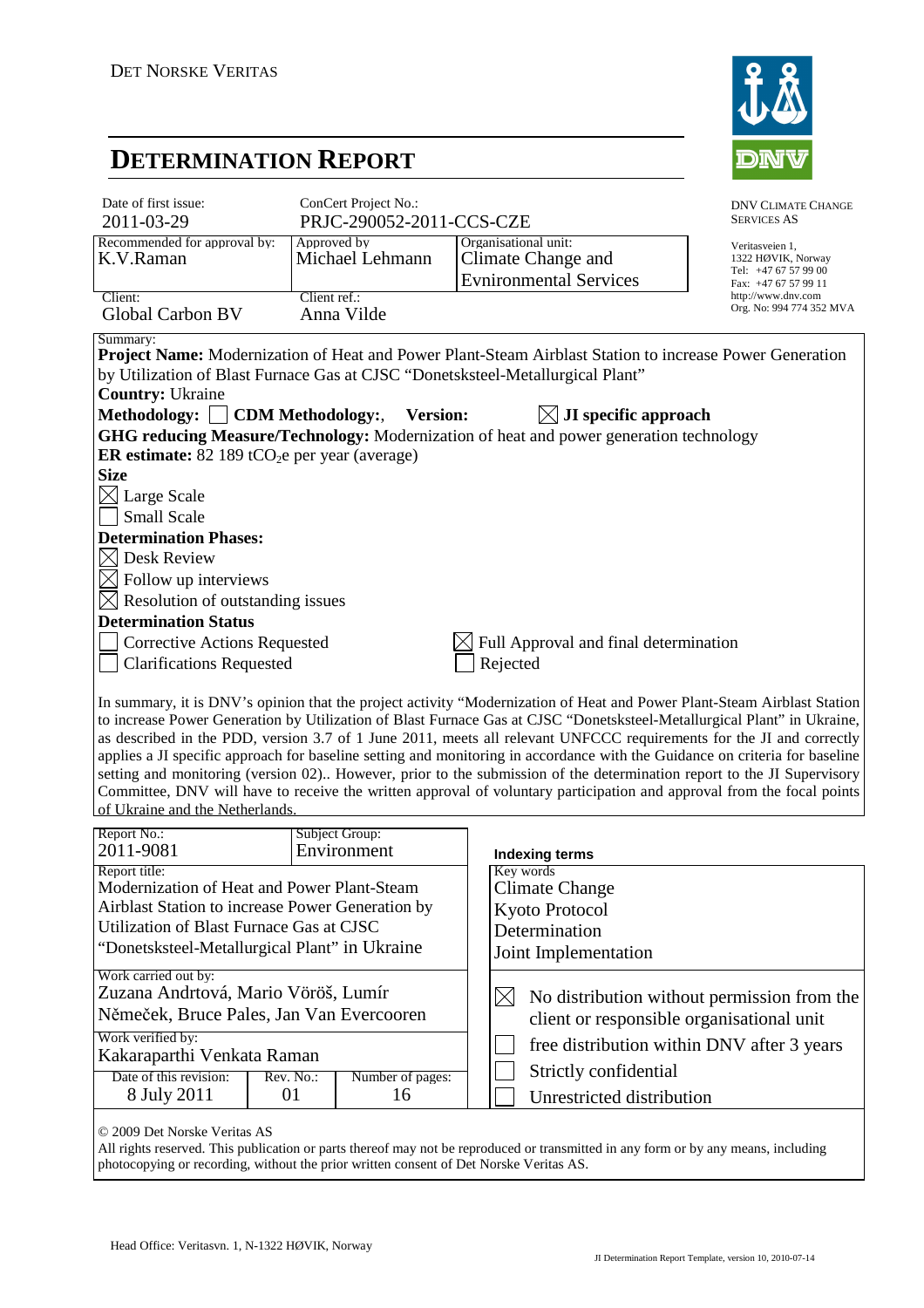#### DETERMINATION REPORT



# *Abbreviations*

| <b>BAT</b>         | Best Available technology                                  |
|--------------------|------------------------------------------------------------|
| <b>BFG</b>         | <b>Blast Furnace Gas</b>                                   |
| <b>CAR</b>         | <b>Corrective Action Request</b>                           |
| <b>CDM</b>         | <b>Clean Development Mechanism</b>                         |
| CH <sub>4</sub>    | Methane                                                    |
| <b>CHP-SAS</b>     | Combined heat and power generation-steam-air blast station |
| CL                 | Clarification request                                      |
| CO <sub>2</sub>    | Carbon dioxide                                             |
| CO <sub>2</sub> e  | Carbon dioxide equivalent                                  |
| COG                | Coke Oven Gas                                              |
| <b>DNV</b>         | Det Norske Veritas                                         |
| <b>DFP</b>         | Designated Focal Point                                     |
| <b>ERU</b>         | Emission reduction units                                   |
| FAR                | <b>Forward Action Request</b>                              |
| <b>GHG</b>         | Greenhouse gas(es)                                         |
| <b>GWP</b>         | <b>Global Warming Potential</b>                            |
| IFI                | The InnerChange Freedom Ininitiative                       |
| <b>IPCC</b>        | Intergovernmental Panel on Climate Change                  |
| JI                 | Joint Implementation                                       |
| <b>JISC</b>        | Joint Implementation Supervisory Committee                 |
| LoA                | Letter of approval                                         |
| <b>NG</b>          | <b>Natural Gas</b>                                         |
| <b>PDD</b>         | <b>Project Design Document</b>                             |
| tCO <sub>2</sub> e | Tonnes of $CO2$ equivalents                                |
| <b>UNFCCC</b>      | United Nations Framework Convention on Climate Change      |
|                    |                                                            |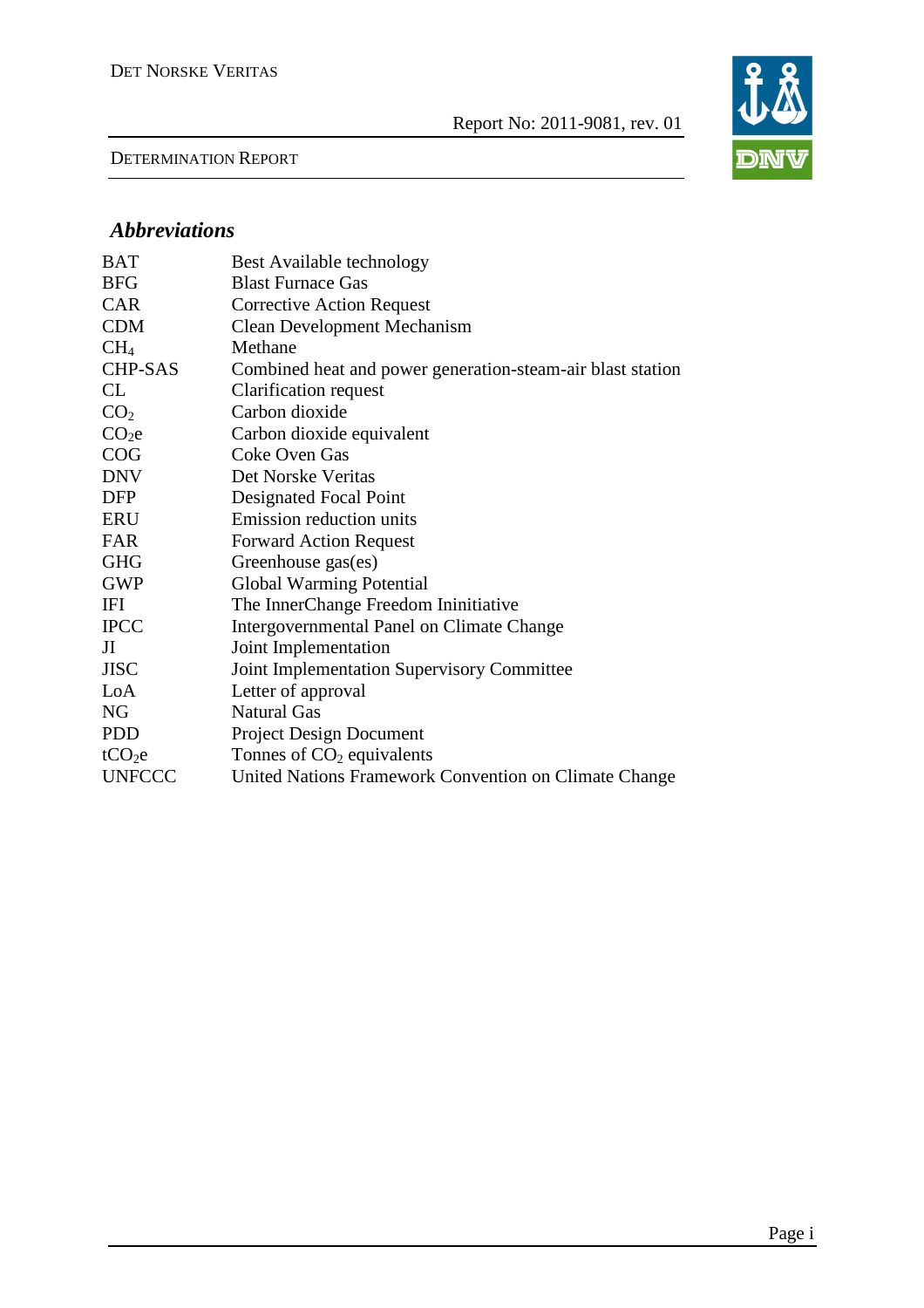#### DETERMINATION REPORT

# Page ii

|                | <b>Table of Content</b>                                                        | Page           |
|----------------|--------------------------------------------------------------------------------|----------------|
| $\mathbf{1}$   |                                                                                |                |
| $\overline{c}$ |                                                                                |                |
| 2.1            | Objective                                                                      | $\overline{2}$ |
| 2.2            | Scope                                                                          | $\overline{2}$ |
| 3              |                                                                                | 3              |
| 3.1            | Desk Review of the Project Design Documentation                                | 3              |
| 3.2            | Follow-up Interviews with Project Stakeholders                                 | 5              |
| 3.3            | <b>Resolution of Outstanding Issues</b>                                        | 6              |
| 3.4            | <b>Internal Quality Control</b>                                                | 8              |
| 3.5            | <b>Determination Team</b>                                                      | 8              |
| 4              |                                                                                | 9              |
| 4.1            | <b>Participation Requirements</b>                                              | 9              |
| 4.2            | Project Design                                                                 | 9              |
| 4.3            | <b>Baseline Determination</b>                                                  | 10             |
| 4.4            | Additionality                                                                  | 12             |
|                | 4.4.1 Alternatives consistent with legislation<br>Investment analysis<br>4.4.2 | 12<br>12       |
| 4.5            | Monitoring                                                                     | 14             |
|                | Parameters determined ex-ante<br>4.5.1                                         | 14             |
|                | 4.5.2<br>Parameters to be monitored ex-post                                    | 15             |
| 4.6            | <b>Estimate of GHG Emissions</b>                                               | 15             |
| 4.7            | <b>Environmental Impacts</b>                                                   | 16             |
| 4.8            | <b>Comments by Local Stakeholders</b>                                          | 16             |
| 4.9            | Global stakeholders consultation                                               | 16             |
|                |                                                                                |                |

Appendix A: Determination Protocol

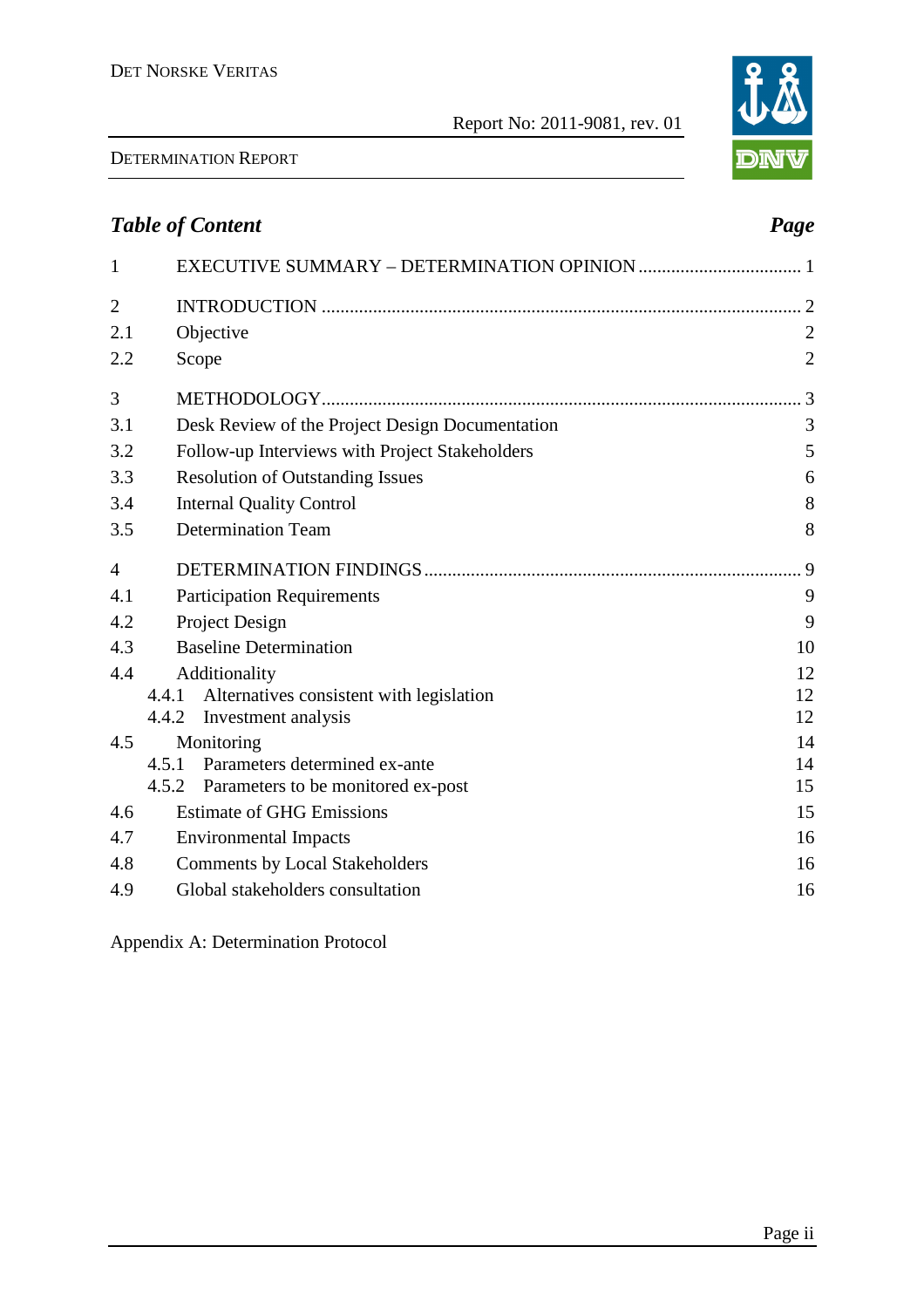

#### DETERMINATION REPORT

# **1 EXECUTIVE SUMMARY – DETERMINATION OPINION**

*DNV Climate Change Services AS (DNV) has performed a determination of the project activity Modernization of Heat and Power Plant-Steam Airblast Station to increase Power Generation by Utilization of Blast Furnace Gas at CJSC "Donetsksteel-Metallurgical Plant" in Ukraine. The determination was performed on the basis of UNFCCC criteria for the Joint Implementation as well as criteria given to provide for consistent project operations, monitoring and reporting.* 

*The review of the project design documentation and the subsequent follow-up interviews have provided DNV with sufficient evidence to determine the fulfilment of stated criteria.* 

*The host Party is Ukraine and the sponsor Party is Netherlands. Both Parties fulfil the participation criteria, but have not yet issued Letters of Approval (LoAs) authorising "Donetsksteel" – Iron and Steel Works" and Global Carbon BV as a project participants.* 

*By modernization of boiler and reconstruction of turbine generator to reduce specific energy consumption for using higher quantity of blast furnace gas instead of passively venting it, the project results in reductions of CO2 emissions that are real, measurable and give long-term benefits to the mitigation of climate change. It is demonstrated that the project is not a likely baseline scenario. Emission reductions attributable to the project are hence additional to any that would occur in the absence of the project activity.* 

*The total emission reductions from the project are estimated to be on the average 82 189 tCO2e per annum during the period 2008 - 2012. The emission reduction forecast has been checked and it is deemed likely that the stated amount is achieved given that the underlying assumptions do not change.* 

*Adequate training and monitoring procedures have been implemented.* 

*In summary, it is DNV's opinion that the project activity Modernization of Heat and Power Plant-Steam Airblast Station to increase Power Generation by Utilization of Blast Furnace Gas at CJSC "Donetsksteel-Metallurgical Plant" in Ukraine, as described in the PDD of 1 June 2011, meets all relevant UNFCCC requirements for the JI and correctly applies a JI specific approach for baseline setting and monitoring in accordance with the Guidance on criteria for baseline setting and monitoring (version 02). However, prior to the submission of the determination report to the JI Supervisory Committee, DNV will have to receive the written approval of voluntary participation and approval from the focal points of Ukraine and the Netherlands.* 

Prague and Oslo, 8 July 2011

Mario Vöröš Michael Lehmann

Michael Chua.

*JI Determiner Director of Services and Technoloigis* DNV Prague, Czech Republic DNV Climate Change Services AS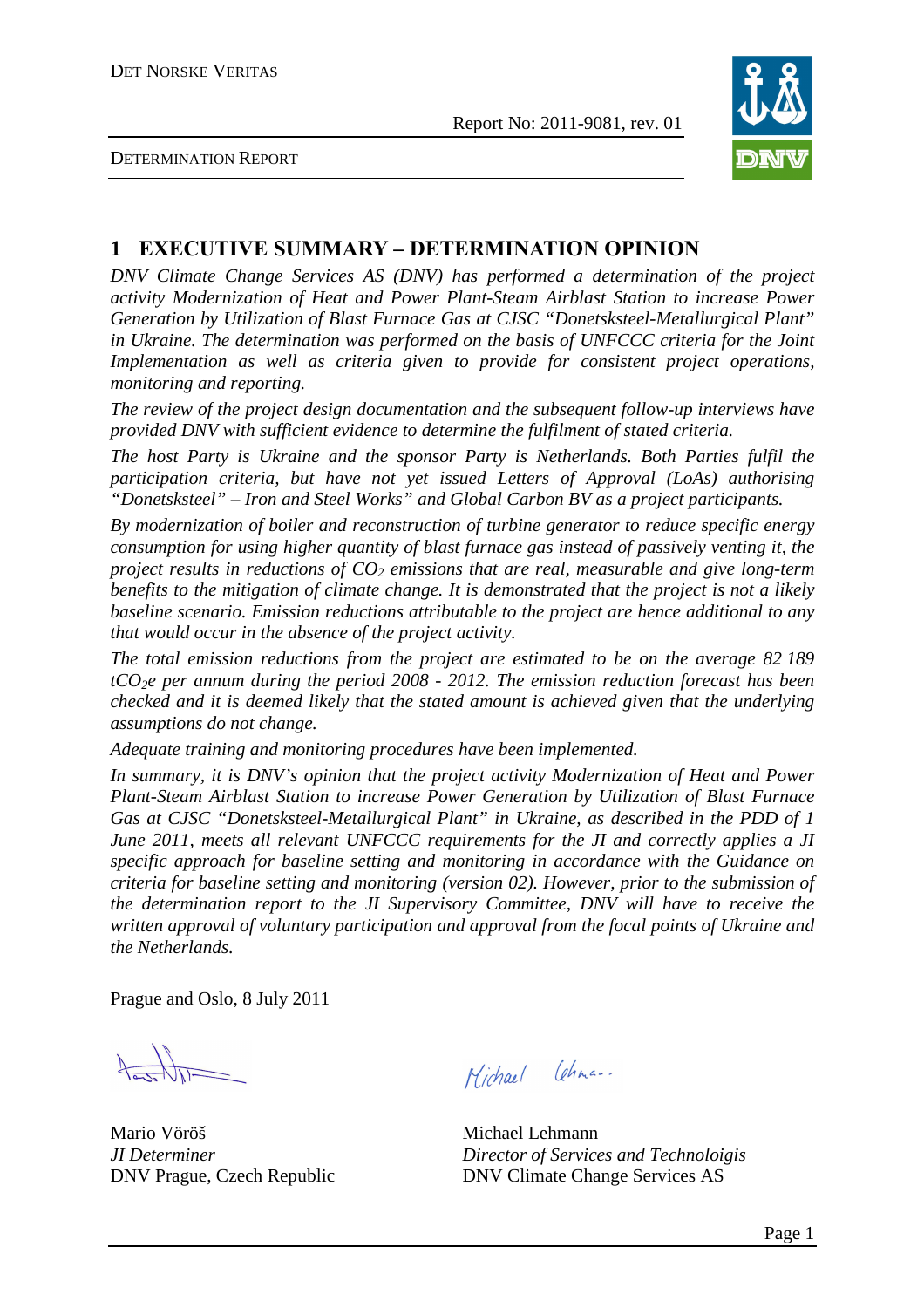



# **2 INTRODUCTION**

Global Carbon BV has commissioned DNV Climate Change Services AS (DNV) to perform a determination of the Modernization of Heat and Power Plant-Steam Airblast Station to increase Power Generation by Utilization of Blast Furnace Gas at CJSC "Donetsksteel-Metallurgical Plant" project in Ukraine (hereafter called "the project"). This report summarises the findings of the determination of the project, performed on the basis of UNFCCC criteria for the JI, as well as criteria given to provide for consistent project operations, monitoring and reporting. UNFCCC criteria refer to Article 6 of the Kyoto Protocol, the Guidelines for the implementation of Article 6 of the Kyoto Protocol and the subsequent decisions by the JI Supervisory Committee.

# **2.1 Objective**

The purpose of a determination is to have an Accredited Independent Entity (IE) review the project design. In particular, the project's baseline, monitoring plan, and the project's compliance with relevant UNFCCC criteria are validated in order to confirm that the project design, as documented, is sound and reasonable and meets the identified criteria. Determination is a requirement for all JI projects and is seen as necessary to provide assurance to stakeholders of the quality of the project and its intended generation of emission reduction units (ERUs).

DNV is an Independent Entity accredited by the Joint Implementation Supervisory Committee (JISC) for all sectoral scopes.

# **2.2 Scope**

The determination scope is defined as an independent and objective review of the project design document, the project's baseline study and monitoring plan and other relevant documents. The information in these documents is reviewed against Kyoto Protocol requirements, JI modalities and procedures and guidance by the JI Supervisory Committee (JISC) including the Guidance on criteria for baseline setting and monitoring /6/ and the Determination and verification manual /5/.

The determination is not meant to provide any consulting towards the client. However, stated requests for clarifications and/or corrective actions may provide input for improvement of the project design.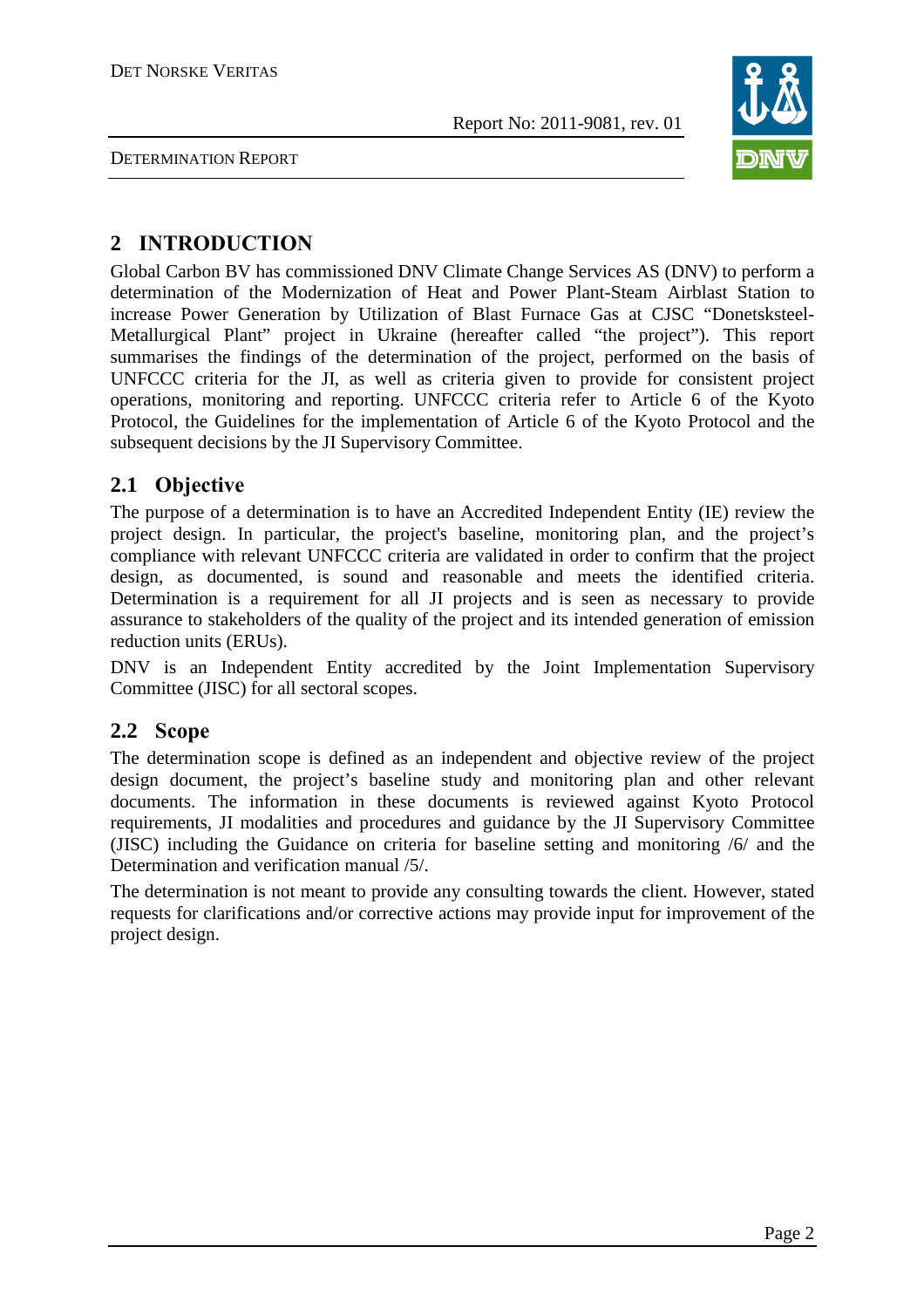

DETERMINATION REPORT

# **3 METHODOLOGY**

The determination consisted of the following three phases:

- I a desk review of the project design documents
- II follow-up interviews with project stakeholders

III the resolution of outstanding issues and the issuance of the final determination report and opinion.

The following sections outline each step in more detail.

# **3.1 Desk Review of the Project Design Documentation**

The following table outlines the documentation reviewed during the determination:

- /1/ Global Carbon BV, PDD Modernization of Heat and Power Plant-Steam Airblast Station to increase Power Generation by Utilization of Blast Furnace Gas at CJSC "Donetsksteel-Metallurgical Plant" , Version 3.7 dated 1 June 2011 (previous version: Version 3.3 dated 18 April 2011, Version 3.2, dated 13 April 2011, Version 3.1, dated 8 April 2011 and Version 3, dated 3 December 2010)
- /2/ Global Carbon BV, NPV calculation: 20101203\_Donetsksteel\_CF\_3.1\_en.xls, 8 April 2011 (previous version from 3 March 2011)
- /3/ Global Carbon BV, ER calculation: 20101203\_Donetsksteel\_ER\_3.1\_en.xls, 8 April 2011 (previous version from 3 March 2011)
- /4/ Global Carbon BV, Leakage calculation, dated 8 April 2011
- /5/ JI Supervisory Committee, Determination and verification manual, version 01 adopted at JISC 19
- /6/ JI Supervisory Committee, Guidance on criteria for baseline setting and monitoring, version 02 adopted at JISC18
- /7/ JI Supervisory Committee, Guidelines for the implementation of Article 6 of the Kyoto protocol with Annexes, 30 November 2005
- /8/ CDM Executive Board: Tool for the demonstration and assessment of additionality, Version 5.2
- /9/ Environmental Permit No. 1410 137 700 43, valid from 3 June 2009 to 3 June 2014
- /10/ Passports for flow meters with calibration records for BFG, COG and NG , latest calibration in July 2010 (calibration every 2 years)
- /11/ Calibration records for electricity meters last calibration on 24 November 2009 (calibration every 3 years)
- /12/ Calibration records for main electricity meter last calibration 28 April 2010 (calibration every 6 years)
- /13/ TÜV Nord: certificate for management system according to ISO 14001:2009 valid until 27 March 2013
- /14/ Ministry of ferrous metallurgy of SSSR: Instruction for accounting of gaseous fuel in SSSR from 1986
- /15/ Donetsksteel: Order for storage of data on JI project, dated 8 August 2008
- /16/ Ministry of environmental protection: National Inventory Report of Ukraine 1990- 2008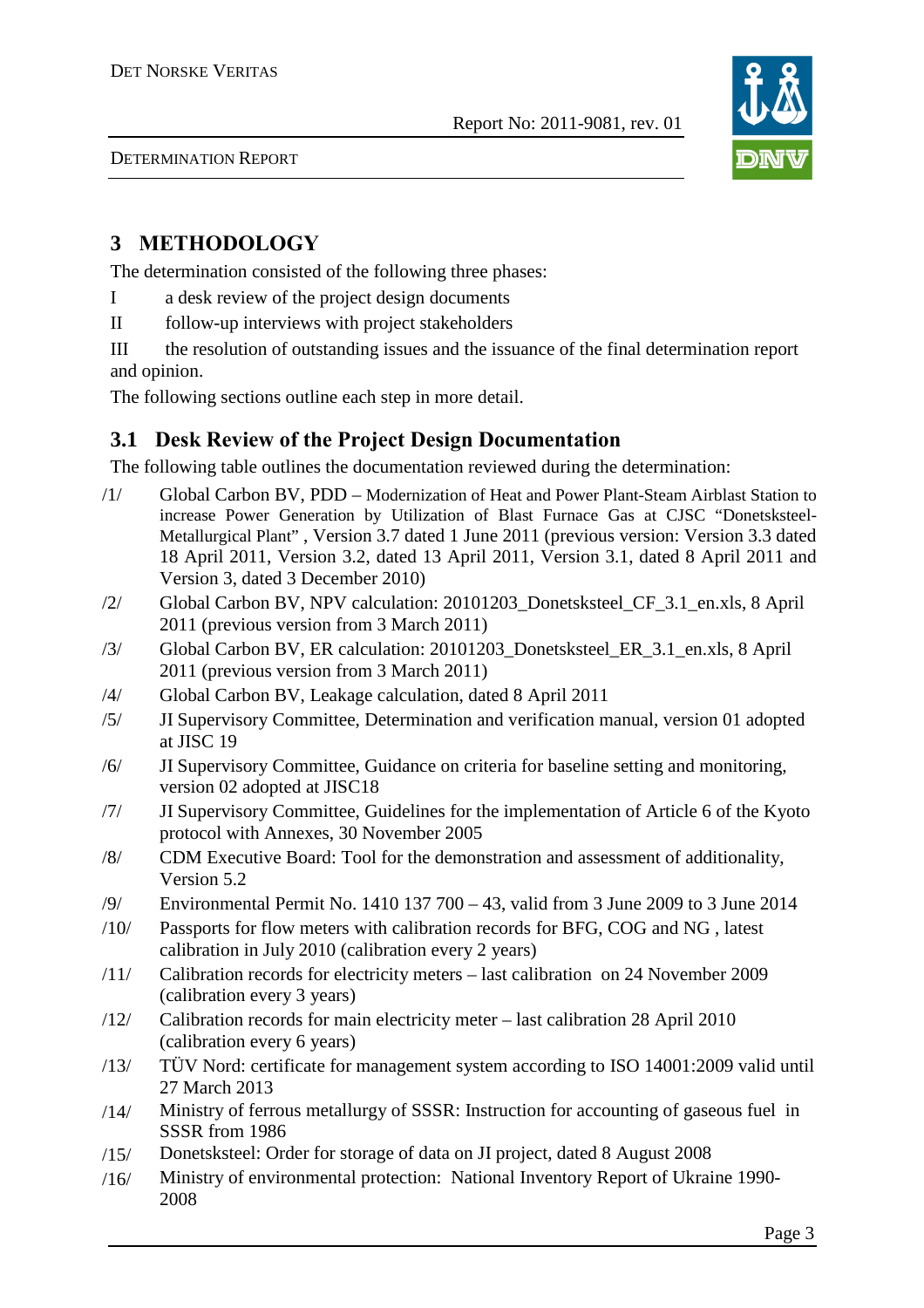

### DETERMINATION REPORT

- /17/ Conclusion of Technical Expertise and Act on Acceptance of Equipment after Modernization and Repair proving that turbo generator No 1, dated 12 April 2002
- /18/ Commissioning act for turbo generator No 1 dated 12 March 2007
- /19/ Technical expertise of boiler No. 5 dated 2000 (for 65 000 hours) and 22 March 2006 (valid till 22 March 2012)
- /20/ Resolution of Collegium of State Housing Committee of Ukraine #15 , 25.03.2005 "On performance results of housing companies in 2004 and priority tasks for governmental organizations on sectoral policy reformation"

http://www.uazakon.com/document/fpart50/idx50295.htm

- /21/ Orders (issued in June and November 2008 and internal invoices for individual technological parts of reconstruction (dated in June and November 2008), Primary budget for individual years 2003 - 2007
- /22/ Primary data for consumption of NG, BFG and COG in individual months and years  $(2002 - 2009)$
- /23/ Excel sheet for total consumption of NG, BFG and CO for 2002 2009
- /24/ Contract for reconstruction of boiler No.5 and turbo generator #, dated 2 August 2004
- /25/ IPCC: Revised IPCC 2006 Guidelines for National Greenhouse Gas Inventories
- /26/ Data from CHP-SAS for technical water parameters
- /27/ Ukrainian Fifth National Communication on Climate Change http://unfccc.int/resource/docs/natc/ukr\_nc5rev.pdf
- /28/ State program of industry development for 2003-2011 http://industry.kmu.gov.ua/control/uk/publish/article?art\_id=36412&cat\_id=36198
- /29/ State Program for Reforming and Development of Mining and Metallurgical Complex for the Period until 2011
- http://uazakon.com/document/fpart66/idx66602.htm /30/ Ukrainian National Bank Bulletin #2/2004
- http://www.bank.gov.ua/Publication/econom/Buleten/2004/Bull-2\_04.pdf
- /31/ Present prices of electricity and for natural gas: http://www.nerc.gov.ua/control/uk/publish/article?showHidden=1&art\_id=110475&cat \_id=34446 http://www.gasukraine.com.ua/clients/gasukraine/gasukraine.nsf/%28documents%29/6 1E09AF58A676A76C225789500595F88?OpenDocument&lid1=26C6B7390820040D

C2257457004C45AB&lid2=487F1941F87BC8BDC2257457004DC270& /32/ Donetsksteel: Protocol from Technical meeting for utilization of BFG dated 12 January

2004 – decision to use mechanisms of Kyoto protocol for financial support for the project

Main changes between the versions published for the 30 days stakeholder commenting period and the final version:

*- Data for baseline setting* 

*- Actions included as JI project activity – excluded pipeline installation as it was installed prior to project starting as part of other project* 

*- Estimated emission reduction – calculation was changed in accordance with original historical data* 

*- Investment analysis data – used data at the time of decision instead real investment*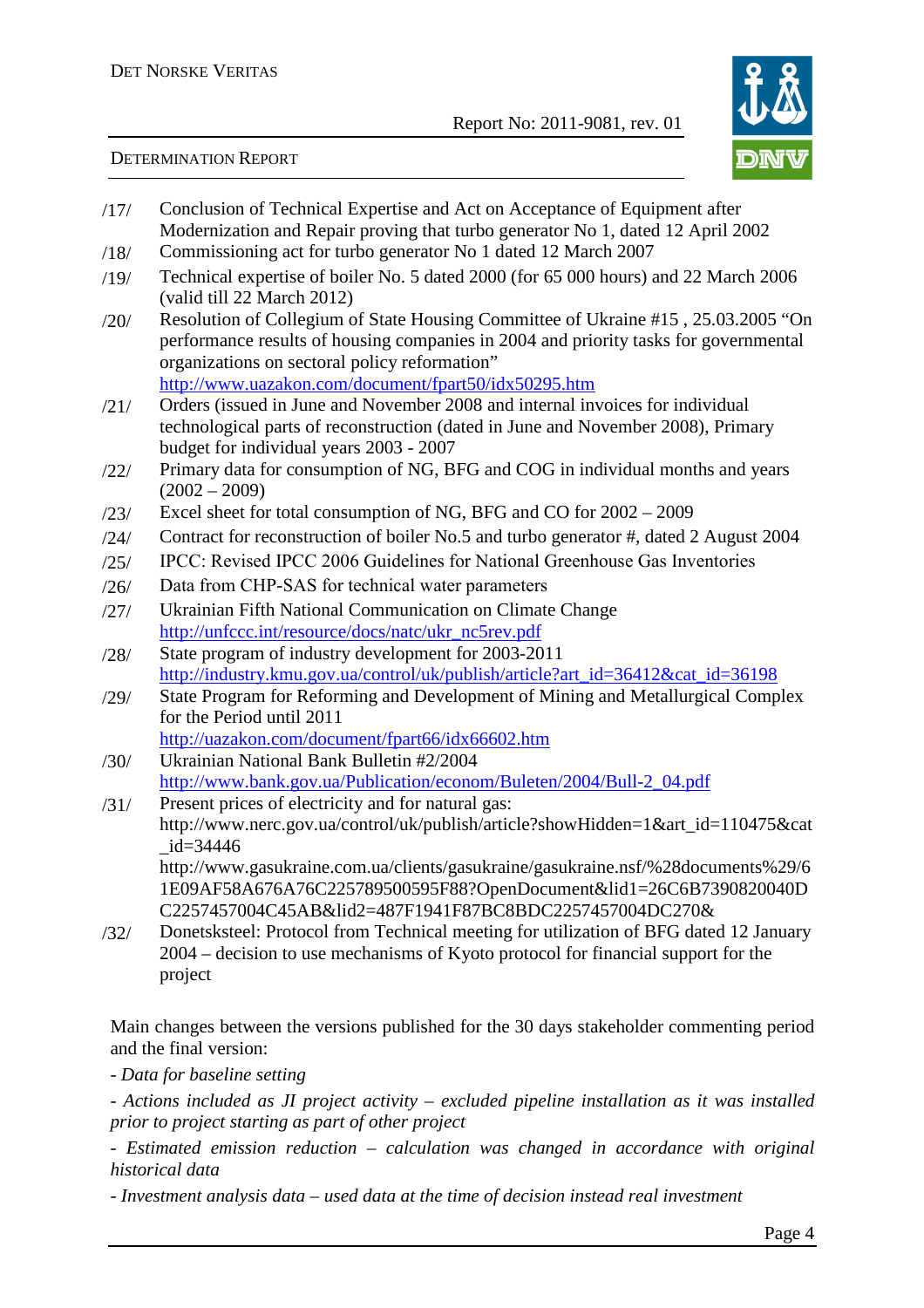# DETERMINATION REPORT

- *Monitoring plan changed periodicity and type of measurement*
- *Environmental impacts better explanation of real situation*
- *Stakeholdes comment as previous point*

# **3.2 Follow-up Interviews with Project Stakeholders**

On 3 and 4 March 2011, Ms. Zuzana Andrtová of DNV visited the site of Donetsksteel-Metalurgical Plant and performed interviews with the representatives of project owner (Donetsksteel-Metalurgical Plant) and project consultant (Global Carbon B.V.) to confirm selected information and to resolve issues identified in the document review of the proposed project.

The main topics of the interview are summarised in table below.

|      | <b>Date</b>        | <b>Name</b>                           | Organization                           | <b>Topic</b>                                                                                                                                                                                                                                                                                                             |
|------|--------------------|---------------------------------------|----------------------------------------|--------------------------------------------------------------------------------------------------------------------------------------------------------------------------------------------------------------------------------------------------------------------------------------------------------------------------|
| /33/ | $3 - 4$ March 2011 | Dorofeyev<br>Oleksandr<br>Viktorovych | Donetsksteel-<br>Metalurgical<br>Plant | • Project description<br>• Legal requirements<br>• Data for baseline                                                                                                                                                                                                                                                     |
| /34/ | $3 - 4$ March 2011 | Komkov Dmytro<br>Vyacheslavovych      | Donetsksteel-<br>Metalurgical<br>Plant | • Monitoring procedures<br>and equipment<br>• Calibration procedures                                                                                                                                                                                                                                                     |
| /35/ | 3 March 2011       | Semko Larysa<br>Genadiyivna           | Donetsksteel-<br>Metalurgical<br>Plant | • Review of technology,<br>operational data                                                                                                                                                                                                                                                                              |
| /36/ | $3 - 4$ March 2011 | Doroshenko<br>Geniadiy<br>Leonidovych | Donetsksteel-<br>Metalurgical<br>Plant | • Maintenance procedures<br>• Data handling, archiving<br>and securing                                                                                                                                                                                                                                                   |
| /37/ | $3 - 4$ March 2011 | Akoltsev<br>Oleksandr<br>Olehovych    | Donetsksteel-<br>Metalurgical<br>Plant | • Personnel training                                                                                                                                                                                                                                                                                                     |
| /38/ | $3 - 4$ March 2011 | <b>Broninov</b> Igor<br>Anatolievych  | Donetsksteel-<br>Metalurgical<br>Plant |                                                                                                                                                                                                                                                                                                                          |
| /39/ | $3 - 4$ March 2011 | Anna Vilde                            | Global Carbon<br>BV                    | • JI specific approach for<br>baseline and monitoring<br>• Additionality<br>• Legal requirements<br>• Data for baseline<br>• Monitoring procedures<br>and equipment<br>• Calibration procedures<br>• Emission reduction<br>calculation (baseline<br>emission, project<br>emission and leakage)<br>• QA/QC of the project |
| /40/ | $3 - 4$ March 2011 | Keteryna                              | Global Carbon                          | • translation                                                                                                                                                                                                                                                                                                            |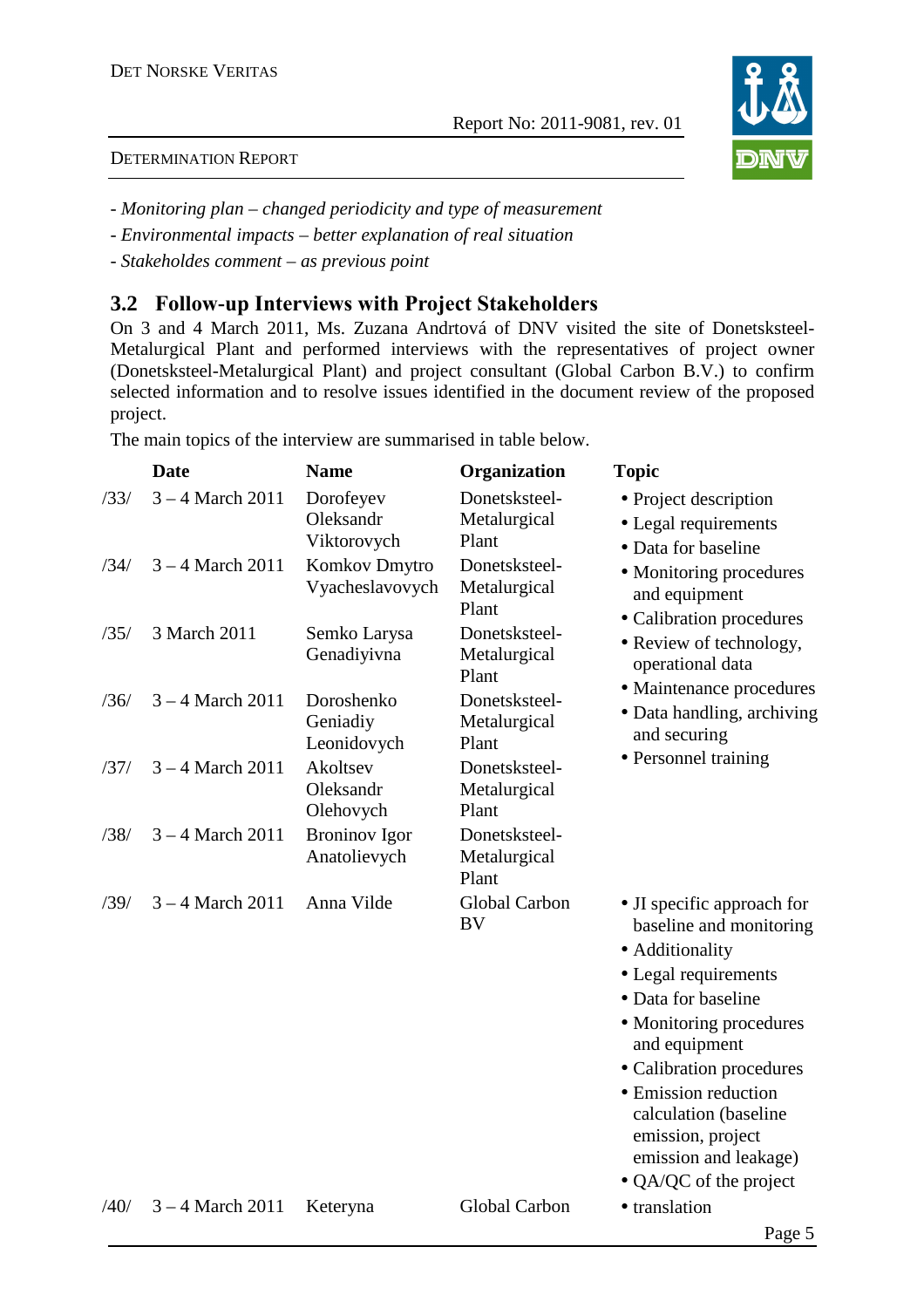

DETERMINATION REPORT

Hrechko BV

# **3.3 Resolution of Outstanding Issues**

The objective of this phase of the determination is to resolve any outstanding issues which needed be clarified prior to DNV's positive conclusion on the project design. In order to ensure transparency a determination protocol was customised for the project. The protocol shows in a transparent manner the criteria (requirements), means of verification and the results from validating the identified criteria. The determination protocol serves the following purposes:

- It organises, details and clarifies the requirements a JI project is expected to meet;
- It ensures a transparent determination process by documenting how a particular requirement has been validated and the result of the determination.

The determination protocol consists of four tables. The different columns in these tables are described in the figure below. The completed determination protocol for the project activity "Modernization of Heat and Power Plant-Steam Airblast Station to increase Power Generation by Utilization of Blast Furnace Gas at CJSC "Donetsksteel-Metallurgical Plant"" in Ukraine is enclosed in Appendix A to this report.

A corrective action request (CAR) is raised if one of the following occurs:

- (a) The project participants have made mistakes that will influence the ability of the project activity to achieve real, measurable additional emission reductions;
- (b) The JI requirements have not been met;
- (c) There is a risk that emission reductions cannot be monitored or calculated.

A clarification request (CL) is raised if information is insufficient or not clear enough to determine whether the applicable JI requirements have been met.

A forward action request (FAR) is raised during determination to highlight issues related to project implementation that require review during the first verification of the project activity. FARs shall not relate to the JI requirements for final determination.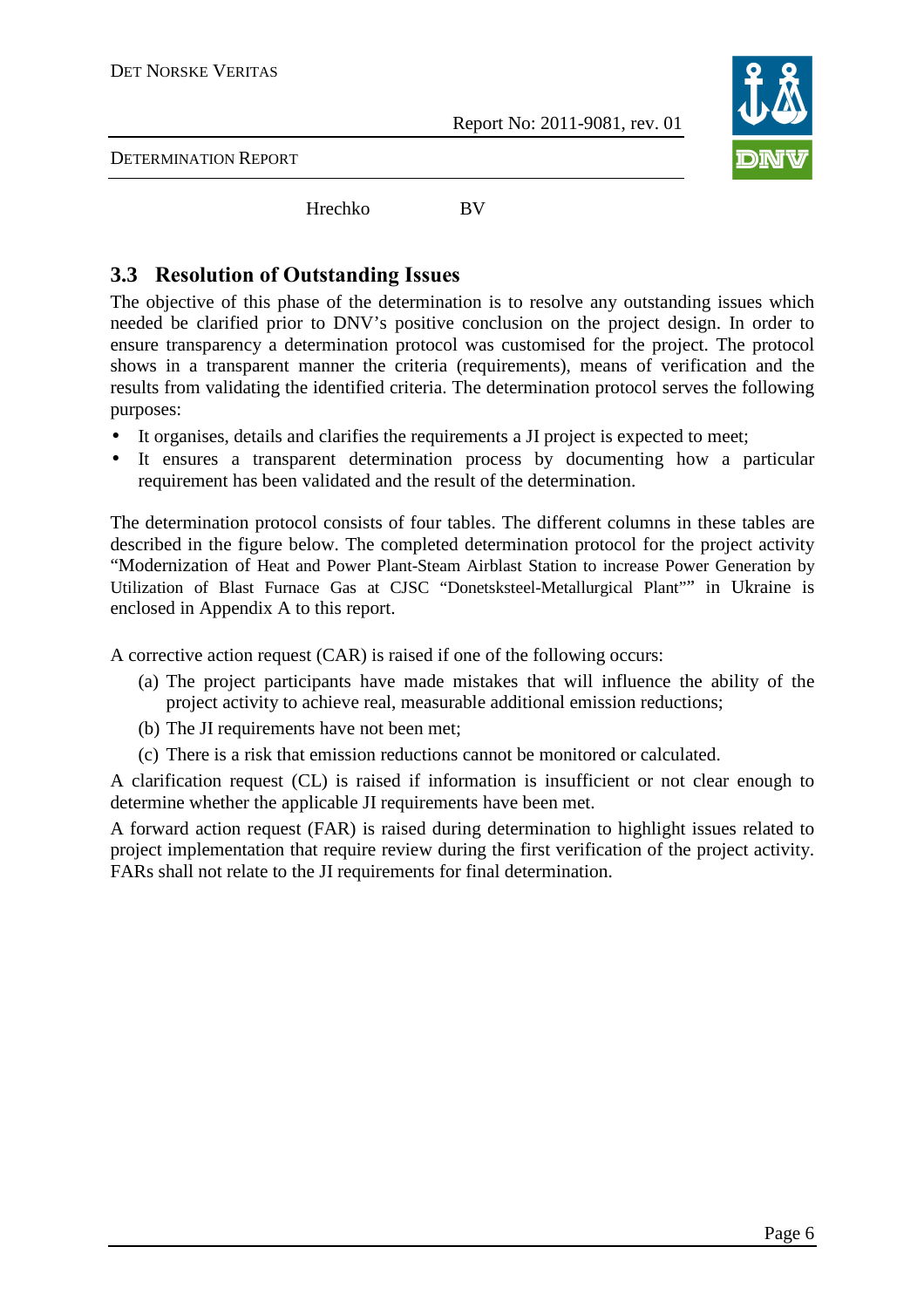

#### DETERMINATION REPORT

| Determination Protocol Table 1: Mandatory Requirements for JI Project Activities |                                                                                       |                                                                                                                                              |  |  |  |  |
|----------------------------------------------------------------------------------|---------------------------------------------------------------------------------------|----------------------------------------------------------------------------------------------------------------------------------------------|--|--|--|--|
| <b>Requirement</b>                                                               | Reference                                                                             | <b>Conclusion</b>                                                                                                                            |  |  |  |  |
| The requirements the<br>project must meet.                                       | Gives reference to the legislation<br>or agreement where the<br>requirement is found. | This is either acceptable based on evidence<br>provided $(OK)$ or a <b>corrective action request</b><br>$(CAR)$ if a requirement is not met. |  |  |  |  |

#### *Determination Protocol Table 2: Requirement Checklist*

*This table documents the findings from the desk review of the initial version of the PDD and the follow-up interviews with project stakeholders. For ensuring a transparent determination process, this table is not updated in case the PDD is revised during the process of the determination.* 

| <b>Checklist</b> question                                                                                                                                                                                        | Reference                                                                                                                | <b>Means</b> of<br>verification (MoV)                                                                                                                                                                                                                                                                                                                                                   | <i>Assessment</i><br>by DNV                                                                                                                                            | <b>Draft and/or Final Conclusion</b>                                                                                                                                                                                                                                                                                                                                                                                                                                                                                                                                                                                                                                                                                                                                               |
|------------------------------------------------------------------------------------------------------------------------------------------------------------------------------------------------------------------|--------------------------------------------------------------------------------------------------------------------------|-----------------------------------------------------------------------------------------------------------------------------------------------------------------------------------------------------------------------------------------------------------------------------------------------------------------------------------------------------------------------------------------|------------------------------------------------------------------------------------------------------------------------------------------------------------------------|------------------------------------------------------------------------------------------------------------------------------------------------------------------------------------------------------------------------------------------------------------------------------------------------------------------------------------------------------------------------------------------------------------------------------------------------------------------------------------------------------------------------------------------------------------------------------------------------------------------------------------------------------------------------------------------------------------------------------------------------------------------------------------|
| The various<br>requirements in<br>Table 1 are linked<br>to checklist<br>questions the<br>project should<br>meet. The checklist<br>is organised in<br>different sections,<br>following the logic<br>of the JI-PDD | Gives<br>reference to<br>documents<br>where the<br>answer to<br>the checklist<br>question or<br><i>item is</i><br>found. | Means of verification<br>$(MoV)$ are <b>document</b><br>review $(DR)$ ,<br>interview $(I)$ or any<br>other follow-up<br>actions (e.g., on site<br>visit and telephone or<br>email interviews) and<br>$cross-checking (CC)$<br>with available<br><i>information relating</i><br>to projects or<br>technologies similar<br>to the proposed JI<br>project activity under<br>determination. | <i>The</i><br>discussion<br>on how the<br>conclusion<br>is arrived at<br>and the<br>conclusion<br>on the<br>compliance<br>with the<br>checklist<br>question so<br>far. | OK is used if the information and<br>evidence provided is adequate to<br>demonstrate compliance with JI<br>requirements. A corrective action<br>request $(CAR)$ is raised when<br>project participants have made<br>mistakes, the JI requirements have<br>not been met or there is a risk that<br>emission reductions cannot be<br>monitored or calculated. A<br><i>clarification request <math>(CL)</math> is raised</i><br>if information is insufficient or not<br>clear enough to determine whether<br>the applicable JI requirements have<br>been met. A forward action request<br>$(FAR)$ during determination is<br>raised to highlight issues related to<br>project implementation that require<br>review during the first verification of<br><i>the project activity.</i> |

*Determination Protocol Table 3: Resolution of Corrective Action and Clarification Requests This table lists the corrective action requests and clarification requests indentified in Table 2 and documents how these issues raised were resolved. All the issues raised shall be closed before finalising the determination.* 

| Corrective action and/ or                                                  | Ref. to checklist question in                                                                    | <b>Response by project</b>                                                                  | <b>Determination</b>                                                                       |
|----------------------------------------------------------------------------|--------------------------------------------------------------------------------------------------|---------------------------------------------------------------------------------------------|--------------------------------------------------------------------------------------------|
| clarification requests                                                     | table 2                                                                                          | participants                                                                                | conclusion                                                                                 |
| The <b>CARs</b> and/ or <b>CLs</b> raised<br>in Table 2 are repeated here. | Reference to the checklist<br>question number in Table 2<br>where the CAR or CL is<br>explained. | The responses given by<br>the project participants<br>to address the CARs<br>and/or $CLs$ . | The determination<br>team's assessment and<br>final conclusions of the<br>CARs and/or CLs. |

| <b>Determination Protocol Table 4: Forward Action Requests</b> |                                                                                         |                                                                                                                     |  |  |  |  |
|----------------------------------------------------------------|-----------------------------------------------------------------------------------------|---------------------------------------------------------------------------------------------------------------------|--|--|--|--|
| <b>Forward action request</b>                                  | <b>Ref.</b> to checklist question in<br>table 2                                         | <b>Response by project participants</b>                                                                             |  |  |  |  |
| The FARs raised in Table 2<br>are repeated here.               | Reference to the checklist<br>question number in Table 2<br>where the FAR is explained. | Response by project participants on how forward<br>action request will be addressed prior to first<br>verification. |  |  |  |  |

### **Figure 1 Determination protocol tables**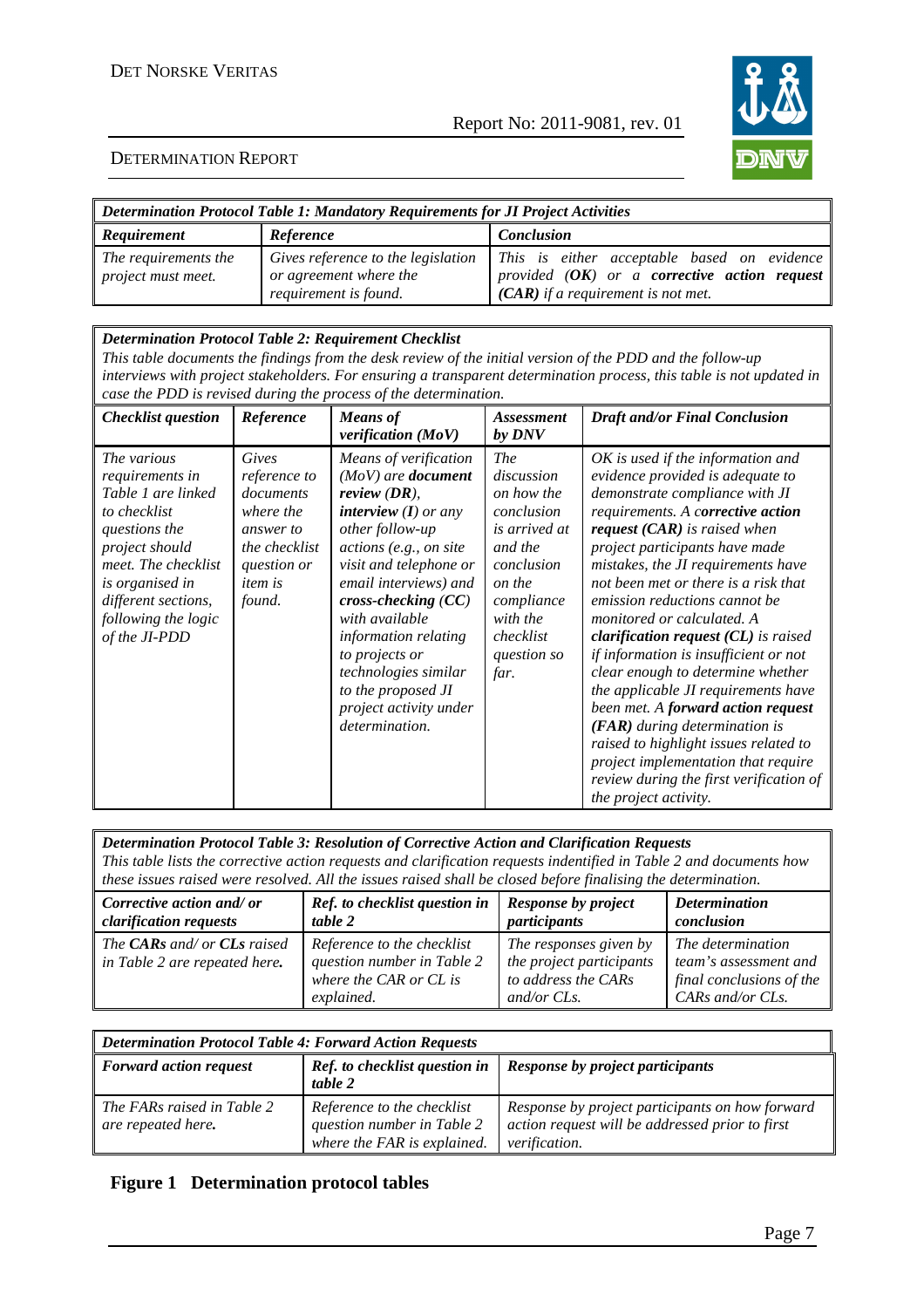

DETERMINATION REPORT

# **3.4 Internal Quality Control**

The final determination report underwent a technical review before being forwarded to the Supervisory Committee. The technical review was performed by a technical reviewer qualified in accordance with DNV's qualification scheme for JI determination and verification.

# **3.5 Determination Team**

|                             |                   |                             |                   |             |                         | Type of involvement |                        |                  |                                |                  |                     |
|-----------------------------|-------------------|-----------------------------|-------------------|-------------|-------------------------|---------------------|------------------------|------------------|--------------------------------|------------------|---------------------|
| <b>Role</b>                 | <b>Last Name</b>  | <b>First</b><br><b>Name</b> | Country           | Desk review | Site visit / Interviews | Reporting           | of work<br>Supervision | Technical review | competence<br>$\texttt{TA1.1}$ | TA4.3 competence | Financial expertise |
| Team leader<br>(Determiner) | <b>V</b> oros     | Mario                       | Czech<br>Republic | ✓           |                         | ✓                   | ✓                      |                  |                                |                  |                     |
| Assessor under<br>training  | Andrtová          | Zuzana                      | Czech<br>Republic | ✓           |                         | ✓                   |                        |                  |                                |                  |                     |
| Assessor under<br>training  | Němeček           | Lumír                       | Czech<br>Republic | ✓           |                         | $\checkmark$        |                        |                  | ✓                              |                  |                     |
| Expert                      | Pales             | <b>Bruce</b>                | Czech<br>Republic |             |                         |                     |                        |                  |                                |                  | $\checkmark$        |
| Expert                      | Van<br>Evercooren | Jan                         | Belgium           | ✓           |                         | ✓                   |                        |                  |                                | ✓                |                     |
| Technical<br>reviewer       | Kakaraparthi      | Venkata<br>Raman            | India             |             |                         |                     |                        | ✓                | ✓                              |                  |                     |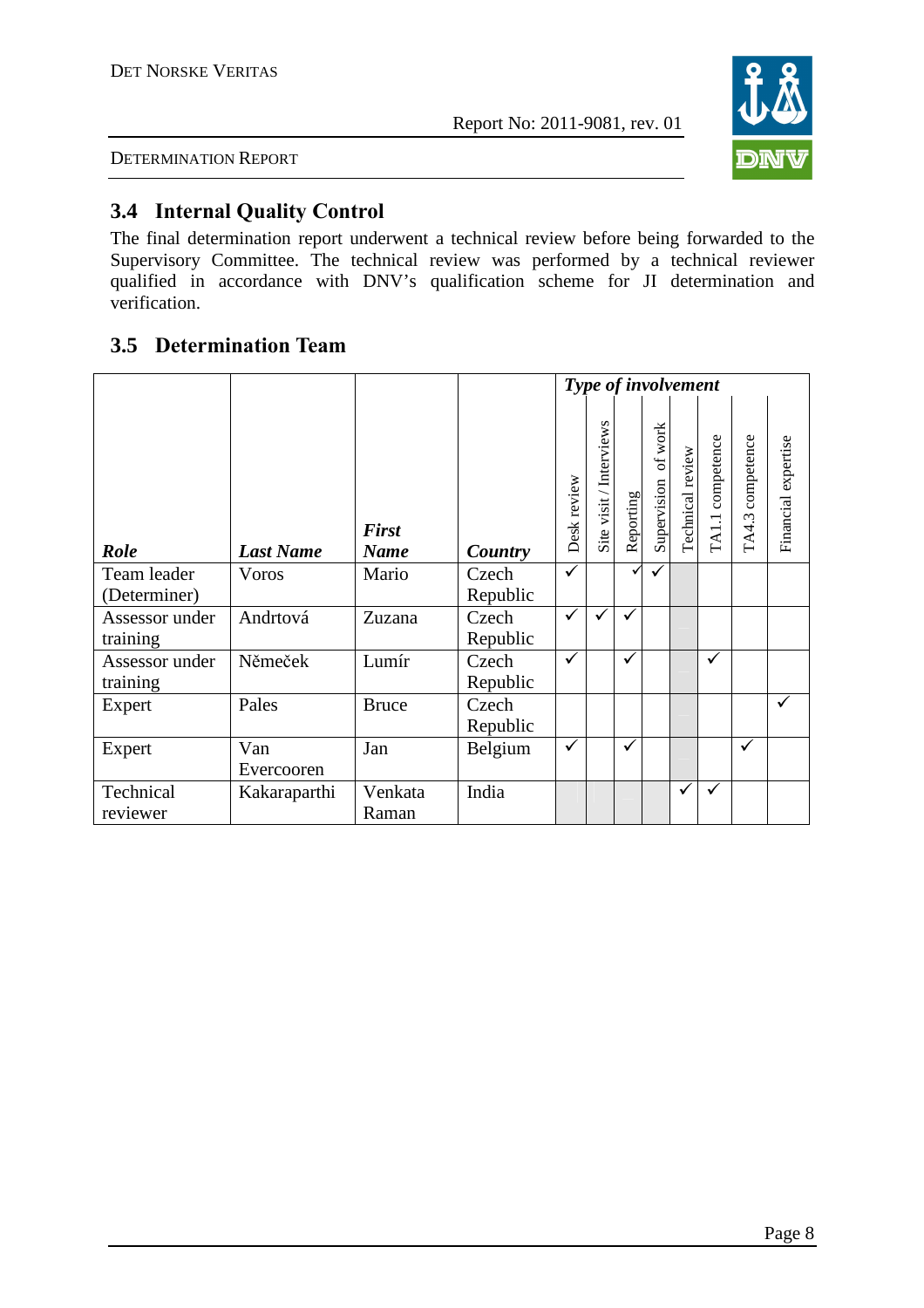

DETERMINATION REPORT

# **4 DETERMINATION FINDINGS**

The findings of the determination are stated in the following sections. The determination criteria (requirements), the means of verification and the results from validating the identified criteria are documented in more detail in the determination protocol in Appendix A.

The final determination findings relate to the project design as documented and described in the revised and resubmitted project design documentation.

# **4.1 Participation Requirements**

The project participants are CJSC "Donetsksteel" – Iron and Steel Works" representing Ukraine as host Party and Global Carbon BV represents the Netherlands as sponsor Party.

Ukraine as well as the Netherlands have designated a focal point and has submitted its national guidelines and procedures for the approval of JI projects, and thus meets the participation requirements (Marrakech Accords, JI Modalities, §20). The focal points of both Parties have not yet issued Letters of Approval (LoAs) authorising "Donetsksteel" – Iron and Steel Works" and Global Carbon BV as a project participants.

Prior to the submission of the determination report to the JI Supervisory Committee, DNV will have to receive the written approval of voluntary participation and approval from the focal points of Ukraine and the Netherlands.

The project does not involve public funding, and the validation did not reveal any information that indicates that the project can be seen as a diversion of official development assistance (ODA) funding towards Ukraine.

# **4.2 Project Design**

The project is implemented at CJSC "Donetsksteel" – Metallurgical Plant" in Donetsk, Donetsk oblast of Ukraine (47°58'52'' N and 37°48'44" E).

The project involves the modernization of high pressure boiler No. 5 and reconstruction of turbine generator unit TG No.1. The boiler type is TGM-159SO (high pressure boiler) manufactured by Krasiy Kotelschik, Taganrog in 1981 and turbine generator type is PT-25- 90/10M (condensing turbine with operational and heating steam discharge) manufactured by Kaluga Turbine Plant in 1987.

The boiler was modernized to ensure combustion of increased volume of blast furnace gas (BFG) The reconstruction of turbine generator ensured reduction of its specific energy consumption. Prior situation was generation of electricity by one condensing turbine with installed capacity 25 MW with supplying of steam by high pressure boiler combusting mixture of BFG, natural gas (NG) and cooking gas (COG). The rest of available BFG was flared.

The project starting date is 2 August 2004, when the contract for reconstruction and modernization was signed /24/. The project participants also provided documentation showing that JI was considered for this project as early as in January 2004 /32/.

The starting date of the crediting period is 1 January 2008. The lifetime of the project is 20 years. DNV received the evidences /17//18//19/, that the lifetime of main technology parts exceeds the crediting period as minimum.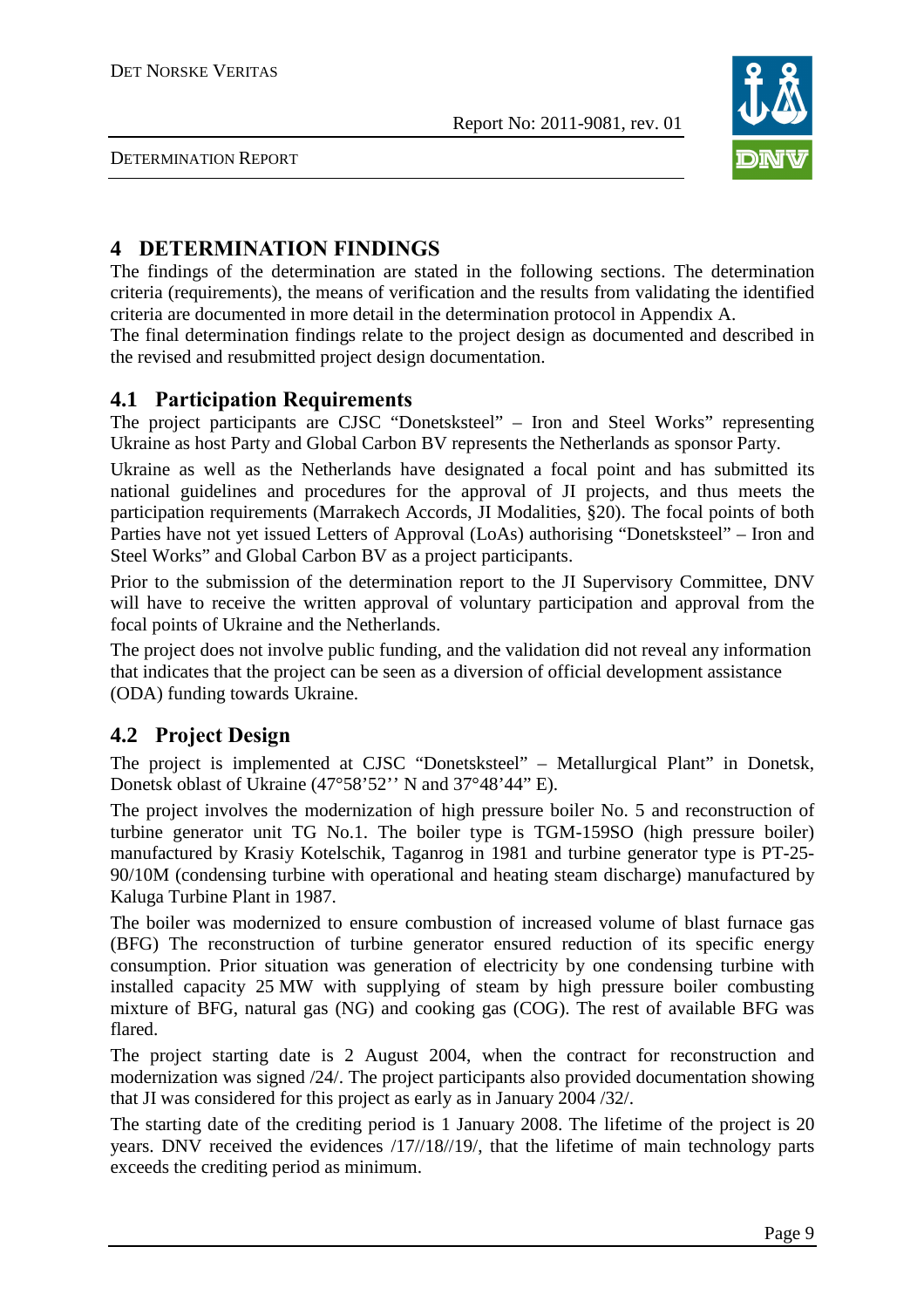

DETERMINATION REPORT

# **4.3 Baseline Determination**

The baseline determination is set as continuation of the current situation, i.e. utilization of lower part BFG with the rest flared. The electricity generation is on the same level as prior realization of this project.

The baseline was justified based on Appendix B to JI Guidelines /7/ and the Guidance of the criteria for baseline and monitoring /6/.

The key factors, which were taken into account, are follows:

- - Sectoral reform policies and legislation – main policy of the sector is The State program of industry for 2003 – 2011 /28/, which is followed by State Program for Reforming and Development of Mining and Metallurgical Complex for the Period until 2011 /29/. Both of the programs don't have any provisions or restrictions related to BFG utilization
- **Example 1** Economic situation/growth and socio-demographic factors in relevant sector as well as resulting predicted demand. Suppressed and/or increasing demand that will be met by the project can be considered in the baseline appropriate (e.g. by assuming that same level of service as in the project scenario would be offered in the baseline scenario) – the assumption is that the project does not influence steel and iron production and demand level. This assumption was found as correct because the energy is consumed by this production and the demand will be sourced from other alternatives in the same volume in the absence of the project activity.
- Availability of capital (including investment barriers) there are financial barriers due to high interest rates, focus on large scale project in IFI's investment, evaluation of investment climate in Ukraine is considered risky etc.
- Local availability of technologies/techniques, skills and know-how and availability of the BATs in the future – all of mentioned is available in Ukraine and region as Donetsk is an industrial region with long history in the mentioned area. Local suppliers and technology are available as well as experienced staff.
- Fuel prices and availability electricity and natural gas are generally available in Ukraine, and there are development of networks for both of them. No problem to reach required fuels and energy.

The plausible scenarios identified were as follows:

### **For increased volume of BFG:**

- G1: BFG flaring at stand it is continuation of current situation and it is plausible and realistic. The situation was confirmed from Environmental permit /9/.
- G2: BFG utilization to generate additional electricity this option requires additional investment and is environmentally beneficial. The investment cost was presented by project owner as evidence /21/.
- G3: BFG utilization to generate additional heat as the plant internal demand of heat is not expected to increase, it would be necessary to find customers for produced hot water. The potential can be nearest plants or district heating system. The nearest plants are Donetsk Confectionery Plant "AVK" and Donetsk Coke-Chemical Plant and both of them have own boiler houses, which covers their demand. Investment to district heating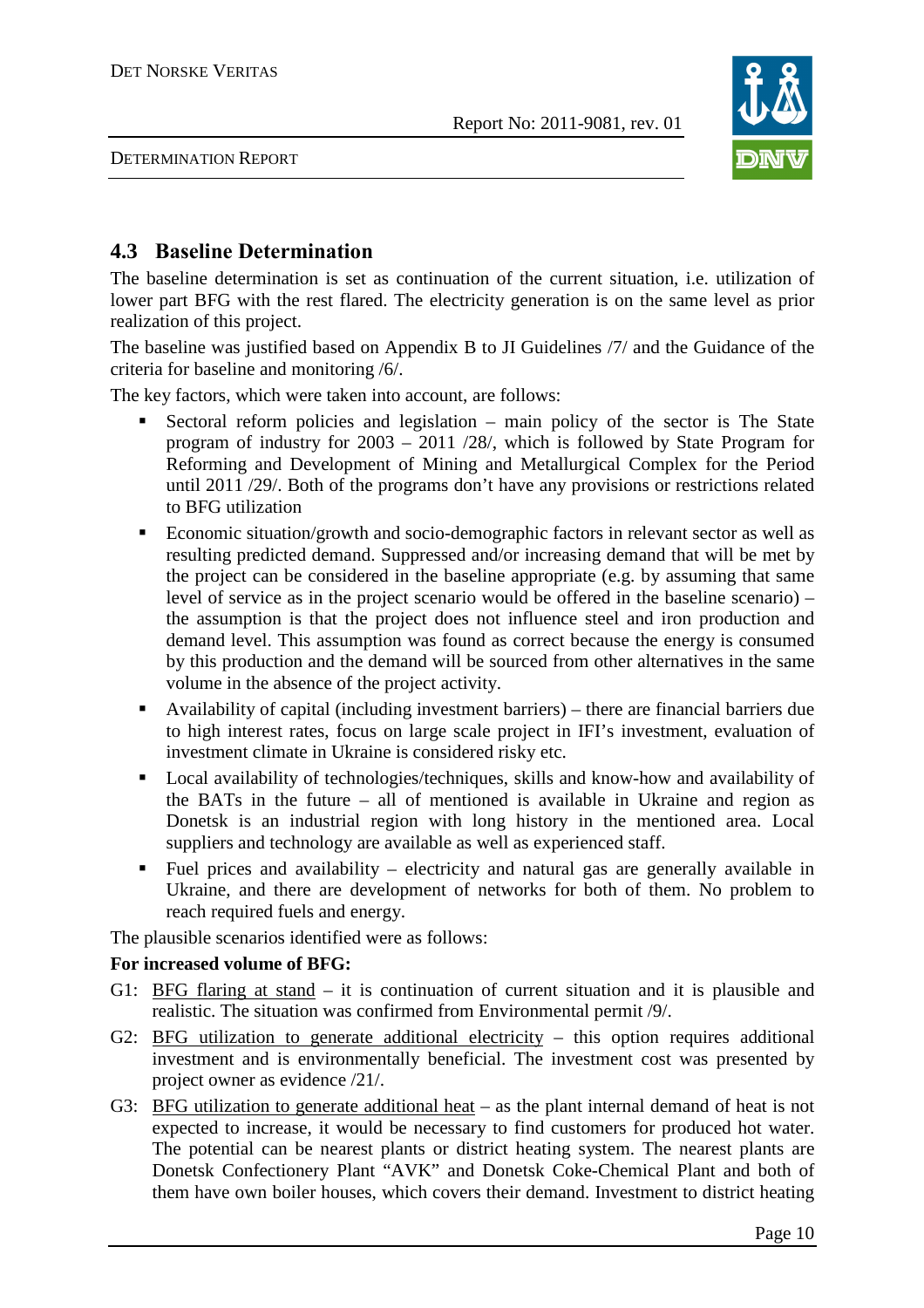

#### DETERMINATION REPORT

is possible but risky, because the payment for heat energy is low in Donetsk area as verified from the reference /20/. Thus this option is not reasonable.

G4: BFG sale – historically, BFG was sold to neighbouring unit of Donetsk Coke-Chemical Plant (DCCP). However, this pipeline was dismantled in 1990's. This option is no longer feasible due to local municipality and environment protection office restrictions. BFG transportation for long distances is risk due to leakages and accidents.

#### **For electricity:**

- P1: Stop electricity generation and cover all of the demand by purchasing electricity from national power grid – it is not technically feasible because primarily because iron and steel industry is a critical industry which requires uninterrupted power supply for safety of the critical equipment and manpower. The scenario will also increase pollution in region due to increasing of flaring BFG and COG as well as pollution from grid demand increasing
- P2: Maintain the same level of on-site electricity generation at the existing generating capacity and cover the rest of the demand by importing electricity from national power grid – it is continuation of current practice and it is reasonable
- P3: Increase on-site electricity generation at the existing plant and reduce the amount of imported electricity – This is the project scenario. It is best scenario for environment but the scenario request additional investment cost for reconstruction
- P4: Increase on site electricity generation to fully cover the Plant's demand to exclude import – this scenario request construction of new CHP about 50 MW to satisfy all plant power requirement, which means high investment cost and this value was not found acceptable by plant management (explained by management of department /33//34//35//36//37/).

Finally two plausible scenarios remain:

Alternative 1: G1+P1 – Maintain on-site electricity generation, cover the rest of the demand by purchasing electricity from the grid and flare excess BFG (current situation).

Alternative 2: G2+P3 – Increase on-site electricity generation by utilization of excess BFG at CHP-SAS and reduce the amount of purchased electricity (project scenario without JI incentive).

lternative 1 is baseline scenario, as it is demonstrated in the additionality section that the alternative 2, faces investment analysis barrier.

Identified gases for baseline and project scenarios as well as leakage are included in the table below:

|                           | <b>GHGs</b> involved | Description                                                                                                                         |
|---------------------------|----------------------|-------------------------------------------------------------------------------------------------------------------------------------|
| <b>Baseline emissions</b> | CO <sub>2</sub>      | Main source of emission from grid<br>electricity consumption and from natural<br>gas consumption from co-firing with BFG<br>and COG |
| Project emissions         | CO <sub>2</sub>      | Main source of emission from natural gas<br>consumption from co-firing with BFG and<br>COG                                          |
| Leakage                   |                      | Excluded due to big uncertainty - the                                                                                               |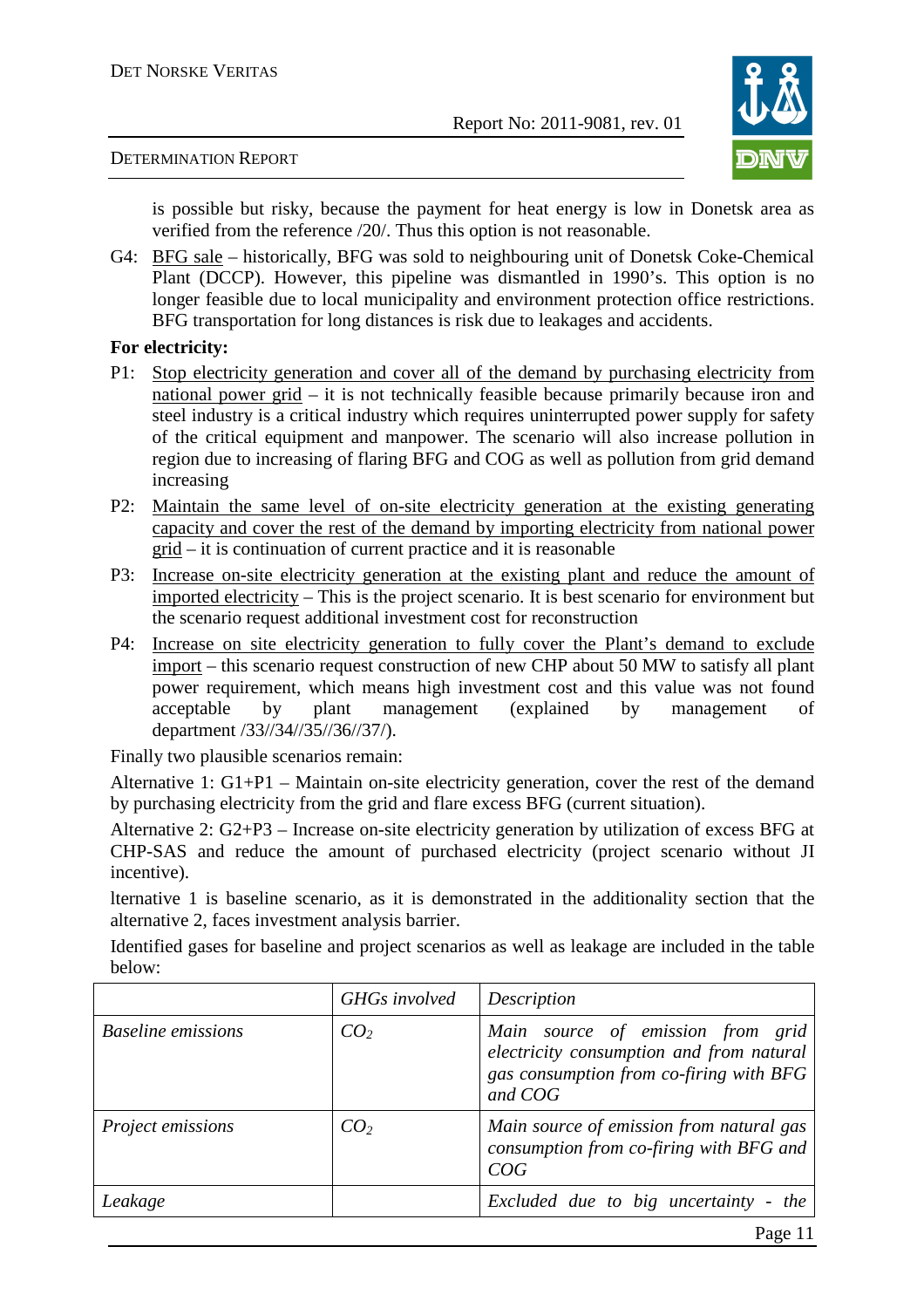

### DETERMINATION REPORT

# **4.4 Additionality**

The additionality of the project was demonstrated by using the latest version of "Tool for the demonstration and assessment of additionality"/8/.

# **4.4.1 Alternatives consistent with legislation**

Alternatives for the project activity are listed in previous section on baseline determination. The two alternatives found as realistic and consistent with mandatory laws and regulation are as follows:

Alternative 1: Maintain on-site electricity generation, cover the rest of the demand by purchasing electricity from the grid and flare excess BFG (current situation)

Alternative 2: Increase on-site electricity generation by utilization of excess BFG at CHP-SAS and reduce the amount of purchased electricity (project scenario without JI incentive)

# **4.4.2 Investment analysis**

### **Choice of approach**

Since the proposed project generates financial and economic benefits and the alternative does not involve any investment, a benchmark analysis (Option III) is applicable.

### **Benchmark selection**

NPV was chosen as appropriate financial indicator. The discount rate used in the calculation was 9% calculated based on commercial lending rate (17.7%) adjusted for the customer price index (8%). Both of parameters were sourced from Ukrainian National Bank Bulletin #2/2004 /30/.

### **Input parameters**

All parameters used in the calculation are sourced from plant records and "orders" /21/ for investment of the projects. All information are dated 2004, which is the year of starting date of project activity.

The investment costs /21/ were compared with real costs in invoices /21/. However, the actual investment was lower than proposed investment in orders. If applying the actual values to the NPV calculation, the NPV remains negative. Thus the investment is reasonable.

The price of electricity and natural gas /22/ were provided by the plant's Department of Energy Supply and cost value of technical and chemically treated water /26/ were provided by CHP-SAS. These records are primary records of plant available at time of the project start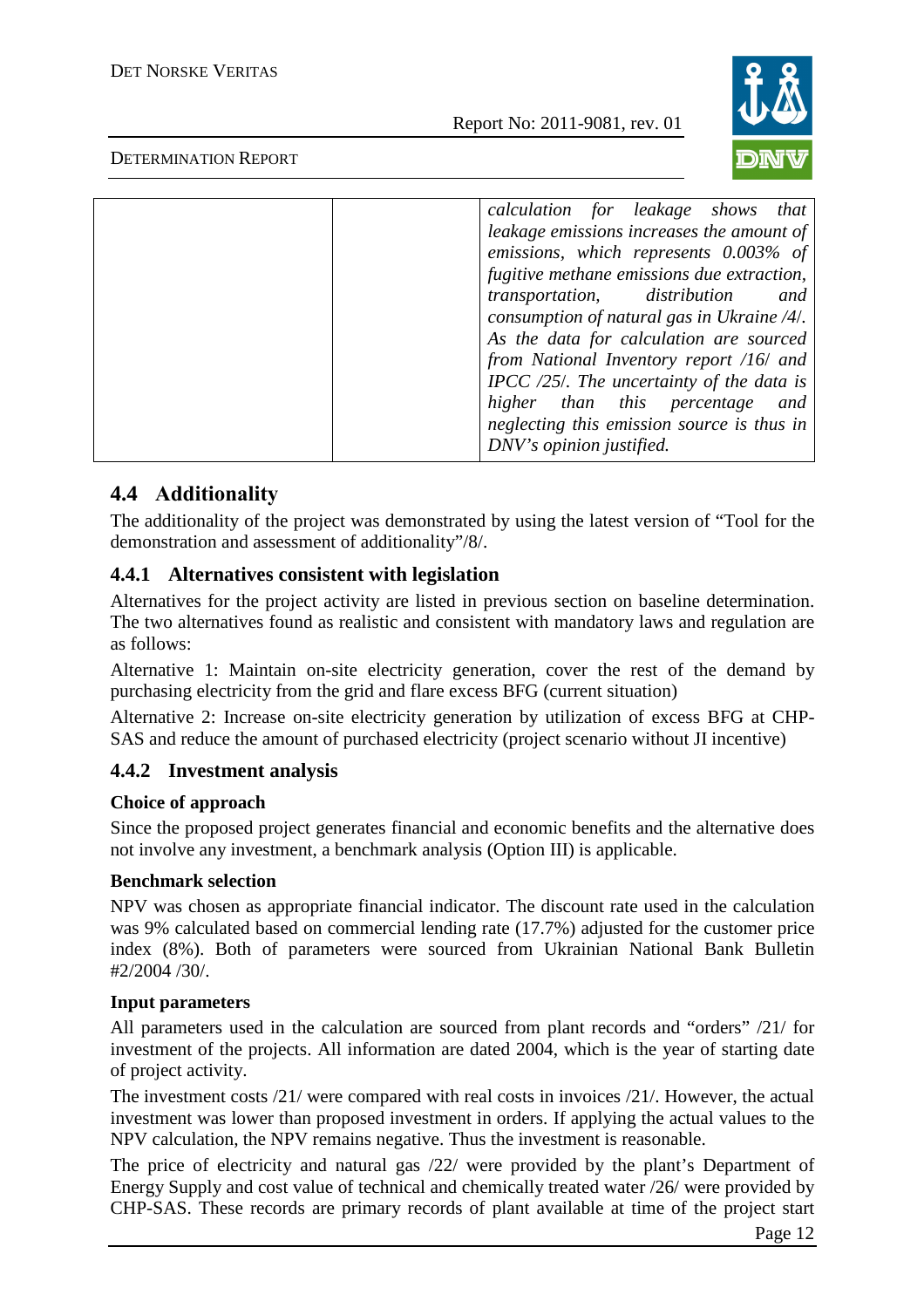

#### DETERMINATION REPORT

thus DNV deemed them as realistic. All information are dated 2004, which is the year of starting date of project activity.

#### **Calculation and conclusion**

The NPV value of the project activity without JI incentives is - 16 521 885 in provided calculation /2/, which is below chosen benchmark. DNV has verified the provided calculation to be correct and input values as reasonable.

Therefore the project NPV analysis is considered correct.

#### **Sensitivity analysis**

The project participant provided calculation of sensitivity analysis as part of investment analysis  $\frac{2}{1}$ . The main parameters were evaluated in range  $\pm$  10% and they are listed below:

- electricity price
- natural gas price
- investment

#### *Grid electricity price*

The NPV of the project varies between -16 528 610 to -16 515 159 for chosen variation of  $\pm$ 10%. As the prices should increase in hundreds of percent to reach 0, it is clear that the price of electricity cannot reach this value. The present value tariff is 0.8237 UAH/MWh /31/. Applying this value would result in a NPV of -16175158. Further the price of electricity is based on information from Plant's Department of Energy supply, and it is the more accurate information in the time of decision. DNV found the arguments reasonable.

#### *Natural gas price*

This parameter varies from  $-16\,519\,919$  to  $-16\,523\,850$  for chosen variation of  $\pm$  10%. Significant change of the NPV only occur in case the price changes in range of hundred %. Further if the current price, which is  $2553.20$  UAH per  $1000 \text{ m}^3$ , is applied to NPV calculation, the result is -16 692 865, which indicates the project to be non-viable. DNV found the arguments reasonable.

#### *Investment*

The total value of investment at 18 013 374 UAH applied in NPV calculation /2/ is based on contracted orders of individual technology parts. However this total sum applied in NPV calculation is higher than estimated investment of 15 011 145 UAH. It is observed that when applying a variation of  $\pm 10\%$ ., the result of NPV calculation is still negative, i.e. -14 896 001 to -18 174 769 and the NPV value reaches -13767078 when the actual investment value is applied.

Hence, DNV is able to confirm that the presented arguments of sensitivity analysis clearly demonstrate that parameters used in NPV /3/ calculation and represents more than 20% to revenue or cost, are not possible to change in extent, which can change the additionality of the project.

In conclusion, it is DNV's opinion that it has been correctly demonstrated that the project activity is not financially attractive. Hence, the emission reductions achieved by the project are additional to any that would have happened in absence of the project.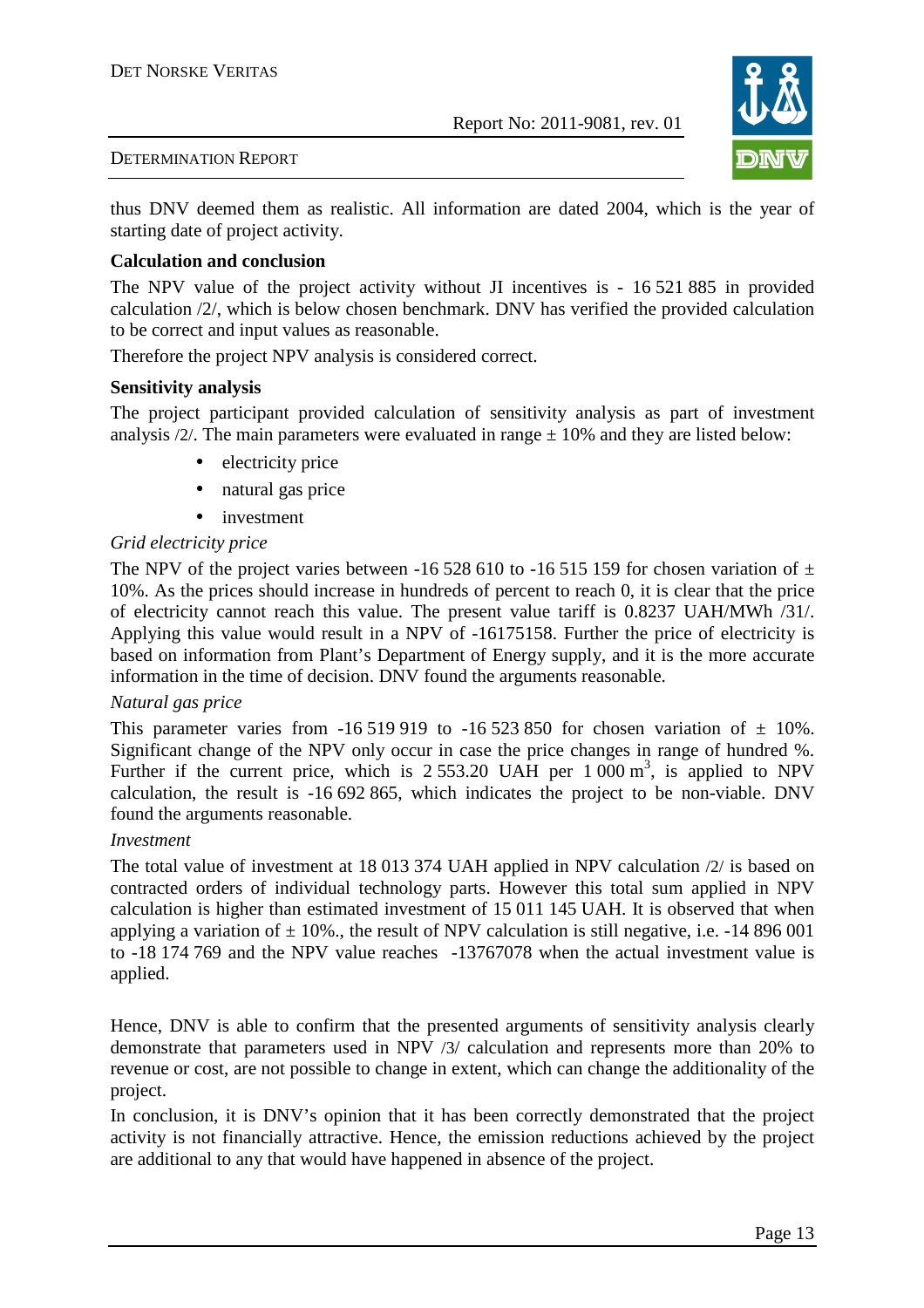

DETERMINATION REPORT

# **4.5 Monitoring**

The project applied JI specific approach for monitoring in accordance with Guidance on criteria for baseline setting and monitoring /6/.

The monitoring plan is included in PDD /1/ and contains principles and concepts on which it is based, operational and monitoring obligations of the project owner like resources involved in the monitoring process, training, support activities, calibration and collection data, quality assurance procedures, data management, electronic support tools.

The monitoring plan will give opportunity for real measurements of achieved emission reductions.

# **4.5.1 Parameters determined ex-ante**

The parameters determined ex-ante are based on historic operational data of plant (net electricity generated by turbine #1 /22/, amounts of combusted NG, BFG and COG /22/) or they are sourced from National Inventory in Ukraine /16/ and IPCC /25/

|                                               | Units                       | 2002   | 2003                                                                  | 2004   | source                       |
|-----------------------------------------------|-----------------------------|--------|-----------------------------------------------------------------------|--------|------------------------------|
| Net electricity generation                    | <b>MWh</b>                  | 61284  | 79348                                                                 | 76261  |                              |
| NG consumption for<br>electricity generation  | thousand.<br>m <sub>3</sub> | 5606,7 | 5456                                                                  | 5345   | Project                      |
| BFG consumption for<br>electricity generation | thousand.<br>m <sub>3</sub> | 399677 | 641774                                                                | 646358 | operational<br>data /22//23/ |
| COG consumption for<br>electricity generation | thousand.<br>m <sub>3</sub> | 299,8  | 1787,1                                                                | 82,6   |                              |
| Net calorific value of NG                     | $GJ/th.$ m $3$              |        | Ukrainian<br>National<br>Inventory<br>Report for<br>1990-<br>2008/16/ |        |                              |
| Net calorific value of<br><b>BFG</b>          | GJ/t                        |        | 2,47                                                                  |        | 2006<br><b>IPCC</b> /25/     |
| Net calorific value of<br>COG                 | $GJ/th.$ m $3$              |        | Ukrainian<br>National<br>Inventory<br>Report for<br>1990-<br>2008/16/ |        |                              |

The values are presented in table below: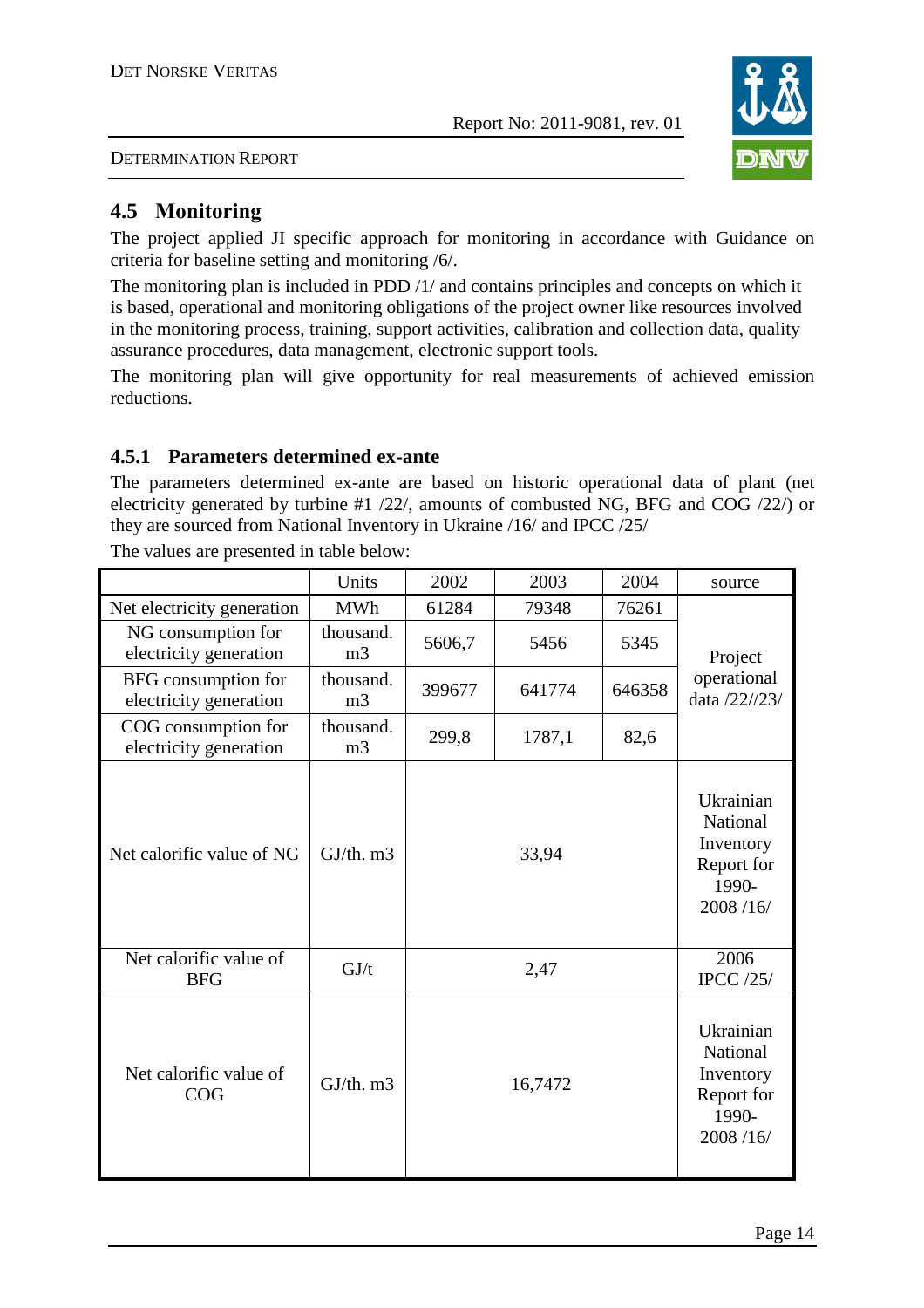

DETERMINATION REPORT

# **4.5.2 Parameters to be monitored ex-post**

The data monitored for the baseline emission determination covers a) gross power generation and b) power consumption by turbo generator (auxiliary). The measured devices are electricity meters, which will be calibrated in accordance with local legislation: two electricity meters SAZU-I670 are calibrated every 3 years (for consumption of the turbo generator) and one ABB A2R-4-OL-C25-T every 6 years for gross electricity production. The accuracy is 2% for all of them.

The data monitored for the project emission are a) combusted natural gas and b) its net calorific value. Combusted natural gas is measured by flow meter type Safir – M 5420 with accuracy 0.25% and calibration every 2 years.

The NCV will be calculated as average based on sampling monitoring, which is provided by supplier.

# **4.6 Estimate of GHG Emissions**

The project emission reduction is calculated as difference between baseline emissions and project emissions. The leakage is neglected because calculated leakage resulted small number in comparison with total emissions resulted due extraction, transportation, distribution and consumption on Ukraine and calculation is based on sources from national reports /16/.

#### *Baseline*

The baseline emissions cover emissions from natural gas consumption for on-site electricity generation and emissions from grid electricity consumption.

The baseline is calculated as follow:

$$
BE_y = BE_{GE,y} + BE_{NG,y}
$$
  

$$
BE_{GE,y} = (EG_{PL,y} - EG_{BL,y}) \times EF_{EG}
$$
  

$$
BE_{NG,y} = FC_{BL,y} \times NCV_{NG,y} \times EF_{NG}
$$

Where:

 $BE<sub>v</sub>$  – baseline emission in the year y

- $BE<sub>GE y</sub>$  emissions due to grid power consumption in the baseline scenario in the year y
- $BE<sub>NGv</sub>$  emissions due to natural gas combustion in the baseline scenario in year y
- $EG_{PL,v}$  power output in the project scenario (difference between gross power generation by turbo generator # 1 in year y and power consumption by turbo generator #1 in year y)
- $EG_{BL,v}$  power output in the baseline scenario (used historical data for  $2002 2004$ )
- $EF_{EG}$  emission factor for national grid
- $FC_{BL, y}$  baseline consumption of natural gas co-fired with BFG and COG in year y (used historical data for 2002 – 2004)
- $NCV_{NG, y}$  net calorific value of natural gas in baseline
- $EF<sub>NG</sub>$  emission factor due to burning of natural gas

#### *Project emission*

The project emissions cover emissions due to natural gas consumption.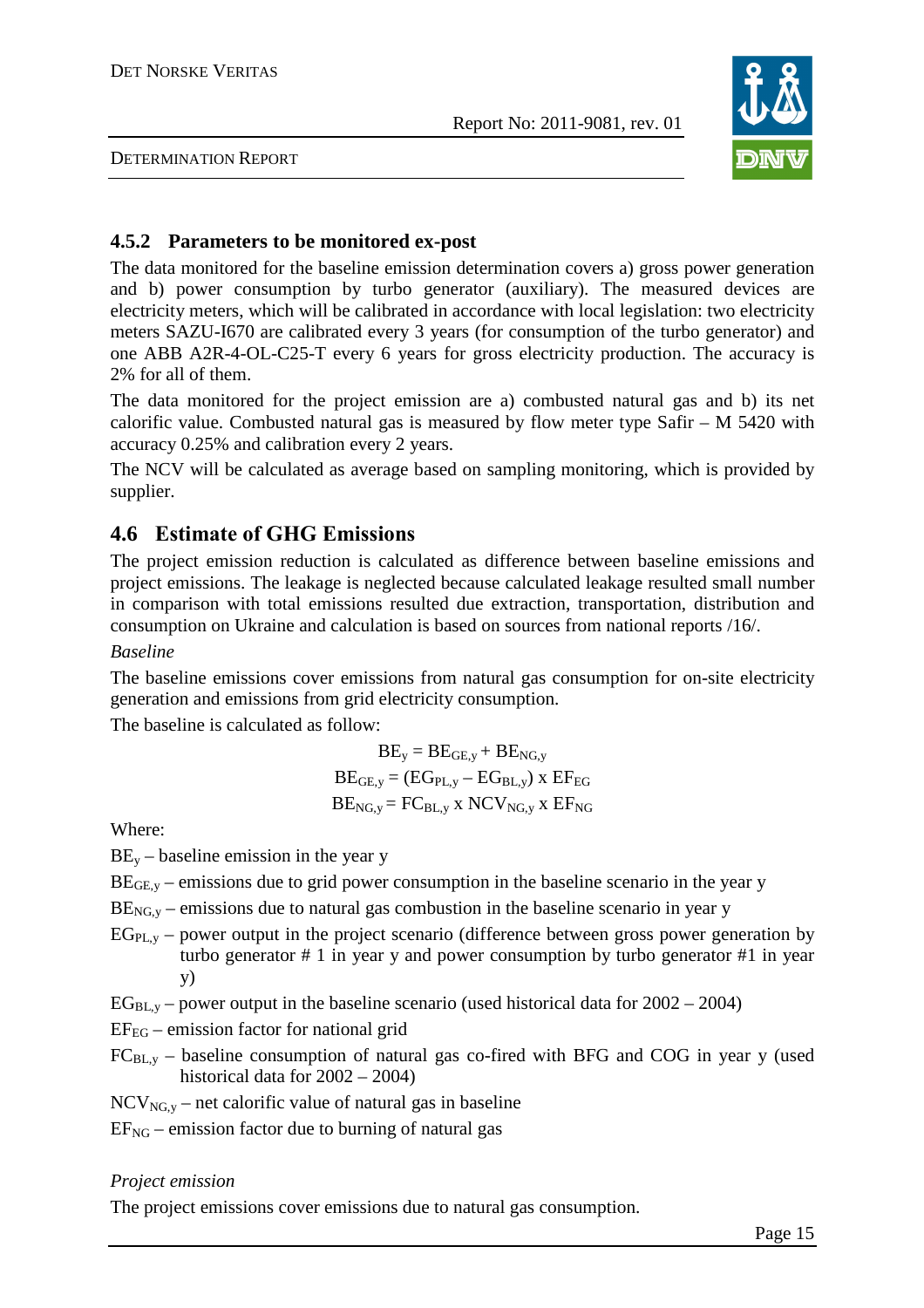

### DETERMINATION REPORT

It is calculated as follow:

$$
PE_y = PE_{NG,y}
$$

$$
PE_{NG,y} = FC_{PL,y} \times NCV_{NG,y} \times EF_{NG}
$$

where:

 $PE<sub>NGv</sub>$  – project emission due to natural gas consumption in year y

 $FC_{PL,y}$  – project consumption of natural gas co-fired with BFG and COG

Leakage

The leakage is calculated as sum of emission from NG production, transmission and distribution. Data for calculation /4/ is sourced from Ukrainian National Inventory Report 1990-2008 /16/ (i.e.  $CH_4$  and  $CO_2$  emission factors for individual activity) and from original primary data from production (for natural gas consumption). The result is 661 tCO<sub>2</sub>e/year, which correspond cca 0.003% of national emissions from production, transmission and distribution.

Thus the leakage is neglected and is reasonable.

The emission reduction calculation for period 2008 till 2012 was provided in excel sheet /3/. The average of baseline emissions for this period is  $100\,148\,tCO<sub>2</sub>$  and average project emissions for the same is 17 959 tCO<sub>2</sub>, which represents average year emissions reductions of 82 189 tCO<sub>2</sub> for the period  $2008 - 2012$ .

# **4.7 Environmental Impacts**

It was confirmed during the site visit that the project has only positive influence on environment because project decrease air pollution of limited gases from Environmental permit, however these pollutants were under limit during the baseline scenario too.

The voluntary EIA assessment for this modernization was realized as improvement under Donetsksteel's environmental management system (the project is certified according to ISO 14001:2004) and it was presented to DNV.

DNV found this process as sufficient.

# **4.8 Comments by Local Stakeholders**

The Ukrainian legislation does not require stakeholder comment for JI projects. As the EIA process was realized voluntary, no stakeholders' comments were invited. However the information on the modernization and project activity was presented on Donetsksteel official web pages. DNV found this process as sufficient.

# **4.9 Global stakeholders consultation**

The PDD of 3 December 2010 was made publicly available on JI website (http://ji.unfccc.int/JI\_Projects/DB/6NQNJ4LGHLFHW6MU49GGXCJ4HNEAR9/PublicPD D/XYZL9PAIATWN4OI5GBJ1FCWCWMGKS2/view.html) and Parties, stakeholders and observers were through the JI website invited to provide comments during a 30 days period from 22 February 2011 to 23 March 2011

No comment was received.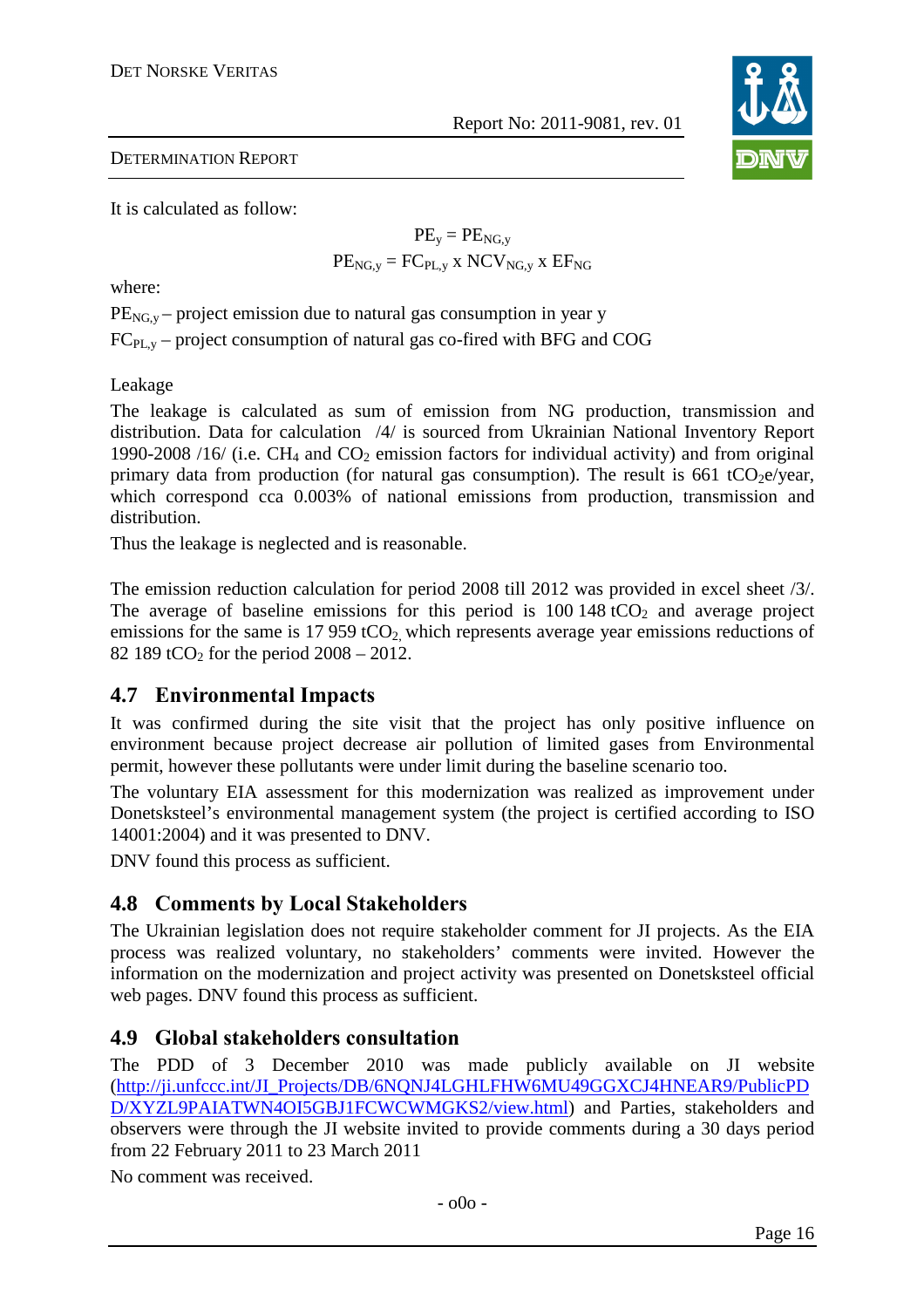DET NORSKE VERITAS

# **APPENDIX A**

# **JI DETERMINATION PROTOCOL**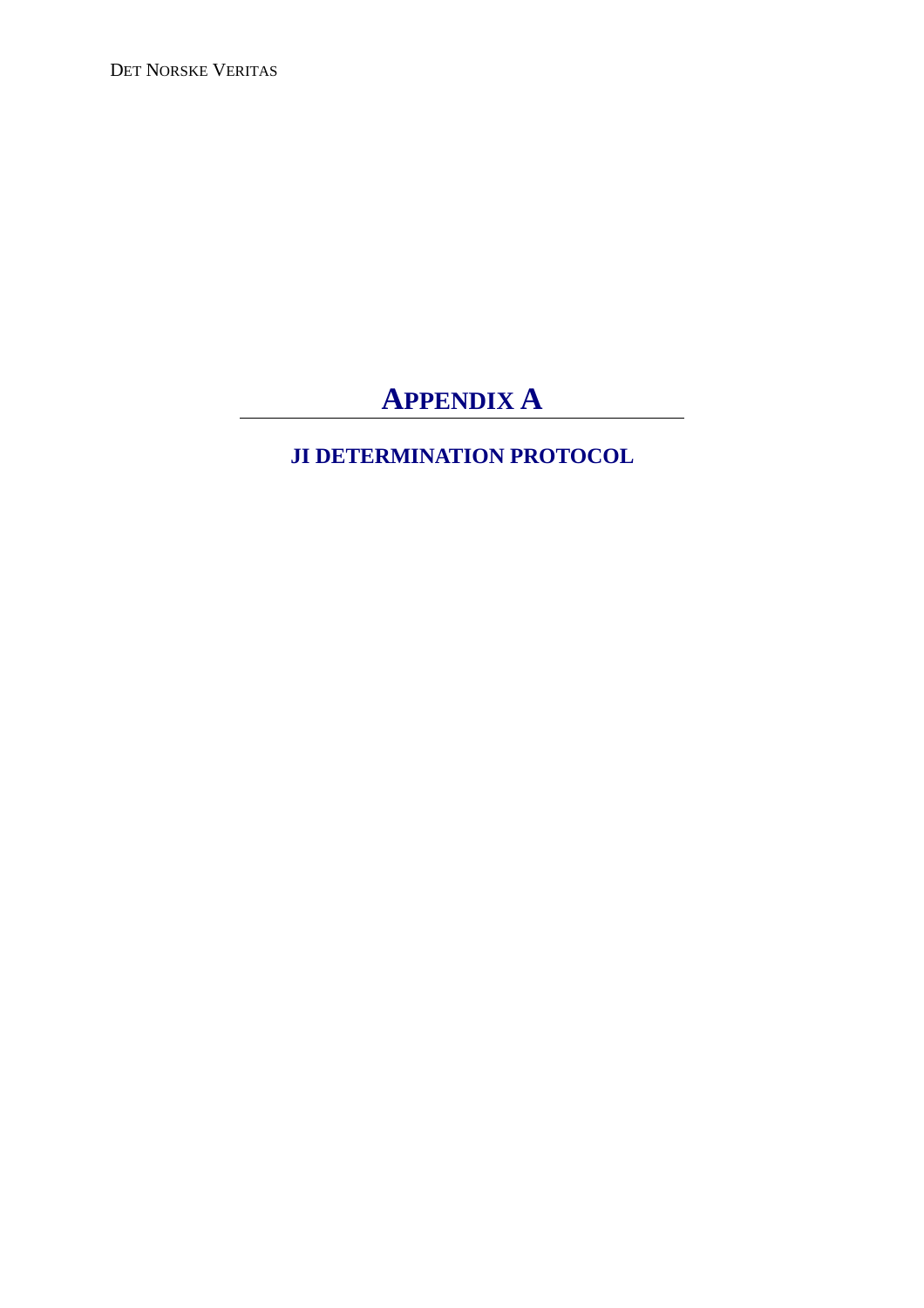# **Table 1 Mandatory requirements for Joint Implementation (JI) project activities**

| <b>Requirement</b>                                                                                                                                                                                                                                                                                                                                                                                           | <b>Reference</b>                                  | <b>Conclusion</b>      |
|--------------------------------------------------------------------------------------------------------------------------------------------------------------------------------------------------------------------------------------------------------------------------------------------------------------------------------------------------------------------------------------------------------------|---------------------------------------------------|------------------------|
| The project shall have the approval of the Parties involved<br>1.                                                                                                                                                                                                                                                                                                                                            | Kyoto Protocol<br>Article $6.1$ (a)               | CAR1                   |
| Emission reductions, or an enhancement of removal by sinks, shall be additional to any that<br>2.<br>would otherwise occur                                                                                                                                                                                                                                                                                   | Kyoto Protocol<br>Article $6.1$ (b)               | CAR <sub>3</sub><br>OK |
| The sponsor Party shall not aquire emission reduction units if it is not in compliance with its<br>3.<br>obligations under Articles 5 & 7                                                                                                                                                                                                                                                                    | Kyoto Protocol<br>Article $6.1(c)$                | OK                     |
| The acquisition of emission reduction units shall be supplemental to domestic actions for the<br>4.<br>purpose of meeting commitments under Article 3                                                                                                                                                                                                                                                        | <b>Kyoto Protocol</b><br>Article $6.1$ (d)        | OK                     |
| 5. Parties participating in JI shall designate national focal points for approving JI projects and have<br>in place national guidelines and procedures for the approval of JI projects                                                                                                                                                                                                                       | Marrakech Accords,<br>JI Modalities, §20          | OK                     |
| 6. The host Party shall be a Party to the Kyoto Protocol                                                                                                                                                                                                                                                                                                                                                     | Marrakech Accords,<br>JI Modalities, $\S21(a)/24$ | OK                     |
| The host Party's assigned amount shall have been calculated and recorded in accordance with the<br>7.<br>modalities for the accounting of assigned amounts                                                                                                                                                                                                                                                   | Marrakech Accords,<br>JI Modalities, $\S21(b)/24$ | OK                     |
| The host Party shall have in place a national registry in accordance with Article 7, paragraph 4<br>8.                                                                                                                                                                                                                                                                                                       | Marrakech Accords,<br>JI Modalities, $\S21(d)/24$ | OK                     |
| Project participants shall submit to the independent entity a project design document that contains<br>9.<br>all information needed for the determination                                                                                                                                                                                                                                                    | Marrakech Accords,<br>JI Modalities, §31          | OK                     |
| 10. The project desing document shall be made publicly available and Parties, stakeholders and<br>UNFCCC accredited observers shall be invited to, within 30 days, provide comments                                                                                                                                                                                                                          | Marrakech Accords,<br>JI Modalities, §32          | OK                     |
| 11. Documentation on the analysis of the environmental impacts of the project activity, including<br>transboundary impacts, in accordance with procedures as determined by the host Party shall be<br>submitted, and, if those impacts are considered significant by the project participants or the Host<br>Party, an environmental impact assessment in accordance with procedures as required by the Host | Marrakech Accords,<br>JI Modalities, §33(d)       | CL <sub>8</sub><br>OK  |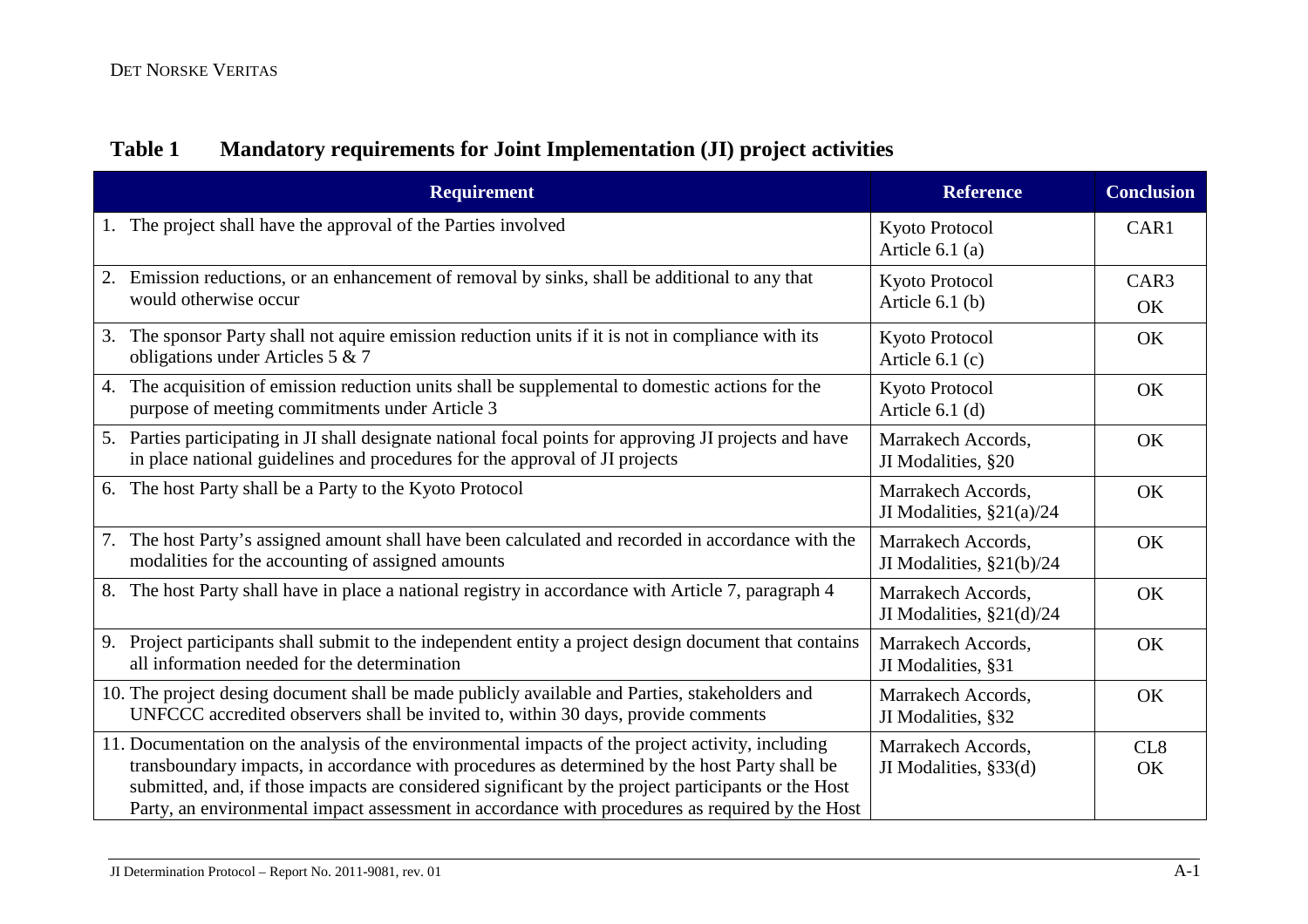| <b>Requirement</b>                                                                                                                                                                | <b>Reference</b>                                | <b>Conclusion</b>      |
|-----------------------------------------------------------------------------------------------------------------------------------------------------------------------------------|-------------------------------------------------|------------------------|
| Party shall be carried out                                                                                                                                                        |                                                 |                        |
| 12. The baseline for a JI project shall be the scenario that reasonably represents the GHG emissions<br>or removal by sources that would occur in absence of the proposed project | Marrakech Accords,<br>JI Modalities, Appendix B | CAR <sub>2</sub><br>OK |
| 13. A baseline shall be established on a project-specific basis, in a transparent manner and taking into<br>account relevant national and/or sectoral policies and circumstances  | Marrakech Accords,<br>JI Modalities, Appendix B | CAR <sub>2</sub><br>OK |
| 14. The baseline methodology shall exclude to earn emission reductions for decreases in activity<br>levels outside the project activity or due to force majeure                   | Marrakech Accords,<br>JI Modalities, Appendix B | OK                     |
| 15. The project shall have an appropriate monitoring plan                                                                                                                         | Marrakech Accords,<br>JI Modalities, $\S 33(c)$ | CAR <sub>6</sub><br>OK |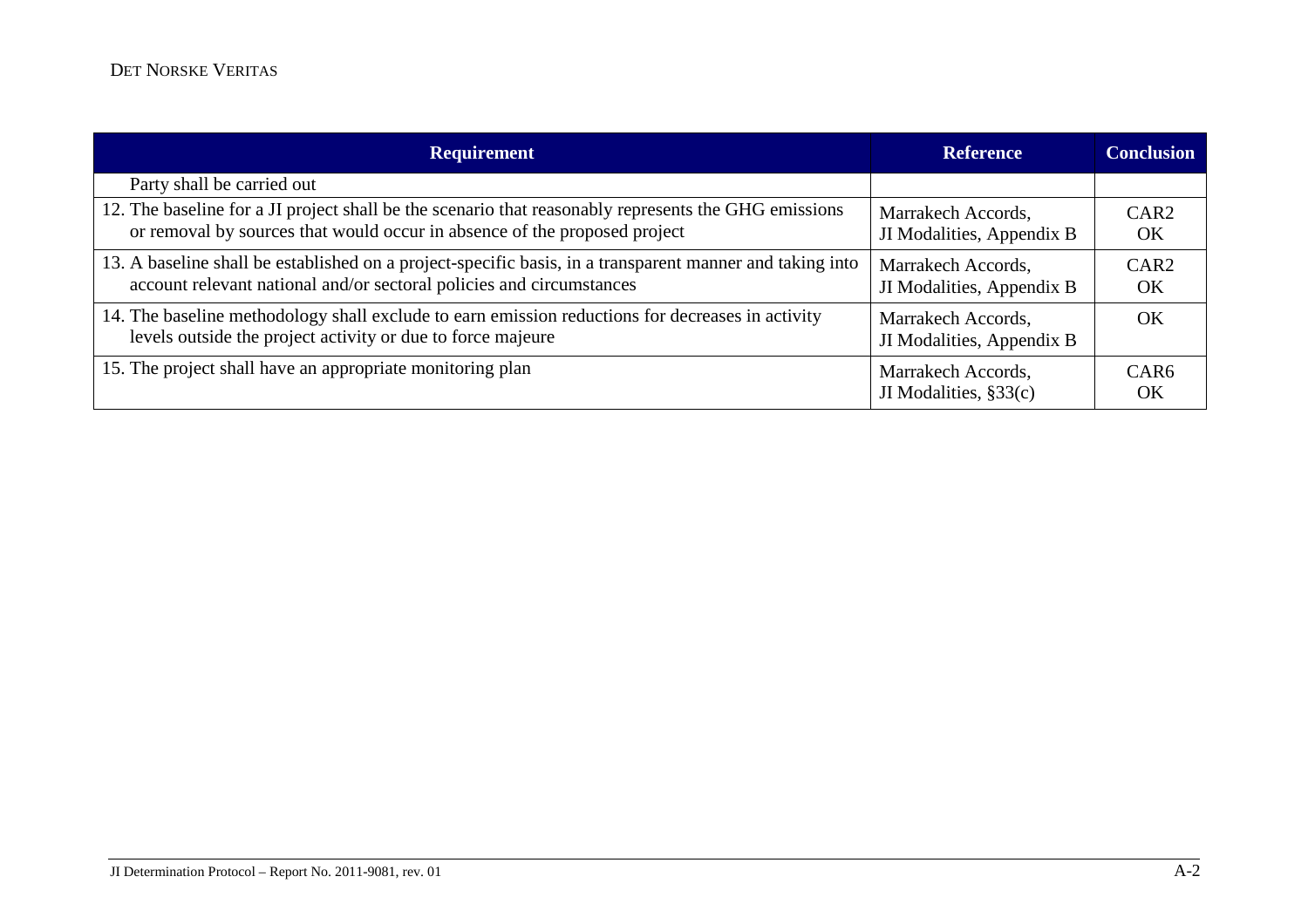# **Table 2 Requirements checklist**

|       | <b>Checklist Question</b>                                                                                                                                               | <b>Ref</b> | $\blacksquare$ MoV | <b>Assessment by DNV</b>                                                                                                                                                                                                                                                                                                    | <b>Draft</b><br>Concl. | <b>Final</b><br>Concl. |
|-------|-------------------------------------------------------------------------------------------------------------------------------------------------------------------------|------------|--------------------|-----------------------------------------------------------------------------------------------------------------------------------------------------------------------------------------------------------------------------------------------------------------------------------------------------------------------------|------------------------|------------------------|
| A.1   | A General description of project activity<br><b>Project boundary</b><br>Project Boundaries are the limits and borders defining the GHG<br>emission reduction project.   |            |                    |                                                                                                                                                                                                                                                                                                                             |                        |                        |
| A.1.1 | Are the project's spatial boundaries (geographical) clearly<br>defined?                                                                                                 | /1/        | DR                 | Yes. The project is located in Donetsk, Donetsk<br>oblast in Ukraine. The geographical coordinates<br>are 47°58'52" E and 37°48'44" N                                                                                                                                                                                       |                        | <b>OK</b>              |
| A.1.2 | Are the project's system boundaries (components and<br>facilities used to mitigate GHGs) clearly defined?                                                               | /1/        | DR                 | Yes, baseline and projects boundary are clearly<br>limited as $CO2$ resulted from grid electricity<br>consumption and co-firing of NG with BFG and<br>$COG$ (baseline) and $CO2$ from co-firing of NG<br>with BFG and COG as project emissions.<br>Leakage is neglected due to big uncertainty of<br>small amount of value. | CL7                    | OK                     |
| A.2   | <b>Participation Requirements</b>                                                                                                                                       |            |                    |                                                                                                                                                                                                                                                                                                                             |                        |                        |
|       | Referring to Part A and Annex 1 of the PDD as well as the JI                                                                                                            |            |                    |                                                                                                                                                                                                                                                                                                                             |                        |                        |
|       | glossary with respect to the terms Party, Letter of Approval,<br><b>Authorization and Project Participant.</b>                                                          |            |                    |                                                                                                                                                                                                                                                                                                                             |                        |                        |
| A.2.1 | Which Parties and project participants are participating in the<br>project?                                                                                             | /1/        | DR                 | As host party is presented Ukraine and CJSC<br>"Donetsksteel" – Iron and Steel Works". The<br>second involved party is Netherlands represented<br>by Global Carbon BV.                                                                                                                                                      |                        | OK                     |
| A.2.2 | Have all involved Parties provided a valid and complete<br>letter of approval and have all private/public project<br>participants been authorized by an involved Party? | /1/        | <b>DR</b>          | No, the LoAs were not provided yet.                                                                                                                                                                                                                                                                                         | CAR1                   |                        |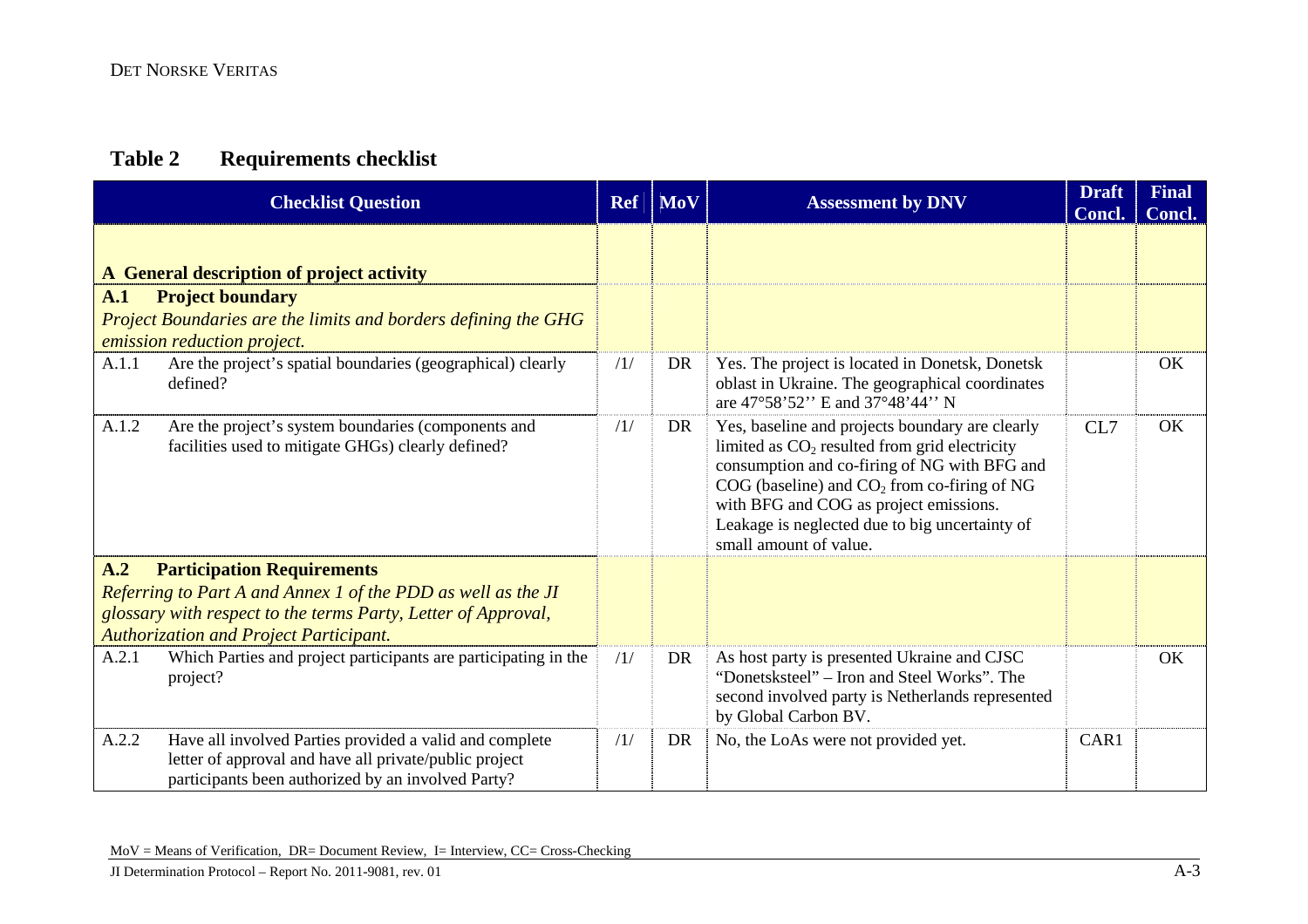|       | <b>Checklist Question</b>                                                                                                                                                                                                                                              | <b>Ref</b> | <b>MoV</b> | <b>Assessment by DNV</b>                                                                                                                                                                              | <b>Draft</b><br><b>Concl.</b> | <b>Final</b><br>Concl. |
|-------|------------------------------------------------------------------------------------------------------------------------------------------------------------------------------------------------------------------------------------------------------------------------|------------|------------|-------------------------------------------------------------------------------------------------------------------------------------------------------------------------------------------------------|-------------------------------|------------------------|
| A.3   | <b>Technology to be employed</b><br>Determination of project technology focuses on the project<br>engineering, choice of technology and competence/maintenance<br>needs. The AIE should ensure that environmentally safe and<br>sound technology and know-how is used. |            |            |                                                                                                                                                                                                       |                               |                        |
| A.3.1 | Does the project design engineering reflect current good<br>practices?                                                                                                                                                                                                 | /1/        | <b>DR</b>  | The engineering is limited reconstruction of<br>originally installed technology but it should be<br>assessed as current good practice. But evidence<br>about lifetime of the technology is requested. | CL <sub>6</sub>               | OK                     |
| A.3.2 | Does the project use state of the art technology or would the<br>technology result in a significantly better performance than<br>any commonly used technologies in the host country?                                                                                   | /1/        | DR         | The used technology is from 1981 respective<br>1987 and the same is modernized respective<br>reconstructed, which is commonly used<br>procedure in Ukraine.                                           |                               | OK                     |
| A.3.3 | Does the project make provisions for meeting training and<br>maintenance needs?                                                                                                                                                                                        | /1/        | <b>DR</b>  | This information is not included in the PDD                                                                                                                                                           | CL1                           | OK                     |
|       | <b>B</b> Project Baseline<br>The determination of the project baseline establishes whether the<br>selected baseline methodology is appropriate and whether the<br>selected baseline represents a likely baseline scenario.                                             |            |            |                                                                                                                                                                                                       |                               |                        |
| B.1.1 | Does the project apply an approved CDM methodology and<br>the correct version thereof? If yes, please proceed to section<br>B.3. If a JI specific approach is applied, please complete<br>section B.2.                                                                 | /1/        | DR         | No, the specific JI approach was used.                                                                                                                                                                |                               | OK                     |
| B.2   | <b>Baseline methodology (JI specific approach)</b>                                                                                                                                                                                                                     |            |            |                                                                                                                                                                                                       |                               |                        |
| B.2.1 | Are the proposed applicability conditions appropriate and<br>adequate?                                                                                                                                                                                                 | /1/        | DR         | Yes, the PDD describe steps requested in the<br>Guidelines for users of JI PDD Form, version 4<br>and identified the most plausible baseline<br>scenario including assessing of impacts as legal      |                               | OK                     |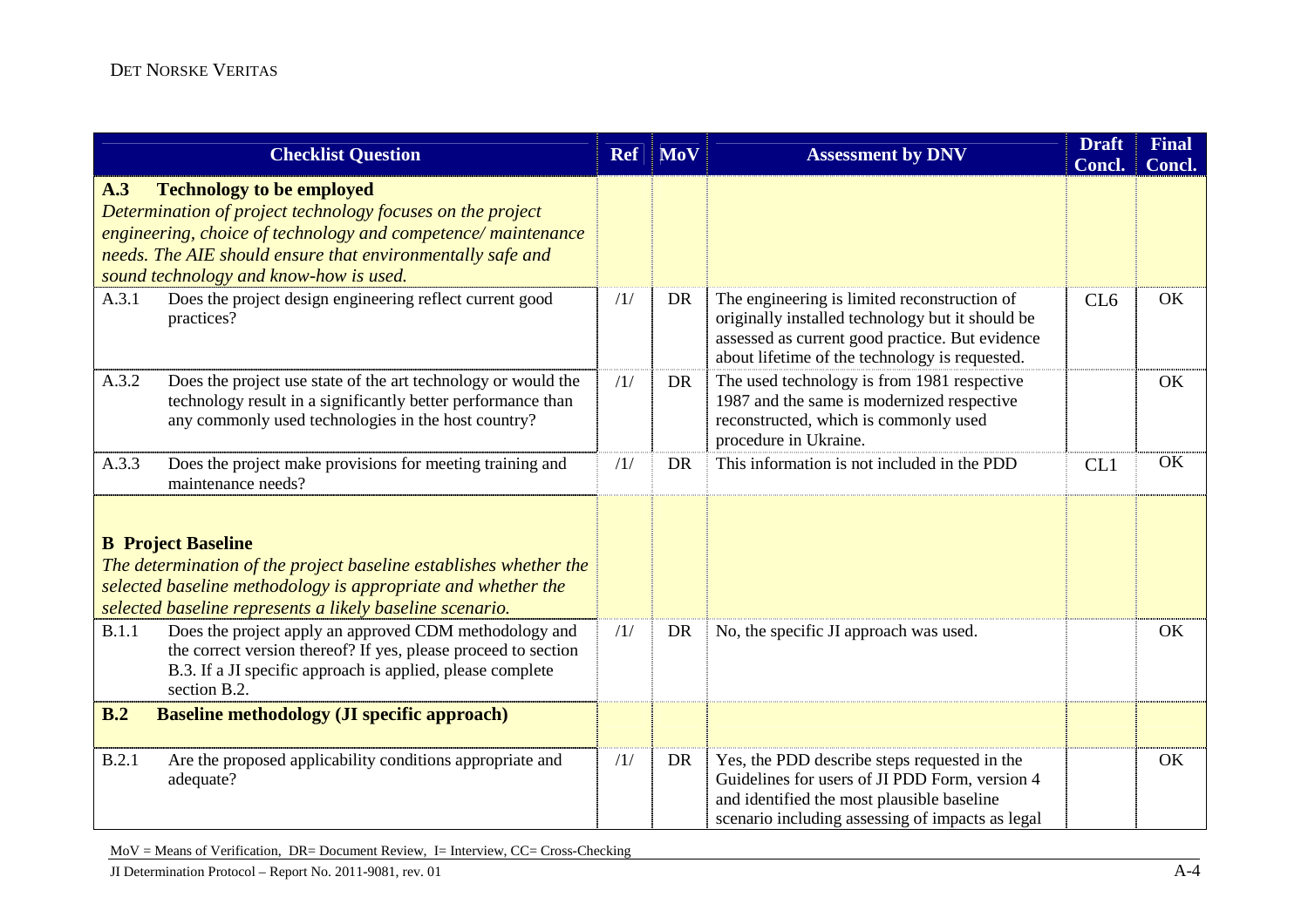|              | <b>Checklist Question</b>                                                                                                                                                                                                              | <b>Ref</b> | <b>MoV</b> | <b>Assessment by DNV</b>                                                                                                                                                                                                                                                                                                                  | <b>Draft</b><br>Concl.                     | <b>Final</b><br>Concl. |
|--------------|----------------------------------------------------------------------------------------------------------------------------------------------------------------------------------------------------------------------------------------|------------|------------|-------------------------------------------------------------------------------------------------------------------------------------------------------------------------------------------------------------------------------------------------------------------------------------------------------------------------------------------|--------------------------------------------|------------------------|
|              |                                                                                                                                                                                                                                        |            |            | requirements, sectoral policies, economic<br>situation and socio-demographic factors as well<br>as local availability of technologies, skills, kow-<br>how and BATs, prices etc.                                                                                                                                                          |                                            |                        |
| <b>B.2.2</b> | Is the methodological basis for determining the baseline<br>scenario described?                                                                                                                                                        | /1/        | <b>DR</b>  | Yes, the project assesses plausible scenarios for<br>future and used barrier analysis for identification.                                                                                                                                                                                                                                 |                                            | OK                     |
| <b>B.2.3</b> | Is the methodological basis for determining the baseline<br>scenario, and whether the basis is appropriate and adequate?                                                                                                               | /1/        | DR         | Yes, the methodological basis for determining of<br>the baseline scenario is appropriate and adequate.                                                                                                                                                                                                                                    |                                            | OK                     |
| <b>B.2.4</b> | Does the application of the methodology result in a baseline<br>scenario that reasonably represents the anthropogenic<br>emissions by sources of greenhouse gases that would occur<br>in the absence of the proposed project activity? | /1/        | <b>DR</b>  | Yes, the application reasonably represents the<br>anthropogenic emissions by source of GHG that<br>would occur in the absence of the proposed<br>project activity.                                                                                                                                                                        |                                            | OK                     |
| <b>B.2.5</b> | Can it through the use of the methodology be demonstrated<br>that a project activity is additional and, therefore, not the<br>baseline scenario?                                                                                       | /1/        | DR         | Yes, after demonstration of evidences, that the<br>statement for individual scenarios is valid and<br>based on scientist and realistic premises.                                                                                                                                                                                          | CL <sub>4</sub>                            | OK                     |
| <b>B.2.6</b> | Is the methodology to calculate the baseline emissions and is<br>the basis for calculating baseline emissions appropriate and<br>adequate?                                                                                             | /1/        | DR         | The methodology seen to be adequate but several<br>correction related to monitoring information as<br>well as evidence related to neglecting of leakages<br>are requested                                                                                                                                                                 | CAR <sub>2</sub><br>CL2<br>CL <sub>3</sub> | OK                     |
| <b>B.2.7</b> | Is the methodology to calculate project emissions appropriate<br>and adequate?                                                                                                                                                         | /1/        | DR         | The methodology seen to be adequate but several<br>correction related to neglecting of leakages are<br>requested                                                                                                                                                                                                                          | CL2                                        | OK                     |
| <b>B.2.8</b> | Is there any potential leakage due to the project activity?                                                                                                                                                                            | /1/        | DR         | Yes, the potential leakage is proposed as fugitive<br>emission of CH <sub>4</sub> from increasing natural gas<br>consumption for electricity generation. It is<br>proposed to neglect this leakage due to big<br>uncertainty of data sourced in comparison of total<br>calculated value.<br>The evidence for this statement is requested. | CL2                                        | OK                     |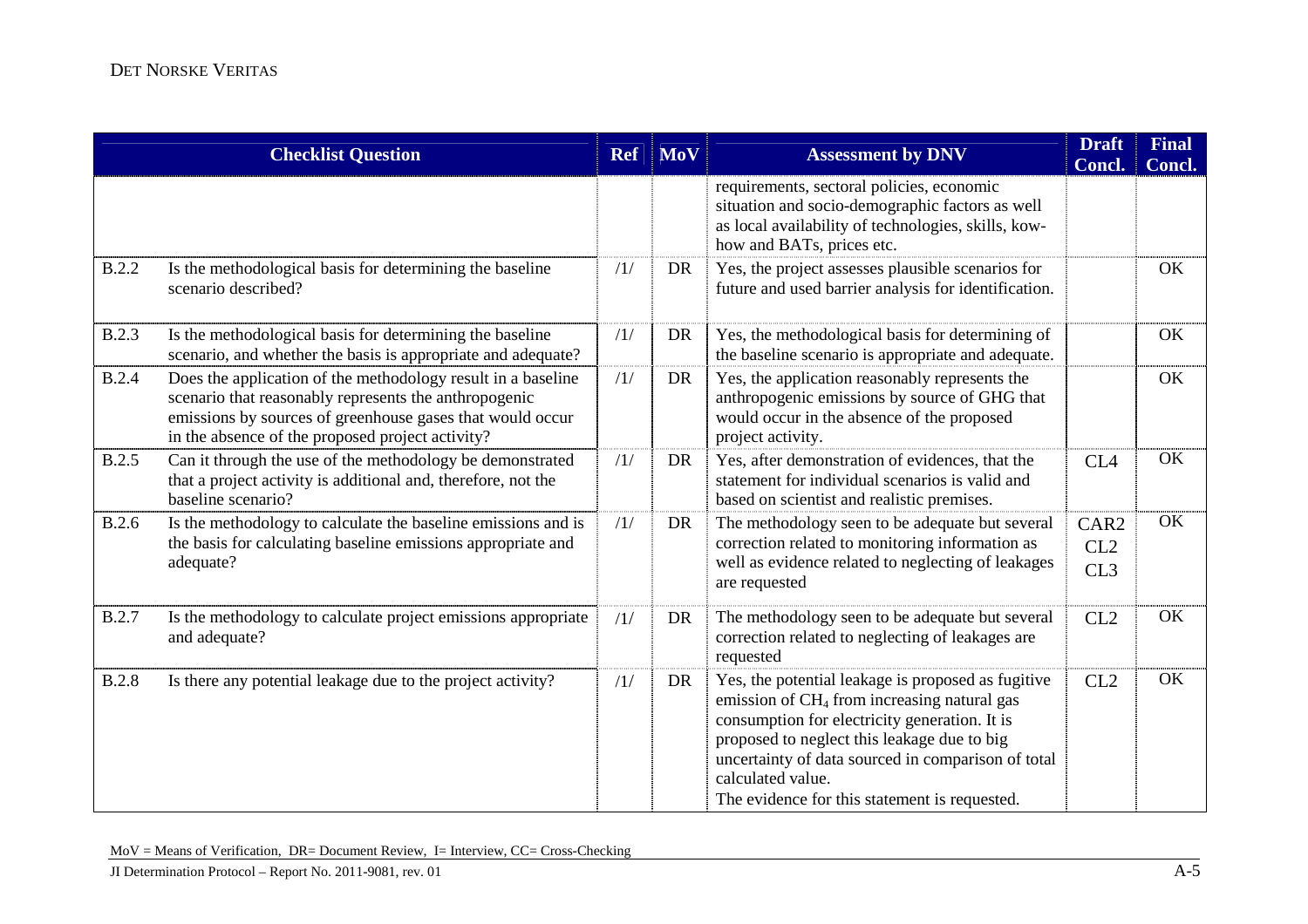|               | <b>Checklist Question</b>                                                                                                                                                                             | <b>Ref</b> | <b>MoV</b> | <b>Assessment by DNV</b>                                                                                                                                                        | <b>Draft</b><br>Concl.         | <b>Final</b><br>Concl. |
|---------------|-------------------------------------------------------------------------------------------------------------------------------------------------------------------------------------------------------|------------|------------|---------------------------------------------------------------------------------------------------------------------------------------------------------------------------------|--------------------------------|------------------------|
| <b>B.2.9</b>  | Is it for all key data and parameters indicated which data<br>sources or default values are used and how the data or the<br>measurements are obtained (e.g. official statistics, expert<br>judgment)? | /1/        | DR         | No, the most information is based on original<br>data from Donetsk and only values are presented<br>in the PDD without proper evidencing.                                       | CL3                            | OK                     |
| <b>B.2.10</b> | Are the data sources and measurement procedures (if any)<br>used adequate, consistent, accurate and reliable?                                                                                         | /1/        | DR         | As the description of measurement devices is not<br>sufficient, it is not possible to assess it.                                                                                | CL3                            | OK                     |
| B.2.11        | Is the monitoring frequency for the data and parameters is<br>appropriate?                                                                                                                            | /1/        | DR         | No, it stated in the PDD that Net Calorific Value<br>will be measured continuously and<br>simultaneously that will be use weighted average<br>from natural gas suppliers' data. | CAR <sub>2</sub>               | OK                     |
| B.2.12        | Has the methodology been described in an adequate and<br>transparent manner?                                                                                                                          | /1/        | DR         | No, clarifications and CAR are requested.                                                                                                                                       | CAR <sub>2</sub><br>CL2<br>CL3 | OK                     |
| B.3           | <b>Applicability of methodology</b><br>To be completed in case an approved CDM methodology is<br>applied. Insert a row for each applicability criteria of the<br>applied methodology (and tools)      |            |            |                                                                                                                                                                                 |                                |                        |
| B.3.1         | How was it validated that project complies with the<br>following applicability criteria: insert applicability criteria 1?                                                                             | /1/        | <b>DR</b>  | <b>NA</b>                                                                                                                                                                       |                                |                        |
| <b>B.3.2</b>  | How was it validated that project complies with the<br>following applicability criteria: insert applicability criteria 2?                                                                             | /1/        | <b>DR</b>  | <b>NA</b>                                                                                                                                                                       |                                |                        |
| <b>B.3.3</b>  | How was it validated that project complies with the<br>following applicability criteria: insert applicability criteria 3?                                                                             | /1/        | <b>DR</b>  | <b>NA</b>                                                                                                                                                                       |                                |                        |
| <b>B.3.4</b>  | How was it validated that project complies with the<br>following applicability criteria: insert applicability criteria 4?                                                                             | /1/        | <b>DR</b>  | <b>NA</b>                                                                                                                                                                       |                                |                        |
| <b>B.3.5</b>  | Is the selected baseline on of the baseline(s) described in the<br>methodology and this hence confirms the applicability of the<br>methodology?                                                       | /1/        | DR         | <b>NA</b>                                                                                                                                                                       |                                |                        |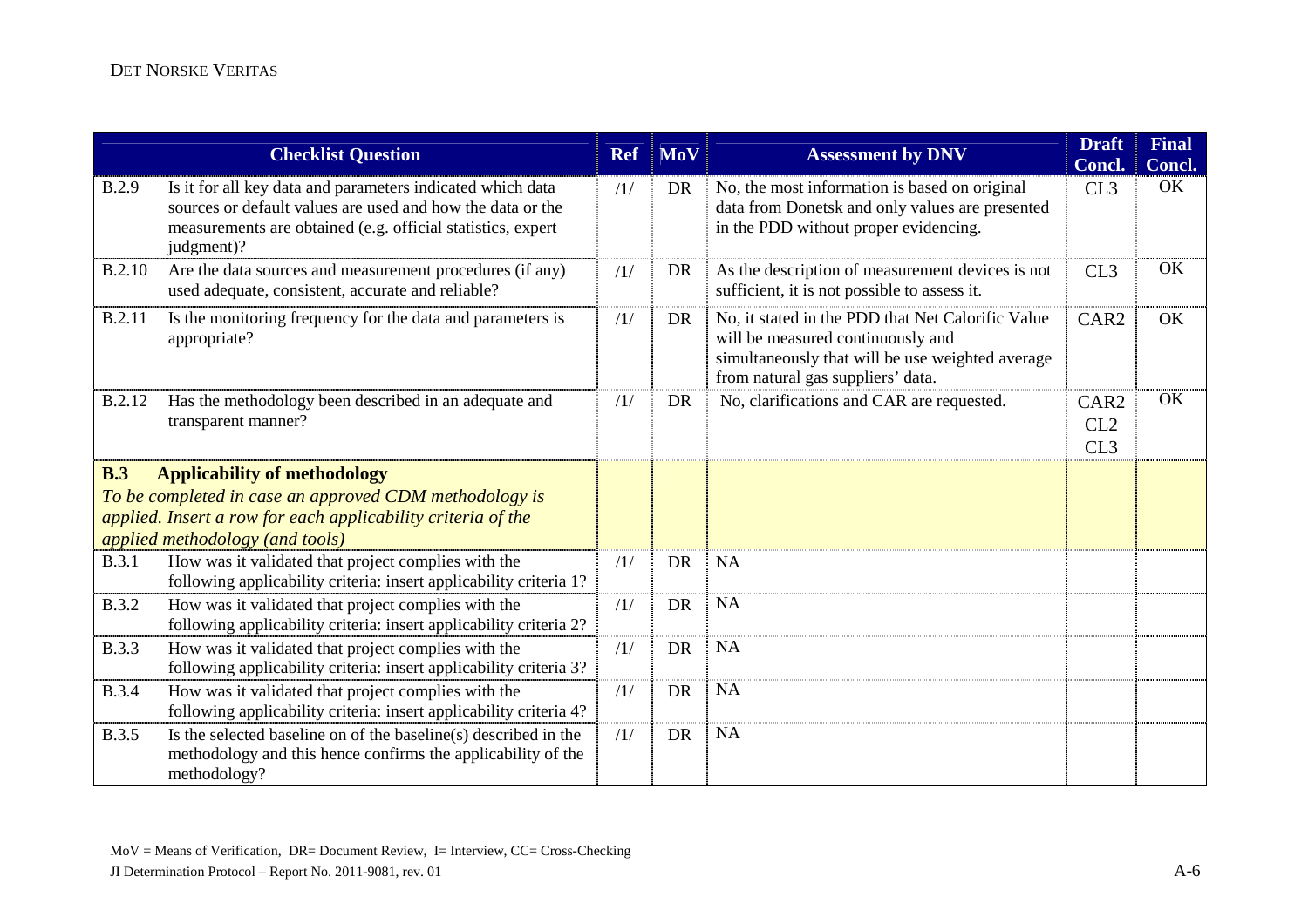|              | <b>Checklist Question</b>                                                                                                                                                                                                                                 | <b>Ref</b> | MoV       | <b>Assessment by DNV</b>                                                                                                                                                                                                                                                                                                                    | <b>Draft</b><br>Concl.  | <b>Final</b><br>Concl. |
|--------------|-----------------------------------------------------------------------------------------------------------------------------------------------------------------------------------------------------------------------------------------------------------|------------|-----------|---------------------------------------------------------------------------------------------------------------------------------------------------------------------------------------------------------------------------------------------------------------------------------------------------------------------------------------------|-------------------------|------------------------|
| B.4          | <b>Project boundary</b>                                                                                                                                                                                                                                   |            |           |                                                                                                                                                                                                                                                                                                                                             |                         |                        |
| B.4.1        | What are the project's system boundaries (components and<br>facilities used to mitigate GHGs)? Are they clearly defined<br>and in accordance with the methodology?                                                                                        | /1/        | DR        | The boundaries are clearly defined as project<br>location by geographical coordinates and the<br>emission resources. I.e. $CO2$ from consumption of<br>national grid electricity and co-firing of NG with<br>BFG and COG for baseline and $CO2$ from co-<br>firing of NG with BFG and COG for project<br>emissions.                         |                         | OK                     |
| <b>B.4.2</b> | Which GHG sources are identified for the project? Does the<br>identified boundary cover all possible sources linked to the<br>project activity? Give reference to documents considered to<br>arrive at this conclusion.                                   | /1/        | DR        | $CO2$ from consumption of national grid electricity<br>and co-firing of NG with BFG and COG for<br>baseline and $CO2$ from co-firing of NG with BFG<br>and COG for project emissions.<br>The fugitive $CH_4$ emissions are neglect due to<br>uncertainty but evidence is requested for this<br>premise.                                     | CL2                     | OK                     |
| <b>B.4.3</b> | Does the project involve other emissions sources not<br>foreseen by the methodologies that may question the<br>applicability of the methodology? Do these sources<br>contribute with more than 1% of the estimated emission<br>reductions of the project? | /1/        | <b>DR</b> | No, any other source then prior mentioned was<br>not identified.                                                                                                                                                                                                                                                                            |                         | OK                     |
| B.5          | <b>Baseline scenario determination</b>                                                                                                                                                                                                                    |            |           |                                                                                                                                                                                                                                                                                                                                             |                         |                        |
| B.5.1        | Which baseline scenarios have been identified? Is the list of<br>baseline scenarios complete?                                                                                                                                                             | /1/        | <b>DR</b> | For increased volume of BFG:<br>G1: BFG flaring at stand $-$ it is continuation of<br>current situation and it is plausible and realistic.<br>The situation was confirmed from Environmental<br>permit.<br>G2: BFG utilization to generate additional<br>electricity – this option asked investment but it is<br>environmentally beneficial | CL <sub>4</sub><br>CAR3 | OK                     |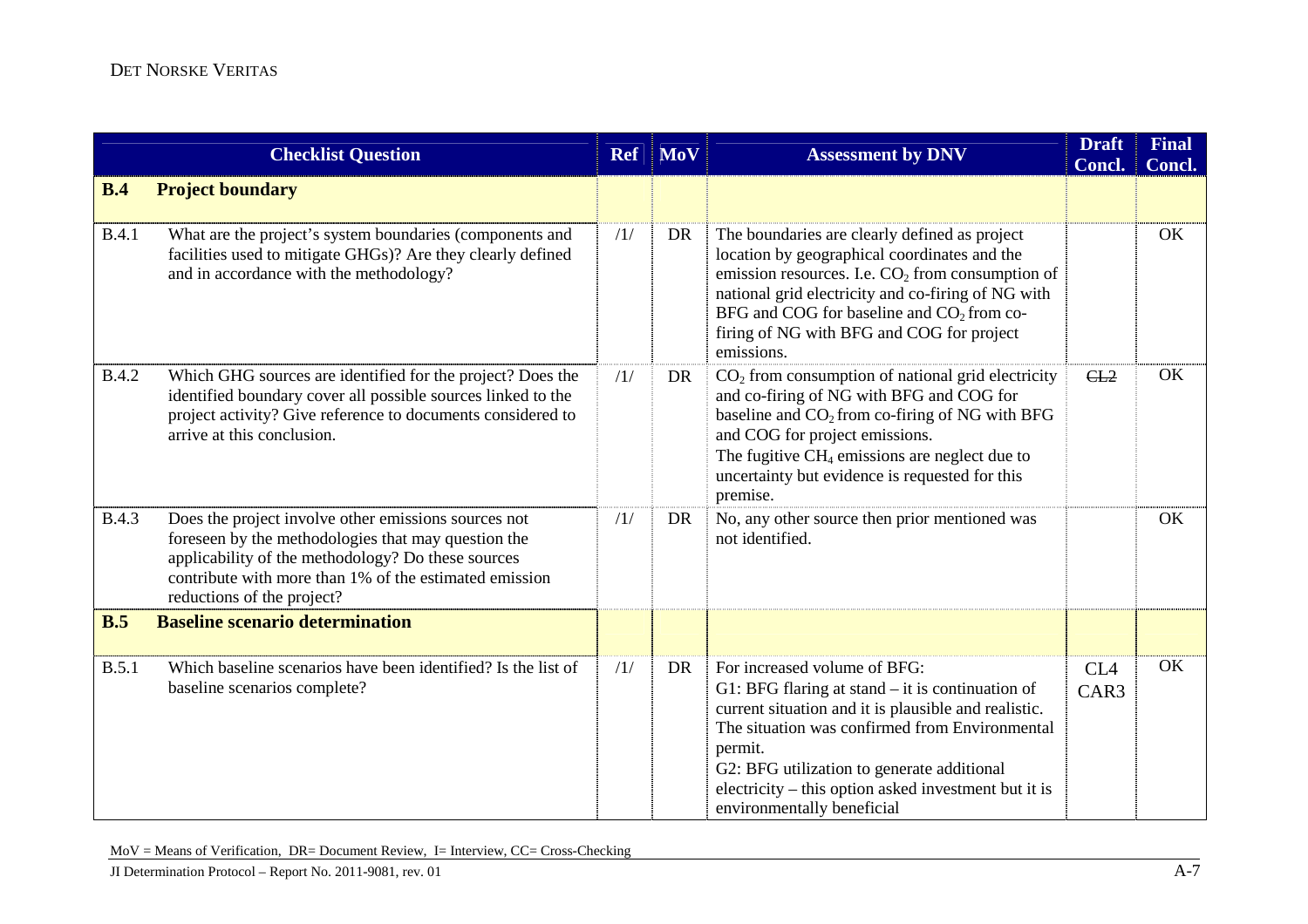| <b>Checklist Question</b> | <b>Ref</b> | <b>MoV</b> | <b>Assessment by DNV</b>                                                                        | <b>Draft</b><br>Concl. | <b>Final</b><br>Concl. |
|---------------------------|------------|------------|-------------------------------------------------------------------------------------------------|------------------------|------------------------|
|                           |            |            | G3: BFG utilization to generate additional heat                                                 |                        |                        |
|                           |            |            | $G:BFG$ sale – as the plant will not request more                                               |                        |                        |
|                           |            |            | heat consumption than in current situation, new                                                 |                        |                        |
|                           |            |            | consumers should be find in this case. The close                                                |                        |                        |
|                           |            |            | located plants own the boiler houses too, thus the                                              |                        |                        |
|                           |            |            | municipal heat district system should be the                                                    |                        |                        |
|                           |            |            | connected in this case. As the situation in                                                     |                        |                        |
|                           |            |            | Donectsk is not prosperous in terms of heat<br>prices, the investment return should have delay. |                        |                        |
|                           |            |            | Thus this option is not reasonable.                                                             |                        |                        |
|                           |            |            | For electricity:                                                                                |                        |                        |
|                           |            |            | P1: Stop electricity generation and cover all of                                                |                        |                        |
|                           |            |            | the demand by purchasing electricity from                                                       |                        |                        |
|                           |            |            | national power $grid - it$ is not technically feasible                                          |                        |                        |
|                           |            |            | because the situation will increase pollution in                                                |                        |                        |
|                           |            |            | region due to increasing of flaring BFG and COG                                                 |                        |                        |
|                           |            |            | as well as pollution from grid demand increasing                                                |                        |                        |
|                           |            |            | P2: Maintain the same level of on-site electricity                                              |                        |                        |
|                           |            |            | generation at the existing generating capacity and                                              |                        |                        |
|                           |            |            | cover the rest of the demand by importing                                                       |                        |                        |
|                           |            |            | electricity from national power grid - it is                                                    |                        |                        |
|                           |            |            | continuation of current practice and it is                                                      |                        |                        |
|                           |            |            | reasonable                                                                                      |                        |                        |
|                           |            |            | P3: Increase on-site electricity generation at the                                              |                        |                        |
|                           |            |            | existing plant and reduce the amount of imported                                                |                        |                        |
|                           |            |            | $electricity - it$ is best scenario for environment                                             |                        |                        |
|                           |            |            | but the scenario request additional investment                                                  |                        |                        |
|                           |            |            | cost for reconstruction                                                                         |                        |                        |
|                           |            |            | P4: Increase on site electricity generation to fully                                            |                        |                        |
|                           |            |            | cover the Plant's demand to exclude import – this                                               |                        |                        |
|                           |            |            | scenario request construction of new CHP about                                                  |                        |                        |
|                           |            |            | 50 MW to satisfy all pant requests, which means                                                 |                        |                        |
|                           |            |            | high investment cost, which is not feasible. The                                                |                        |                        |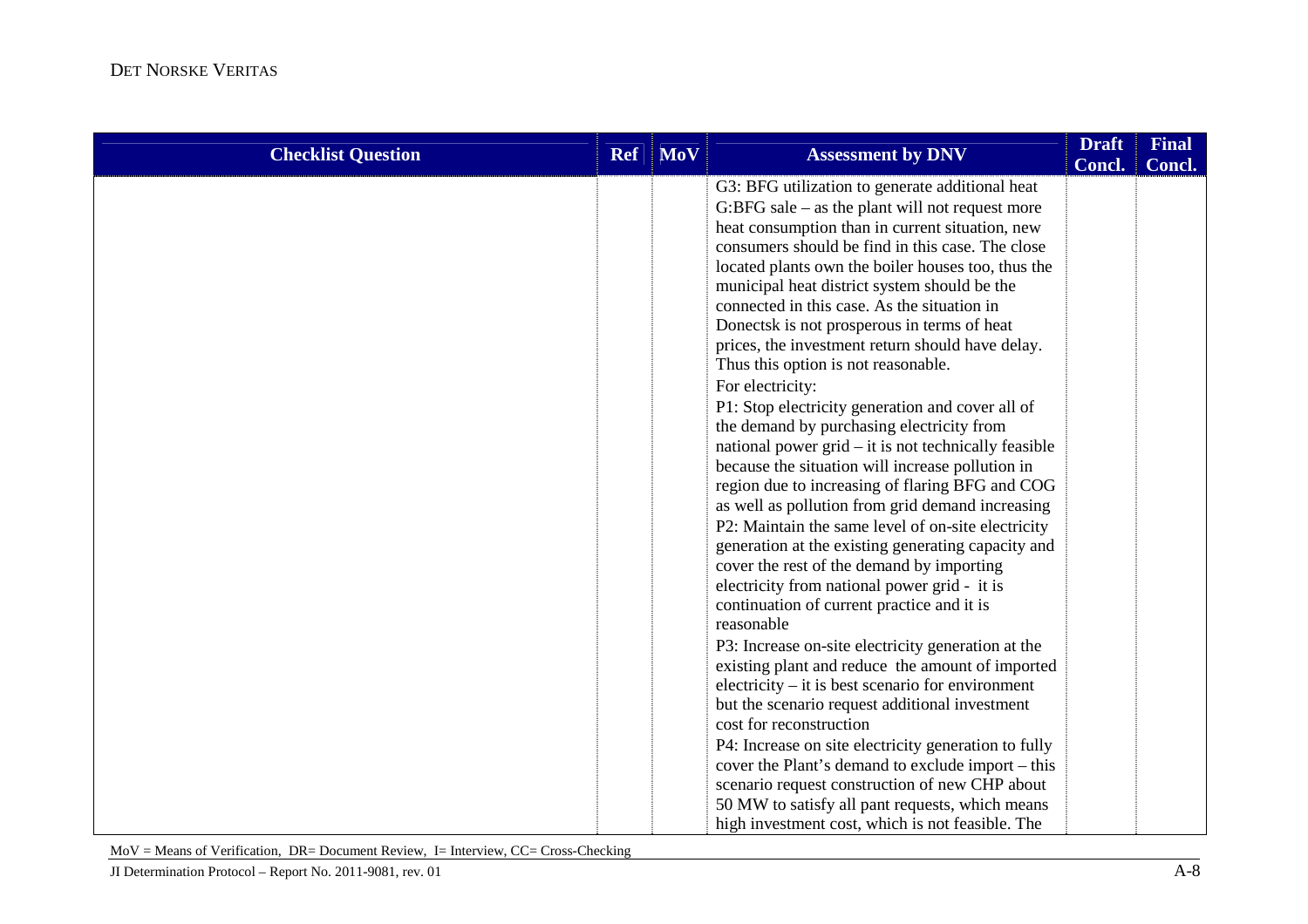|              | <b>Checklist Question</b>                                                                                               | <b>Ref</b> | <b>MoV</b> | <b>Assessment by DNV</b>                                                                                                                                                                                                                                                                                                                                                                                                                                                                                                                                                                                            | <b>Draft</b><br>Concl.  | <b>Final</b><br>Concl. |
|--------------|-------------------------------------------------------------------------------------------------------------------------|------------|------------|---------------------------------------------------------------------------------------------------------------------------------------------------------------------------------------------------------------------------------------------------------------------------------------------------------------------------------------------------------------------------------------------------------------------------------------------------------------------------------------------------------------------------------------------------------------------------------------------------------------------|-------------------------|------------------------|
|              |                                                                                                                         |            |            | evidence about plant demand and investment cost<br>is requested.<br>Finally two plausible scenarios are as result:<br>Alternative 1: $G1+P1$ – Maintain on-site<br>electricity generation, cover the rest of the<br>demand by purchasing electricity from the grid<br>and flare excess BFG<br>Alternative 2: $G3+P3$ – Increase on-site<br>electricity generation by utilization of excess<br>BFG at CHP-SAS and reduce the amount of<br>purchased electricity<br>It should be confirmed by NPV calculation that<br>only Alternative 1 is feasible scenario. But the<br>evidences of NPV calculation are requested. |                         |                        |
| B.5.2        | How have the other baseline scenarios been eliminated in<br>order to determine the baseline?                            | /1/        | <b>DR</b>  | The scenarios were eliminated base on<br>information about investment for individual<br>scenarios and environmental impacts.<br>But the evidences of NPV calculation are<br>requested.                                                                                                                                                                                                                                                                                                                                                                                                                              | CAR3                    | OK                     |
| <b>B.5.3</b> | What is the baseline scenario?                                                                                          | /1/        | <b>DR</b>  | The baseline scenario is "Maintain on-site"<br>electricity generation, cover the rest of the<br>demand by purchasing electricity from the grid<br>and flare excess BFG", which is continuation of<br>current situation.                                                                                                                                                                                                                                                                                                                                                                                             |                         | OK                     |
| <b>B.5.4</b> | Is the determination of the baseline scenario in accordance<br>with the guidance in the methodology?                    | /1/        | <b>DR</b>  | After confirmation of elimination process by<br>evidences, it will be confirmed that it is in<br>accordance with JI specific approach.                                                                                                                                                                                                                                                                                                                                                                                                                                                                              | CL <sub>4</sub><br>CAR3 | OK                     |
| <b>B.5.5</b> | Has the baseline scenario been determined using<br>conservative assumptions where possible?                             | /1/        | <b>DR</b>  | After confirmation of elimination process by<br>evidences, it will be confirmed that it is in<br>accordance with JI specific approach.                                                                                                                                                                                                                                                                                                                                                                                                                                                                              | CL <sub>4</sub><br>CAR3 | OK                     |
| <b>B.5.6</b> | Does the baseline scenario sufficiently take into account<br>relevant national and/or sectoral policies, macro-economic | /1/        | <b>DR</b>  | Yes, it is confirmed, that emission from flaring<br>are in compliance with current legislation.                                                                                                                                                                                                                                                                                                                                                                                                                                                                                                                     |                         | OK                     |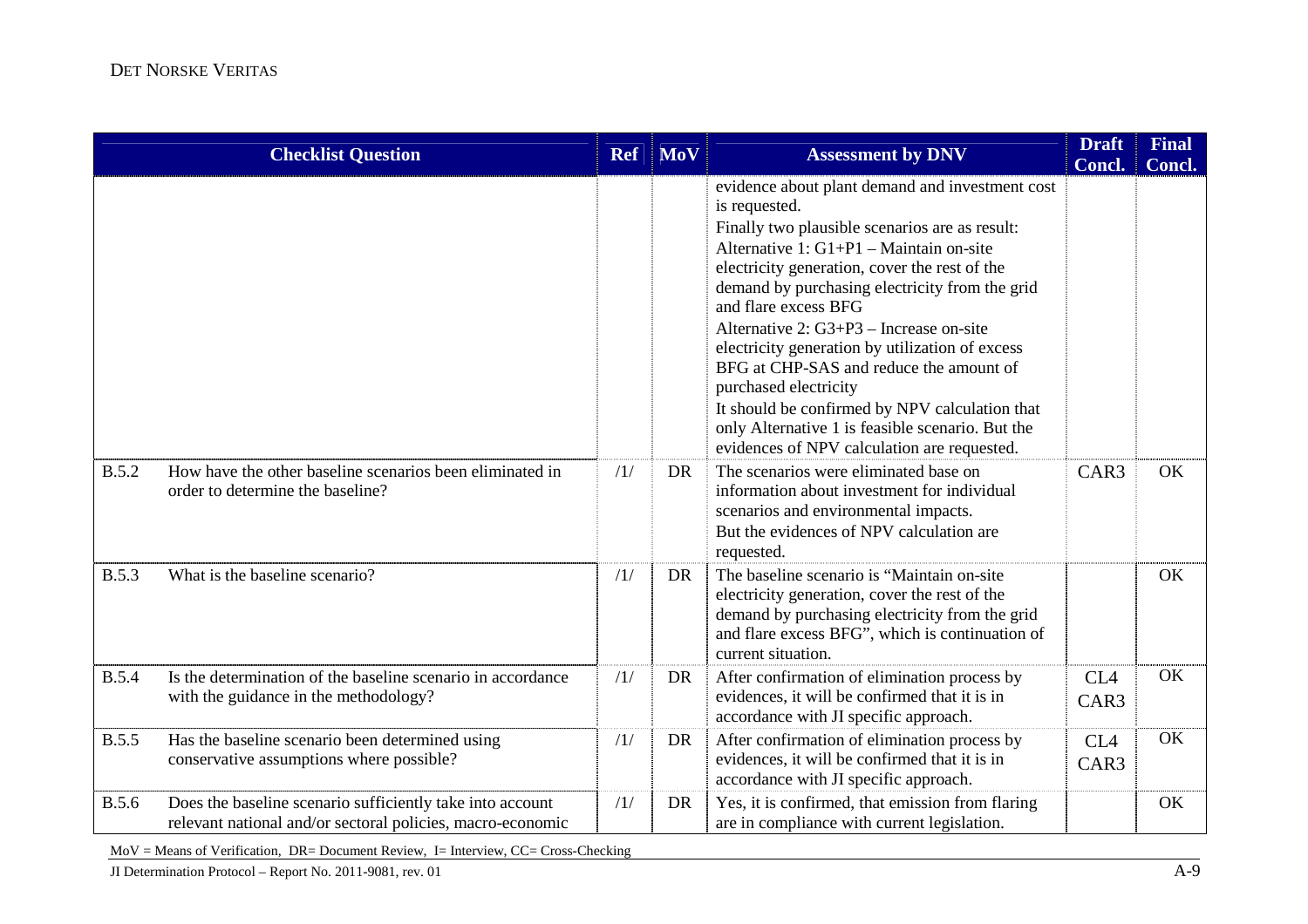|              | <b>Checklist Question</b>                                                                                                                                                                      | <b>Ref</b> | <b>MoV</b> | <b>Assessment by DNV</b>                                                               | <b>Draft</b><br>Concl.  | <b>Final</b><br>Concl. |
|--------------|------------------------------------------------------------------------------------------------------------------------------------------------------------------------------------------------|------------|------------|----------------------------------------------------------------------------------------|-------------------------|------------------------|
|              | trends and political aspirations?                                                                                                                                                              |            |            |                                                                                        |                         |                        |
| <b>B.5.7</b> | Is the baseline scenario determination compatible with the<br>available data and are all literature and sources clearly<br>referenced?                                                         | /1/        | <b>DR</b>  | The evidences of NPV calculation are requested.                                        | CAR3                    | OK                     |
| <b>B.5.8</b> | Is the baseline determination adequately documented in the<br>PDD?                                                                                                                             | /1/        | <b>DR</b>  | The evidences of NPV calculation are requested.                                        | CL <sub>4</sub><br>CAR3 | OK                     |
|              | All assumptions and data used by the project participants<br>$\bullet$<br>are listed in the PDD and related document to be<br>submitted for registration. The data are properly<br>referenced. |            |            |                                                                                        |                         |                        |
|              | All documentation is relevant as well as correctly quoted<br>$\bullet$<br>and interpreted.                                                                                                     |            |            |                                                                                        |                         |                        |
|              | Assumptions and data can be deemed reasonable                                                                                                                                                  |            |            |                                                                                        |                         |                        |
|              | Relevant national and/or sectoral policies and<br>$\bullet$<br>circumstances are considered and listed in the PDD.                                                                             |            |            |                                                                                        |                         |                        |
|              | The methodology has been correctly applied to identify<br>what would occurred in the absence of the proposed<br>CDM project activity                                                           |            |            |                                                                                        |                         |                        |
| <b>B.6</b>   | <b>Additionality Determination</b>                                                                                                                                                             |            |            |                                                                                        |                         |                        |
|              | The assessment of additionality will be validated with focus on<br>whether the project itself is not a likely baseline scenario.                                                               |            |            |                                                                                        |                         |                        |
| B.6.1        | What is the methodology selected to demonstrate<br>additionality?                                                                                                                              | /1/        | DR.        | The "Tool for demonstration and assessment of<br>additionality", version 5.2 was used. |                         | OK                     |
| <b>B.6.2</b> | Is the project additionality assessed according to the<br>methodology?                                                                                                                         | /1/        | <b>DR</b>  | Yes, but open calculation of NPV calculation is<br>missing.                            | CAR3                    | OK                     |
| <b>B.6.3</b> | Are all assumptions stated in a transparent and conservative<br>manner?                                                                                                                        | /1/        | DR         | Except problems mentioned in CAR3 and CL4                                              | CL <sub>4</sub><br>CAR3 | OK                     |
| <b>B.6.4</b> | Is sufficient evidence provided to support the relevance of                                                                                                                                    | /1/        | DR         | Except problems mentioned in CAR3, CL4                                                 | CL <sub>4</sub>         | OK                     |
|              | the arguments made?                                                                                                                                                                            |            |            | and CL5 evidences related to common practice.                                          | CL5                     |                        |
|              |                                                                                                                                                                                                |            |            |                                                                                        | CAR3                    |                        |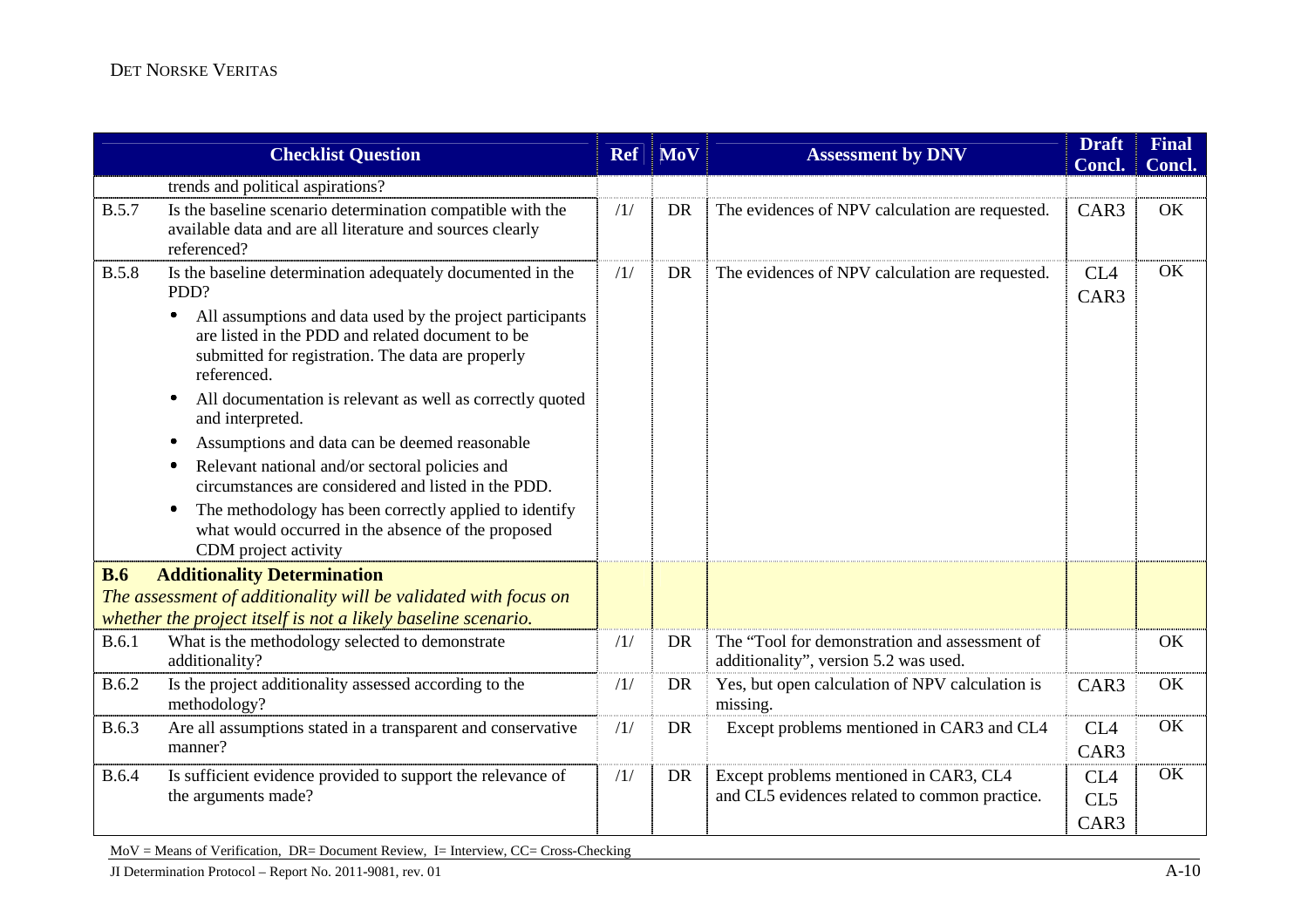|       | <b>Checklist Question</b>                                                                                                                                                                                                   | <b>Ref</b> | <b>MoV</b> | <b>Assessment by DNV</b>                                                                                                                                                                                                                                  | <b>Draft</b><br>Concl. | <b>Final</b><br>Concl. |
|-------|-----------------------------------------------------------------------------------------------------------------------------------------------------------------------------------------------------------------------------|------------|------------|-----------------------------------------------------------------------------------------------------------------------------------------------------------------------------------------------------------------------------------------------------------|------------------------|------------------------|
|       | <b>C</b> Duration of the Project/ Crediting Period<br>It is assessed whether the temporary boundaries of the project<br>are clearly defined.                                                                                |            |            |                                                                                                                                                                                                                                                           |                        |                        |
| C.1.1 | Are the project's starting date and operational lifetime<br>clearly defined and evidenced?                                                                                                                                  | /1/        | <b>DR</b>  | As starting date was chosen 2 August 2004 and<br>operational lifetime is supposed 20 years.<br>Evidences for operational lifetime are requested<br>as well as more details for prior consideration (it<br>was mentioned first propose of it in 2000-2002) | CL <sub>6</sub>        | OK                     |
| C.1.2 | Is the start of the crediting period clearly defined and<br>reasonable?                                                                                                                                                     | /1/        | DR         | Yes, the start of crediting period is 1 January<br>2008.                                                                                                                                                                                                  |                        | OK                     |
|       | <b>D</b> Monitoring Methodology<br>It is assessed whether the project applies an appropriate<br>baseline methodology.                                                                                                       |            |            |                                                                                                                                                                                                                                                           |                        |                        |
| D.1.1 | Is the monitoring plan documented according to the chosen<br>methodology and in a complete and transparent manner?                                                                                                          | /1/        | DR         | The project owner chose JI specific approach for<br>monitoring plan setting with complete and<br>transparent manner.                                                                                                                                      |                        | OK                     |
| D.1.2 | Will all monitored data required for verification and issuance<br>be kept for two years after the last issuance of ERUs, for this<br>project activity, whichever occurs later?                                              | /1/        | <b>DR</b>  | The archiving period is not mentioned in the<br>PDD.                                                                                                                                                                                                      | CAR4                   | OK                     |
| D.2   | <b>Monitoring of Project Emissions</b>                                                                                                                                                                                      |            |            |                                                                                                                                                                                                                                                           |                        |                        |
|       | It is established whether the monitoring plan provides for<br>reliable and complete project emission data over time.                                                                                                        |            |            |                                                                                                                                                                                                                                                           |                        |                        |
| D.2.1 | Does the monitoring plan provide for the collection and<br>archiving of all relevant data necessary for estimation or<br>measuring the greenhouse gas emissions within the project<br>boundary during the crediting period? | /1/        | DR         | The monitoring plan does not cover procedures<br>related to archiving data. The responsibility for<br>individual parameters monitoring are established.                                                                                                   | CAR4                   | OK                     |
| D.2.2 | Are the choices of project GHG indicators reasonable and                                                                                                                                                                    | /1/        | DR         | Yes, $CO2$ is GHG indicator for the project                                                                                                                                                                                                               |                        | OK                     |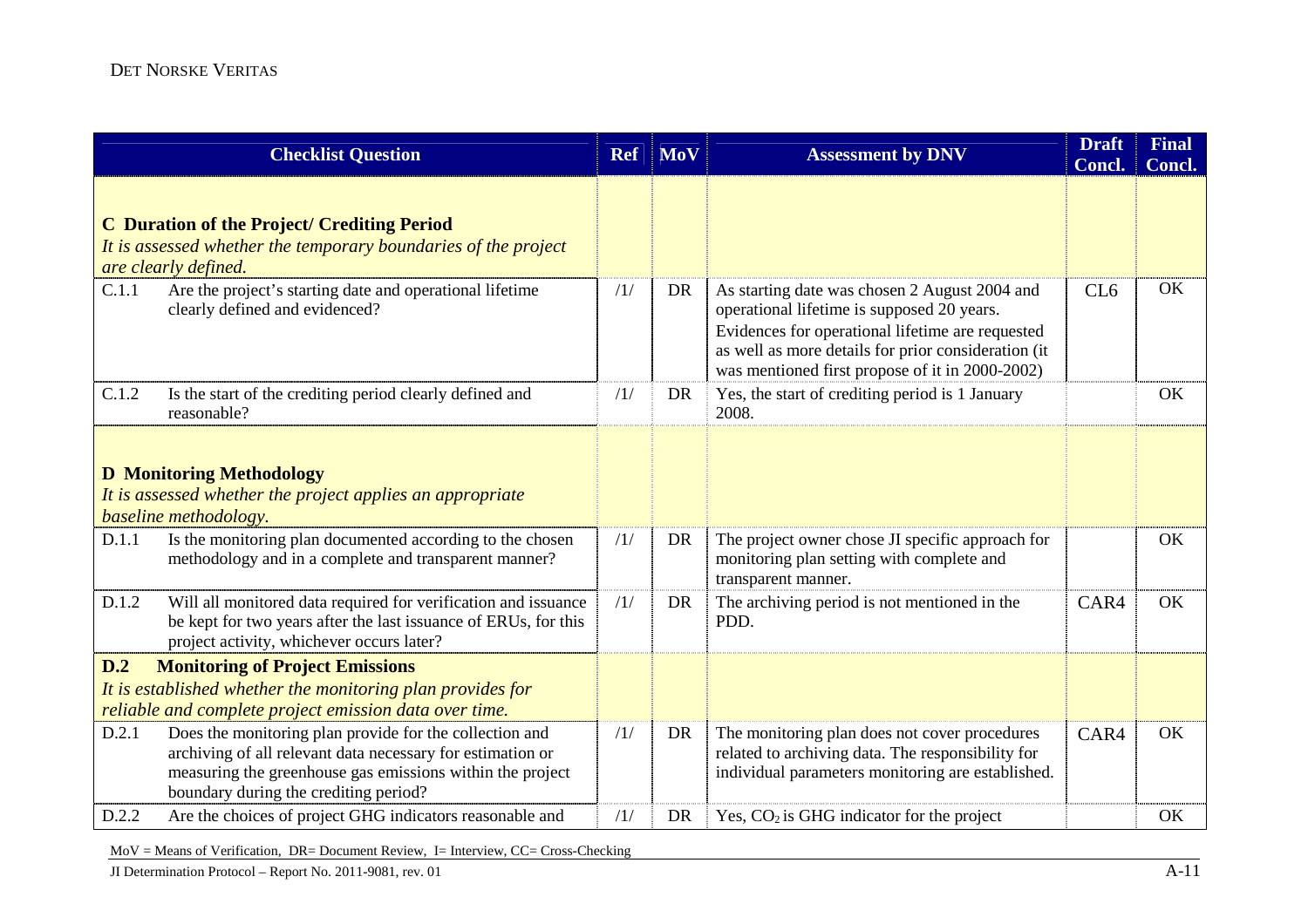|       | <b>Checklist Question</b>                                                                                                                                              | <b>Ref</b> | <b>MoV</b> | <b>Assessment by DNV</b>                                                                                                                                                                                                                                                                                  | <b>Draft</b><br>Concl. | <b>Final</b><br>Concl. |
|-------|------------------------------------------------------------------------------------------------------------------------------------------------------------------------|------------|------------|-----------------------------------------------------------------------------------------------------------------------------------------------------------------------------------------------------------------------------------------------------------------------------------------------------------|------------------------|------------------------|
|       | conservative?                                                                                                                                                          |            |            | emission. All data for this indicator are on a<br>project specific basis.                                                                                                                                                                                                                                 |                        |                        |
| D.2.3 | Is the measurement method clearly stated for each GHG<br>value to be monitored and deemed appropriate?                                                                 | /1/        | DR         | Yes. The measurement method stated clearly in<br>the PDD but one assumptions seems to be<br>incorrect.<br>The measurement of NCV is not (the most<br>probably) continual and monitoring will be<br>probably provided by sampling.<br>It is not included information about $\eta$ in the<br>section D.1.1. | CAR5                   | OK                     |
| D.2.4 | Is the measurement equipment described and deemed<br>appropriate?                                                                                                      | /1/        | <b>DR</b>  | The information about flow meter is correct. The<br>measurement of NCV by supplier is not correct                                                                                                                                                                                                         | CAR5                   | OK                     |
| D.2.5 | Is the measurement accuracy addressed and deemed<br>appropriate? Are procedures in place on how to deal with<br>erroneous measurements?                                | /1/        | DR         | The accuracy of flow meter is 0.25% and<br>calibration will be every 2 years according to<br>internal procedures.<br>The NCV measurement will be provided by RDP<br>"Donbastransgas" (NG supplier) according to<br>supplier's internal procedures.                                                        |                        | OK                     |
| D.2.6 | Is the measurement interval identified and deemed<br>appropriate?                                                                                                      | /1/        | <b>DR</b>  | The measure interval is correct for flow meter $-$<br>continuously but the same seems unrealistic for<br>NCV.                                                                                                                                                                                             | CAR5                   | OK                     |
| D.2.7 | Is the registration, monitoring, measurement and reporting<br>procedure defined?                                                                                       | /1/        | <b>DR</b>  | No this procedures are not defined except brief<br>responsibilities for data handling and information<br>that employees were duly trained.                                                                                                                                                                | CAR6                   | OK                     |
| D.2.8 | Are procedures identified for maintenance of monitoring<br>equipment and installations? Are the calibration intervals<br>being observed?                               | /1/        | DR         | No, information about maintenance and<br>installation is not included in the PDD. The<br>information about calibration intervals is<br>included.                                                                                                                                                          | CAR6                   | OK                     |
| D.2.9 | Are procedures identified for day-to-day records handling<br>(including what records to keep, storage area of records and<br>how to process performance documentation) | /1/        | DR         | The same as previous procedures, the daily<br>handling is not described in detail, information<br>about responsibilities are included briefly only.                                                                                                                                                       | CAR <sub>6</sub>       | OK                     |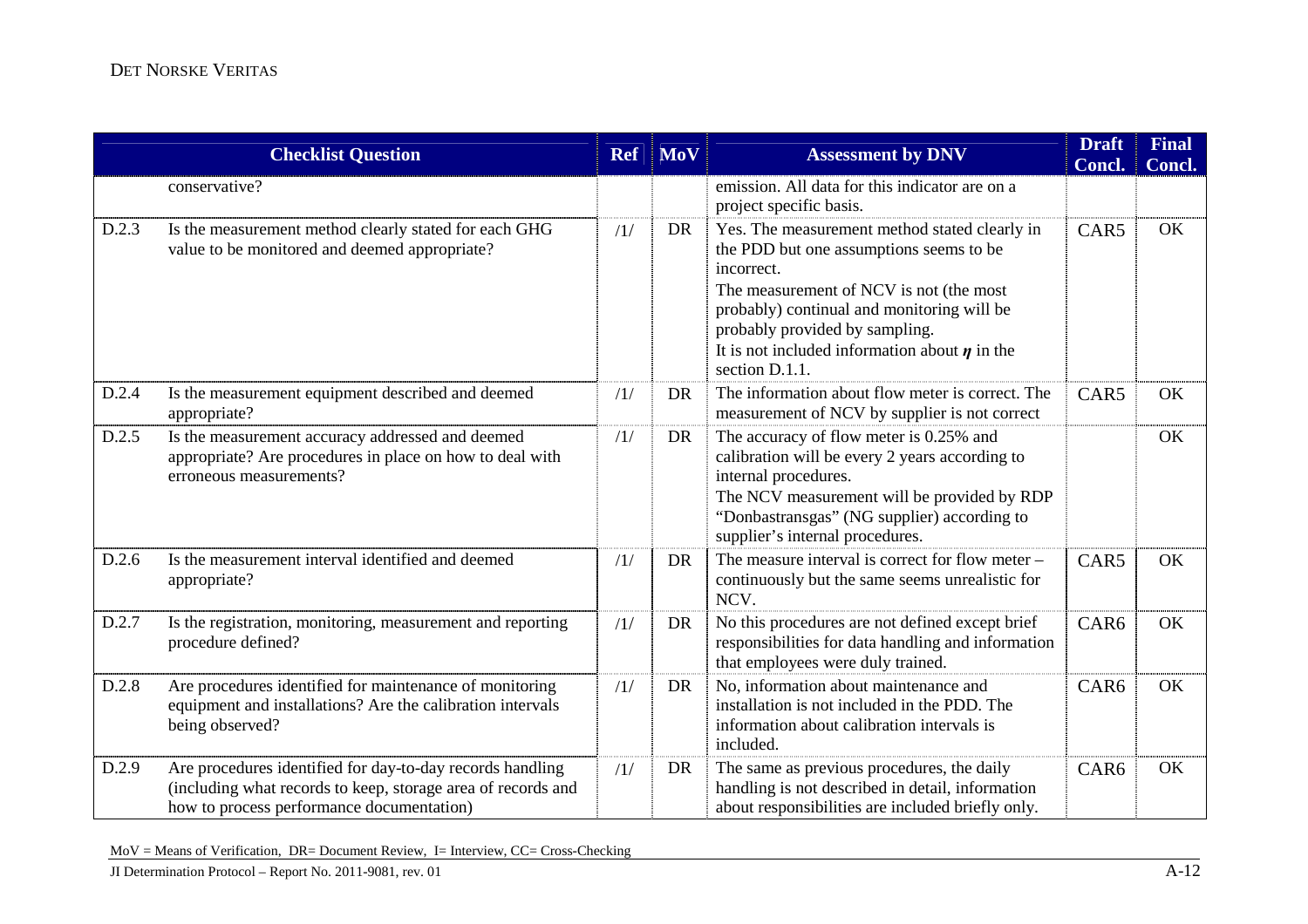|       | <b>Checklist Question</b>                                                                                                                                              | <b>Ref</b> | <b>MoV</b> | <b>Assessment by DNV</b>                                                                                                                                                                                                                      | <b>Draft</b><br>Concl. | <b>Final</b><br>Concl. |
|-------|------------------------------------------------------------------------------------------------------------------------------------------------------------------------|------------|------------|-----------------------------------------------------------------------------------------------------------------------------------------------------------------------------------------------------------------------------------------------|------------------------|------------------------|
| D.3   | <b>Monitoring of Baseline Emissions</b><br>It is established whether the monitoring plan provides for<br>reliable and complete baseline emission data over time.       | /1/        | <b>DR</b>  |                                                                                                                                                                                                                                               |                        |                        |
| D.3.1 | Does the monitoring plan provide for the collection and<br>archiving of all relevant data necessary for determining<br>baseline emissions during the crediting period? | /1/        | <b>DR</b>  | The monitoring plan does not cover procedures<br>related to archiving data. The responsibility for<br>individual parameters monitoring are established.                                                                                       | CAR4                   | OK                     |
| D.3.2 | Are the choices of baseline GHG indicators reasonable and<br>conservative?                                                                                             | /1/        | <b>DR</b>  | Yes, $CO2$ is GHG indicator for the project<br>emission. All data for this indicator are on a<br>project specific basis.                                                                                                                      |                        | OK                     |
| D.3.3 | Is the measurement method clearly stated for each baseline<br>indicator to be monitored and also deemed appropriate?                                                   | /1/        | <b>DR</b>  | Yes. The measurement method stated clearly in<br>the PDD as measurement consumption of<br>electricity by turbogenerator and gross power<br>generation by turbogenerator. Both of them are<br>measured by electricity meters and continuously. |                        | OK                     |
| D.3.4 | Is the measurement equipment described and deemed<br>appropriate?                                                                                                      | /1/        | <b>DR</b>  | Yes, they are used only one type of measurement<br>equipment – electricity meters.                                                                                                                                                            |                        | OK                     |
| D.3.5 | Is the measurement accuracy addressed and deemed<br>appropriate? Are procedures in place on how to deal with<br>erroneous measurements?                                | /1/        | DR         | The uncertainty for electricity meters is 2% and<br>calibration will be provided every 3 years<br>according to plant's internal procedures.                                                                                                   |                        | OK                     |
| D.3.6 | Is the measurement interval for baseline data identified and<br>deemed appropriate?                                                                                    | /1/        | <b>DR</b>  | The measure interval is correct $-$ it is<br>continuously measurement                                                                                                                                                                         |                        | OK                     |
| D.3.7 | Is the registration, monitoring, measurement and reporting<br>procedure defined?                                                                                       | /1/        | DR         | No this procedures are not defined except brief<br>responsibilities for data handling and information<br>that employees were duly trained.                                                                                                    | CAR6                   | OK                     |
| D.3.8 | Are procedures identified for maintenance of monitoring<br>equipment and installations? Are the calibration intervals<br>being observed?                               | /1/        | DR         | No, information about maintenance and<br>installation is not included in the PDD. The<br>information about calibration intervals is<br>included.                                                                                              | CAR6                   | OK                     |
| D.3.9 | Are procedures identified for day-to-day records handling<br>(including what records to keep, storage area of records and<br>how to process performance documentation) | /1/        | DR         | The same as previous procedures, the daily<br>handling is not described in detail, information<br>about responsibilities are included briefly only.                                                                                           | CAR <sub>6</sub>       | OK                     |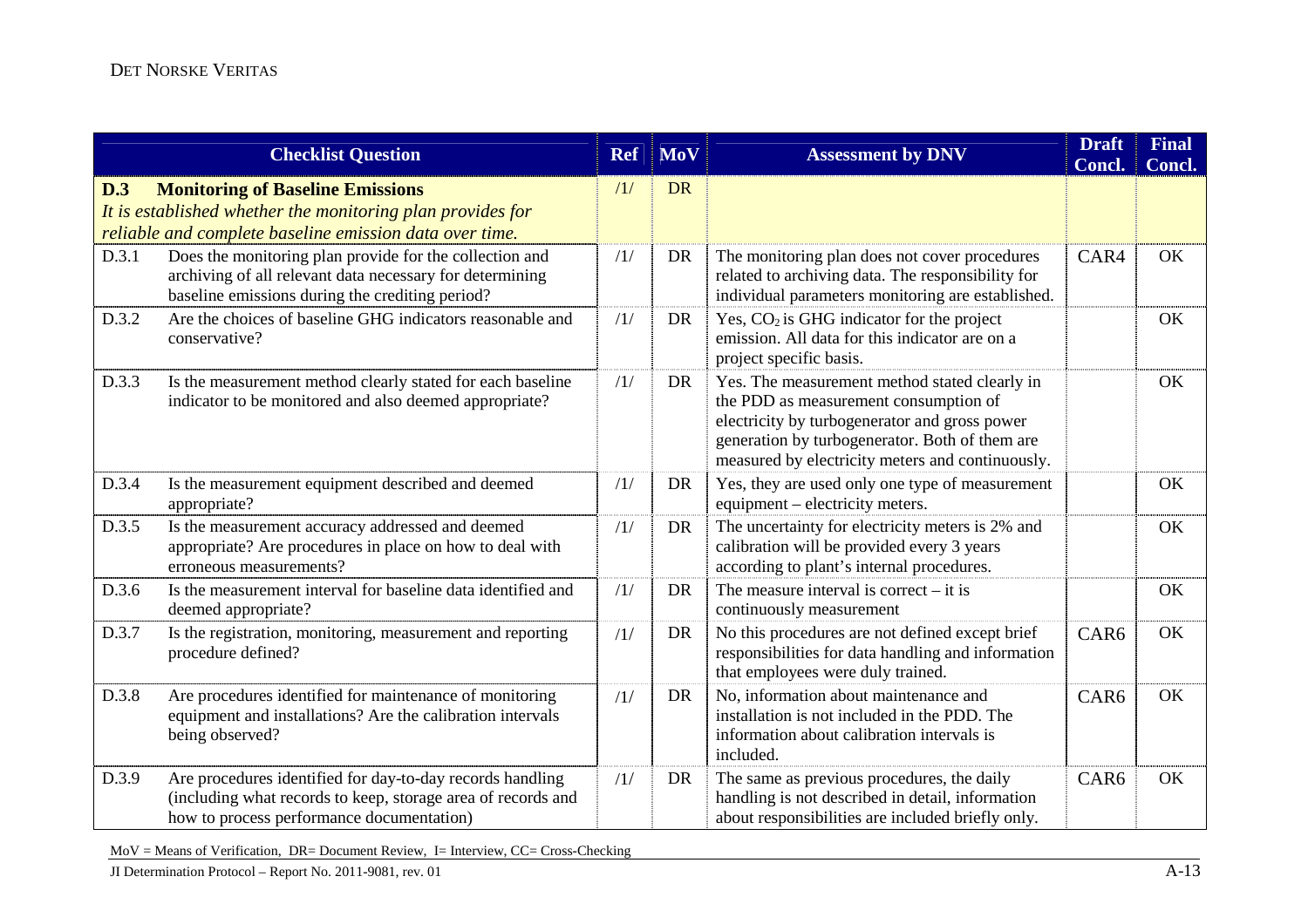|       | <b>Checklist Question</b>                                                                                                                | <b>Ref</b>                   | <b>MoV</b> | <b>Assessment by DNV</b>                                                                                                                                                                                                     | <b>Draft</b><br>Concl. | <b>Final</b><br>Concl. |
|-------|------------------------------------------------------------------------------------------------------------------------------------------|------------------------------|------------|------------------------------------------------------------------------------------------------------------------------------------------------------------------------------------------------------------------------------|------------------------|------------------------|
| D.4   | <b>Monitoring of Leakage</b><br>It is assessed whether the monitoring plan provides for reliable<br>and complete leakage data over time. |                              |            |                                                                                                                                                                                                                              |                        |                        |
| D.4.1 | Does the monitoring plan provide for the collection and<br>archiving of all relevant data necessary for determining<br>leakage?          | /1/                          | DR         | The leakage is neglected due to high uncertainty<br>in determining of fugitive emissions from natural<br>gas extraction, transportation, distribution and<br>consumption. The evidences for this statement<br>are requested. | CL7                    | OK                     |
| D.4.2 | Are the choices of project leakage indicators reasonable and<br>conservative?                                                            | /1/                          | DR         | It will be assess after provision of evidences.                                                                                                                                                                              | CL7                    | OK                     |
| D.4.3 | Is the measurement method clearly stated for each leakage<br>value to be monitored and deemed appropriate?                               | /1/                          | DR         | NA as the leakage is neglected.                                                                                                                                                                                              |                        |                        |
| D.5   | <b>Project Management Planning</b>                                                                                                       |                              |            |                                                                                                                                                                                                                              |                        |                        |
|       | It is checked that project implementation is properly prepared                                                                           |                              |            |                                                                                                                                                                                                                              |                        |                        |
|       | for and that critical arrangements are addressed.                                                                                        |                              |            |                                                                                                                                                                                                                              |                        |                        |
| D.5.1 | Is the authority and responsibility of overall project<br>management clearly described?                                                  | /1/                          | <b>DR</b>  | It is only brief description, more details is<br>requested.                                                                                                                                                                  | CAR7                   | OK                     |
| D.5.2 | Are procedures identified for training of monitoring<br>personnel?                                                                       | $\left  \frac{1}{2} \right $ | <b>DR</b>  | No, it is not included in the PDD.                                                                                                                                                                                           | CAR7                   | OK                     |
| D.5.3 | Are procedures identified for emergency preparedness for<br>cases where emergencies can cause unintended emissions?                      | /1/                          | DR         | No, it is not included in the PDD.                                                                                                                                                                                           | CAR7                   | OK                     |
| D.5.4 | Are procedures identified for review of reported results/data?                                                                           | /1/                          | DR         | No, it is not included in the PDD.                                                                                                                                                                                           | CAR7                   | OK                     |
| D.5.5 | Are procedures identified for corrective actions in order to<br>provide for more accurate future monitoring and reporting?               | /1/                          | DR         | No, it is not included in the PDD.                                                                                                                                                                                           | CAR7                   | OK                     |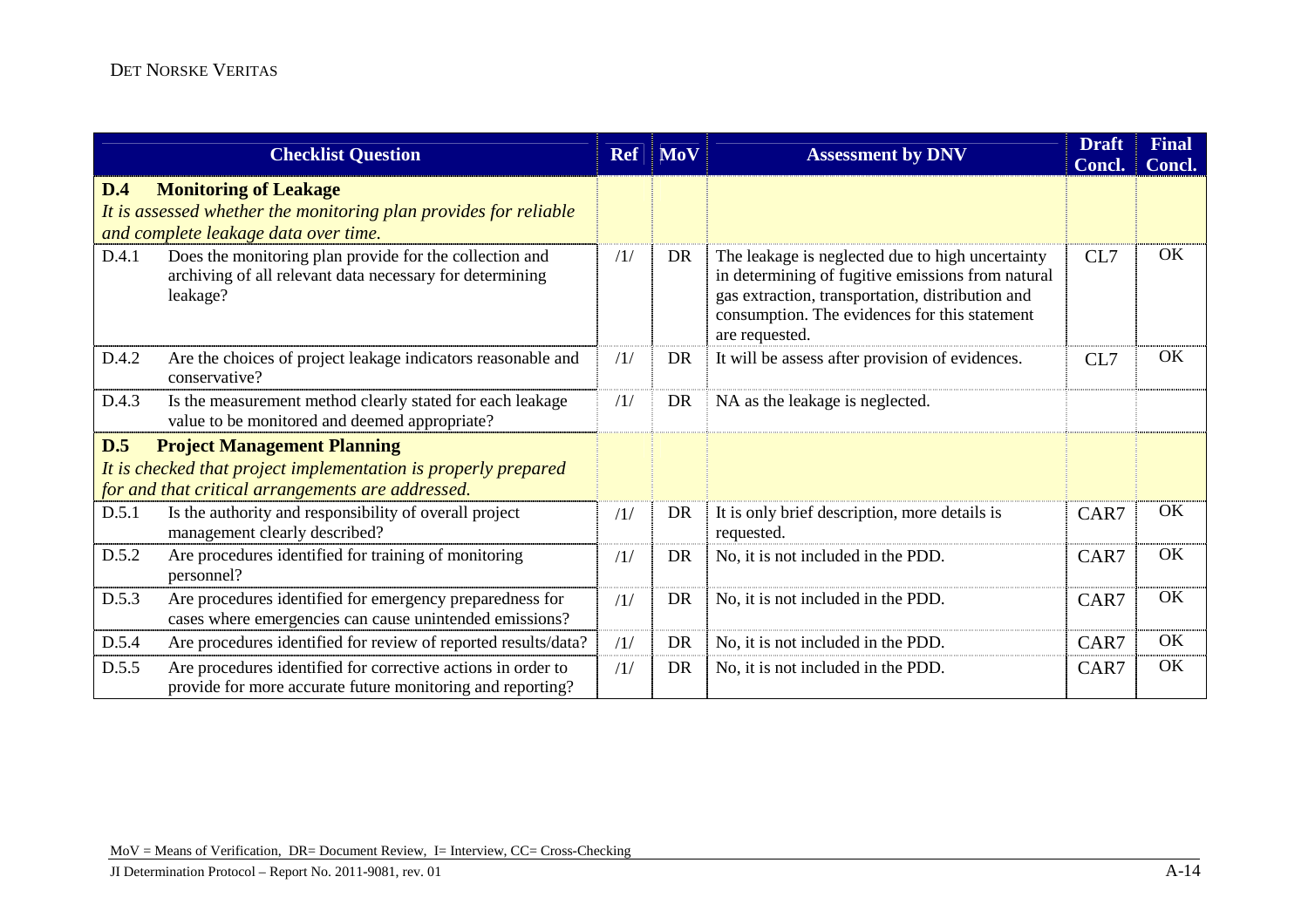| <b>Checklist Question</b>                                                                                                                                                                                                                                                                                                                                                                                                                                                                                                                                               | <b>Ref</b> | <b>MoV</b> | <b>Assessment by DNV</b>                                                                                                                                                   | <b>Draft</b><br><b>Concl.</b> | <b>Final</b><br>Concl. |
|-------------------------------------------------------------------------------------------------------------------------------------------------------------------------------------------------------------------------------------------------------------------------------------------------------------------------------------------------------------------------------------------------------------------------------------------------------------------------------------------------------------------------------------------------------------------------|------------|------------|----------------------------------------------------------------------------------------------------------------------------------------------------------------------------|-------------------------------|------------------------|
| <b>E</b> Calculation of GHG Emissions by Source<br>It is assessed whether all material GHG emission sources are<br>addressed and how sensitivities and data uncertainties have<br>been addressed to arrive at conservative estimates of projected<br>emission reductions.<br><b>Calculation of GHG Emission Reductions - Project</b><br>E.1<br>emissions<br>It is assessed whether the project emissions are stated according<br>to the methodology and whether the argumentation for the<br>choice of default factors and values – where applicable – is<br>justified. |            |            |                                                                                                                                                                            |                               |                        |
| E.1.1<br>Are the calculations documented according to the chosen<br>methodology and in a complete and transparent manner?                                                                                                                                                                                                                                                                                                                                                                                                                                               | /1/        | DR         | The specific JI approach was used for the<br>calculation. The formulae described in the<br>D.1.1.2. of the PDD are reasonable and fulfil<br>requirements of this approach. |                               | OK                     |
| E.1.2<br>Have conservative assumptions been used when calculating<br>the project emissions?                                                                                                                                                                                                                                                                                                                                                                                                                                                                             | /1/        | <b>DR</b>  | Yes it is in line with the JI specific approach.                                                                                                                           |                               | OK                     |
| E.1.3<br>Are uncertainties in the project emission estimates properly<br>addressed?                                                                                                                                                                                                                                                                                                                                                                                                                                                                                     | /1/        | <b>DR</b>  | Yes. The accuracy of the measurement devices is<br>clearly stated in the PDD and seems as sufficient.                                                                      |                               | OK                     |
| <b>Calculation of GHG Emission Reductions - Baseline</b><br>E.2<br>emissions<br>It is assessed whether the baseline emissions are stated<br>according to the methodology and whether the argumentation<br>for the choice of default factors and values – where applicable –<br>is justified.                                                                                                                                                                                                                                                                            |            |            |                                                                                                                                                                            |                               |                        |
| E.2.1<br>Are the calculations documented according to the chosen<br>methodology and in a complete and transparent manner?                                                                                                                                                                                                                                                                                                                                                                                                                                               | /1/        | DR         | The specific JI approach was used for the<br>calculation. The formulae described in the<br>D.1.1.2. of the PDD are reasonable and fulfil                                   |                               | OK                     |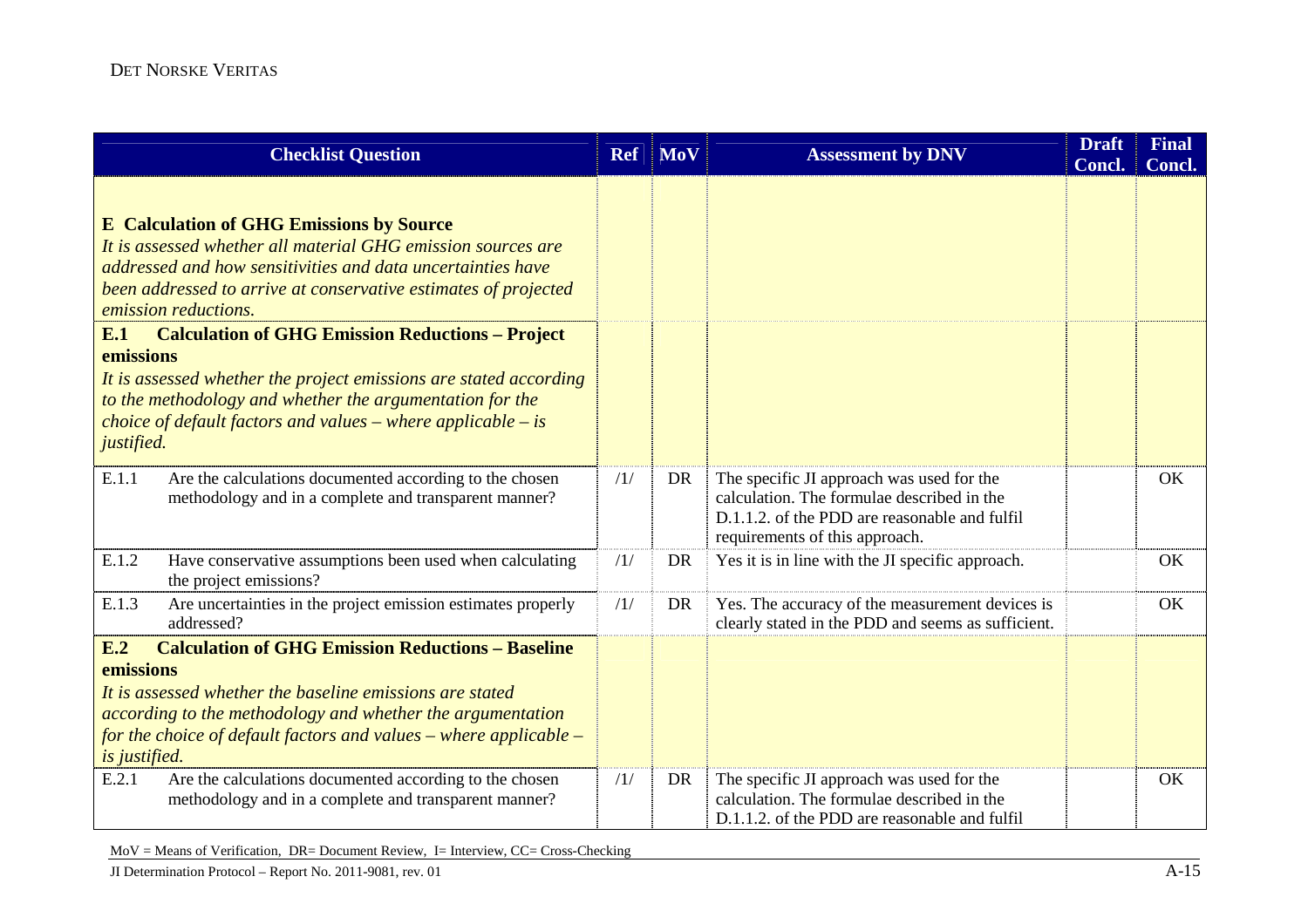|            | <b>Checklist Question</b>                                                                                                   | <b>Ref</b> | <b>MoV</b> | <b>Assessment by DNV</b>                                                                                                                                                                                                                                                       |     | <b>Final</b><br>Concl. |
|------------|-----------------------------------------------------------------------------------------------------------------------------|------------|------------|--------------------------------------------------------------------------------------------------------------------------------------------------------------------------------------------------------------------------------------------------------------------------------|-----|------------------------|
|            |                                                                                                                             |            |            | requirements of this approach.                                                                                                                                                                                                                                                 |     |                        |
| E.2.2      | Have conservative assumptions been used when calculating<br>the baseline emissions?                                         | /1/        | <b>DR</b>  | Yes it is in line with the JI specific approach.                                                                                                                                                                                                                               |     | OK                     |
| E.2.3      | Are uncertainties in the baseline emission estimates properly<br>addressed?                                                 | /1/        | <b>DR</b>  | Yes. The accuracy of the measurement devices is<br>clearly stated in the PDD and seems as sufficient.                                                                                                                                                                          |     | OK                     |
| <b>E.3</b> | <b>Calculation of GHG Emission Reductions - Leakage</b>                                                                     |            |            |                                                                                                                                                                                                                                                                                |     |                        |
|            | It is assessed whether leakage emissions are stated according to                                                            |            |            |                                                                                                                                                                                                                                                                                |     |                        |
|            | the methodology and whether the argumentation for the choice                                                                |            |            |                                                                                                                                                                                                                                                                                |     |                        |
|            | of default factors and values – where applicable – is justified.                                                            |            |            |                                                                                                                                                                                                                                                                                |     |                        |
| E.3.1      | Are the leakage calculations documented according to the<br>chosen methodology and in a complete and transparent<br>manner? | /1/        | <b>DR</b>  | The evidences for assumption to neglect the<br>leakage are requested                                                                                                                                                                                                           | CL7 | OK                     |
| E.3.2      | Have conservative assumptions been used when calculating<br>the leakage emissions?                                          | /1/        | <b>DR</b>  | The evidences for assumption to neglect the<br>leakage are requested                                                                                                                                                                                                           | CL7 | OK                     |
| E.3.3      | Are uncertainties in the leakage emission estimates properly<br>addressed?                                                  | /1/        | <b>DR</b>  | The evidences for assumption to neglect the<br>leakage are requested                                                                                                                                                                                                           | CL7 | OK                     |
| <b>E.4</b> | <b>Emission Reductions</b>                                                                                                  |            |            |                                                                                                                                                                                                                                                                                |     |                        |
|            | The emission reductions shall be real, measurable and give                                                                  |            |            |                                                                                                                                                                                                                                                                                |     |                        |
|            | long-term benefits related to the mitigation of climate change.                                                             |            |            |                                                                                                                                                                                                                                                                                |     |                        |
| E.4.1      | Are the emission reductions real, measurable and give long-<br>term benefits related to the mitigation of climate change.   | /1/        | DR         | Yes, the emission reductions are real,<br>measurable and give long-term benefits<br>related to the mitigation of climate change.<br>The implemented monitoring methodology<br>and measurement system allow for<br>calculation of real project specific emissions<br>reduction. |     | OK                     |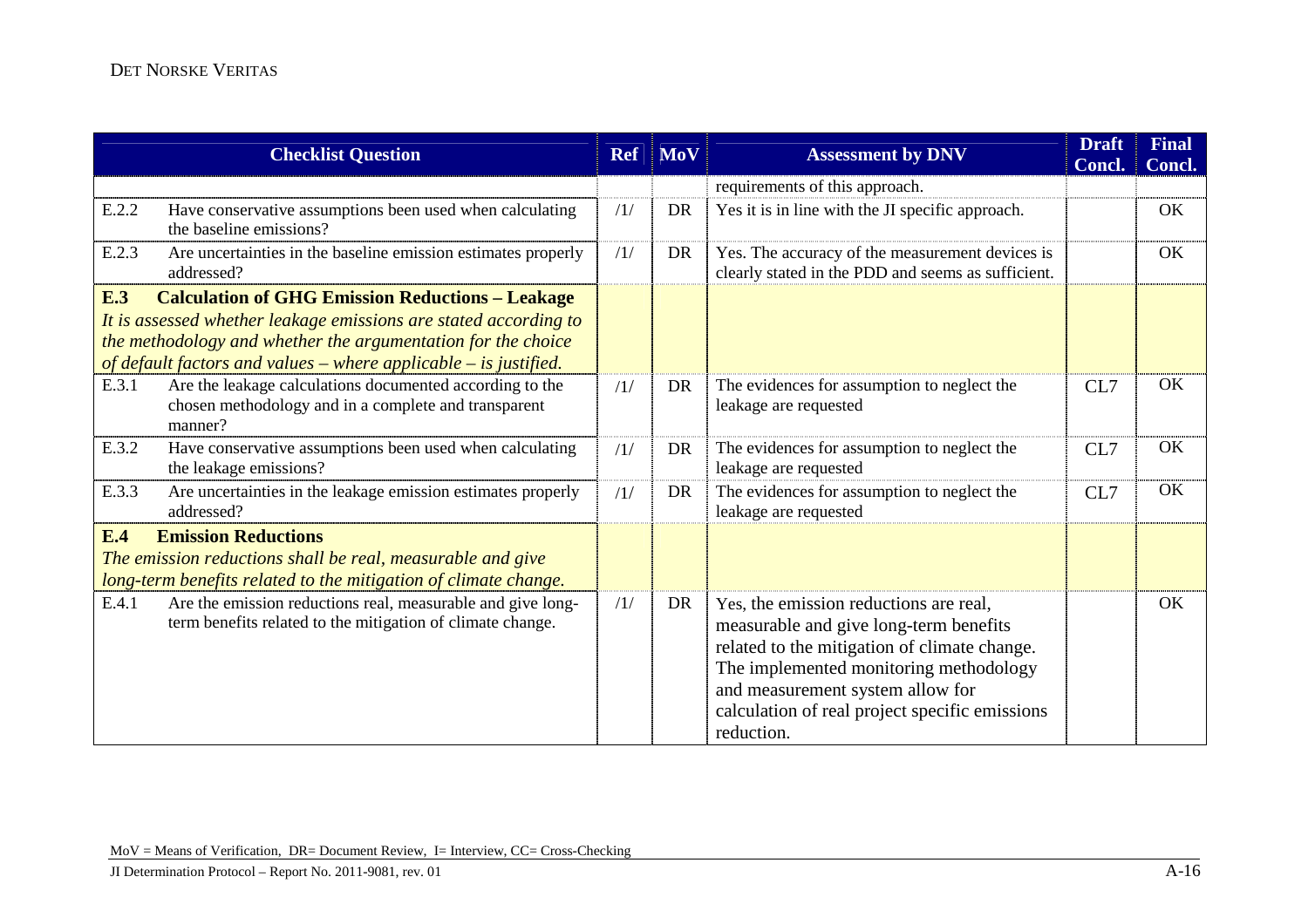|       | <b>Checklist Question</b>                                                                                                                                                                                                                                                    | <b>MoV</b><br><b>Assessment by DNV</b><br><b>Ref</b> |           | <b>Draft</b><br>Concl.                                                                                                                                                                         | <b>Final</b><br>Concl. |    |
|-------|------------------------------------------------------------------------------------------------------------------------------------------------------------------------------------------------------------------------------------------------------------------------------|------------------------------------------------------|-----------|------------------------------------------------------------------------------------------------------------------------------------------------------------------------------------------------|------------------------|----|
|       | <b>F</b> Environmental Impacts<br>Documentation on the analysis of the environmental impacts will<br>be assessed, and if deemed significant, an EIA should be<br>provided to the AIE.                                                                                        |                                                      |           |                                                                                                                                                                                                |                        |    |
| F.1.1 | Has an analysis of the environmental impacts of the project<br>activity been sufficiently described?                                                                                                                                                                         | /1/                                                  | <b>DR</b> | The EIA is request according to Host party<br>requirements. The evidences about the process<br>are requested.                                                                                  | CL <sub>8</sub>        | OK |
| F.1.2 | Are there any Host Party requirements for an Environmental<br>Impact Assessment (EIA), and if yes, is an EIA approved?                                                                                                                                                       | /1/                                                  | DR        | Yes, the EIA is requested in host party<br>legislation. The evidence about approval is<br>requested.                                                                                           | CL <sub>8</sub>        | OK |
| F.1.3 | Will the project create any adverse environmental effects?                                                                                                                                                                                                                   | /1/                                                  | DR        | Main impact is emission of NO <sub>2</sub> , CO, SO <sub>2</sub> gases<br>into air but the project's impact to air is lower in<br>comparison with baseline scenario. Evidence is<br>requested. | CL <sub>8</sub>        | OK |
| F.1.4 | Are transboundary environmental impacts considered in the<br>analysis?                                                                                                                                                                                                       | /1/                                                  | <b>DR</b> | It is supposed as transboundary impact to reduce<br>long distance transportation of air pollutants.<br>Evidence is requested.                                                                  | CL <sub>8</sub>        | OK |
| F.1.5 | Have identified environmental impacts been addressed in the<br>project design?                                                                                                                                                                                               | /1/                                                  | DR        | NA, the air pollution is lower but still monitored<br>as in baseline scenario. Evidence is requested.                                                                                          | CL <sub>8</sub>        | OK |
| F.1.6 | Does the project comply with environmental legislation in<br>the host country?                                                                                                                                                                                               | /1/                                                  | <b>DR</b> | Evidence is requested.                                                                                                                                                                         | CL <sub>8</sub>        | OK |
|       | <b>G Stakeholder Comments</b><br>If required by the host country, the AIE should ensure that<br>stakeholder comments have been invited with appropriate media<br>and that due account has been taken of any comments received.<br>Have relevant stakeholders been consulted? |                                                      |           |                                                                                                                                                                                                |                        |    |
| G.1.1 |                                                                                                                                                                                                                                                                              | /1/                                                  | DR        | This section should be revised according to<br>reality.                                                                                                                                        | CL9                    | OK |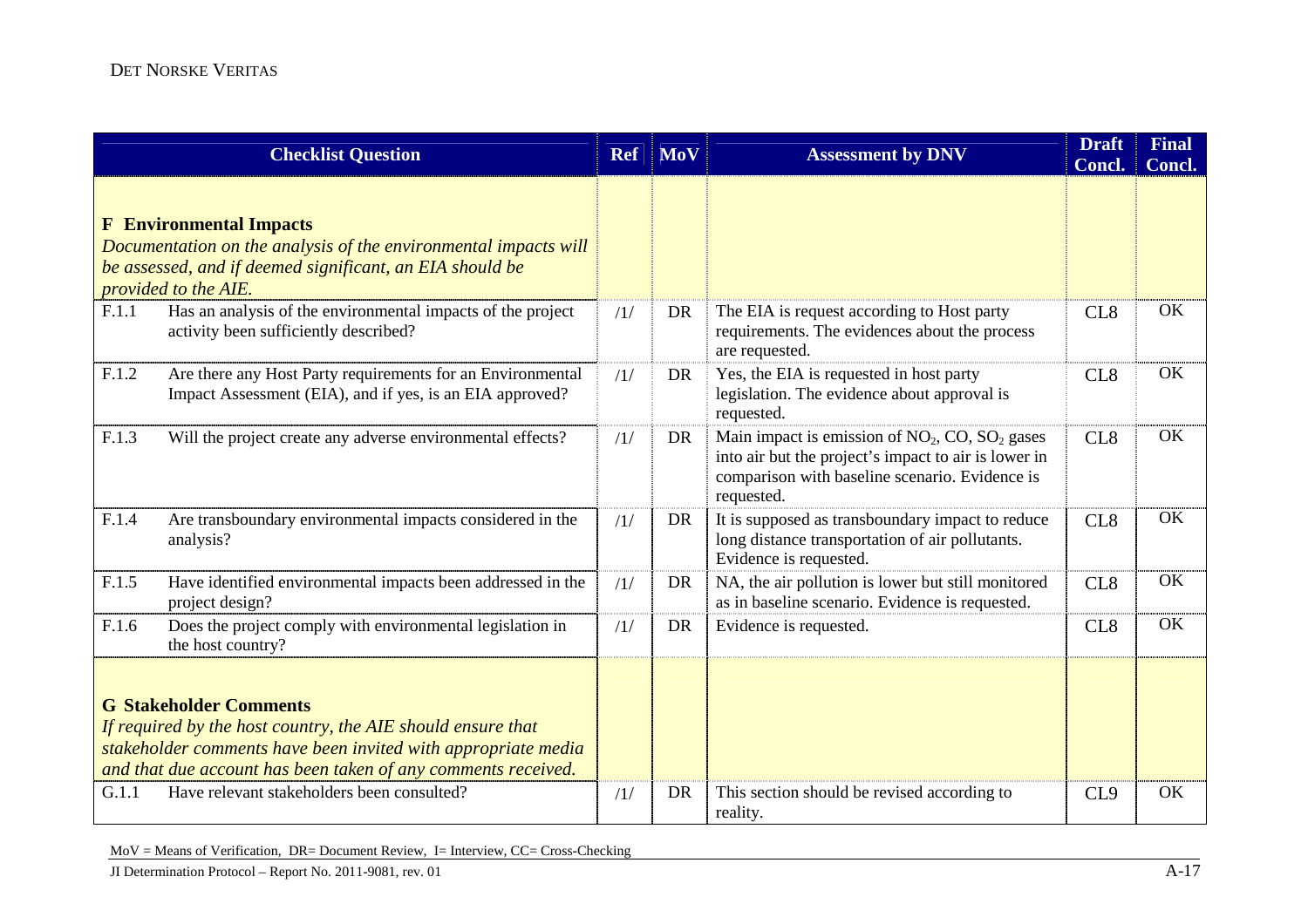|       | <b>Checklist Question</b>                                                                                                                                                                               |     | $\overline{\text{Ref}}$ $\overline{\text{MoV}}$ | <b>Assessment by DNV</b>                                | <b>Draft</b><br>Concl. | <b>Final</b><br>Concl. |
|-------|---------------------------------------------------------------------------------------------------------------------------------------------------------------------------------------------------------|-----|-------------------------------------------------|---------------------------------------------------------|------------------------|------------------------|
| G.1.2 | Have appropriate media been used to invite comments by<br>local stakeholders?                                                                                                                           | /1/ | DR                                              | This section should be revised according to<br>reality. | CL9                    | OK                     |
| G.1.3 | If a stakeholder consultation process is required by<br>regulations/laws in the host country, has the stakeholder<br>consultation process been carried out in accordance with<br>such regulations/laws? | /1/ | DR                                              | This section should be revised according to<br>reality. | CL <sub>9</sub>        | OК                     |
| G.1.4 | Is a summary of the stakeholder comments received<br>provided?                                                                                                                                          | /1/ | DR                                              | This section should be revised according to<br>reality. | CL <sub>9</sub>        | OК                     |
| G.1.5 | Has due account been taken of any stakeholder comments<br>received?                                                                                                                                     | /1/ | <b>DR</b>                                       | This section should be revised according to<br>reality. | CL <sub>9</sub>        | $\alpha$               |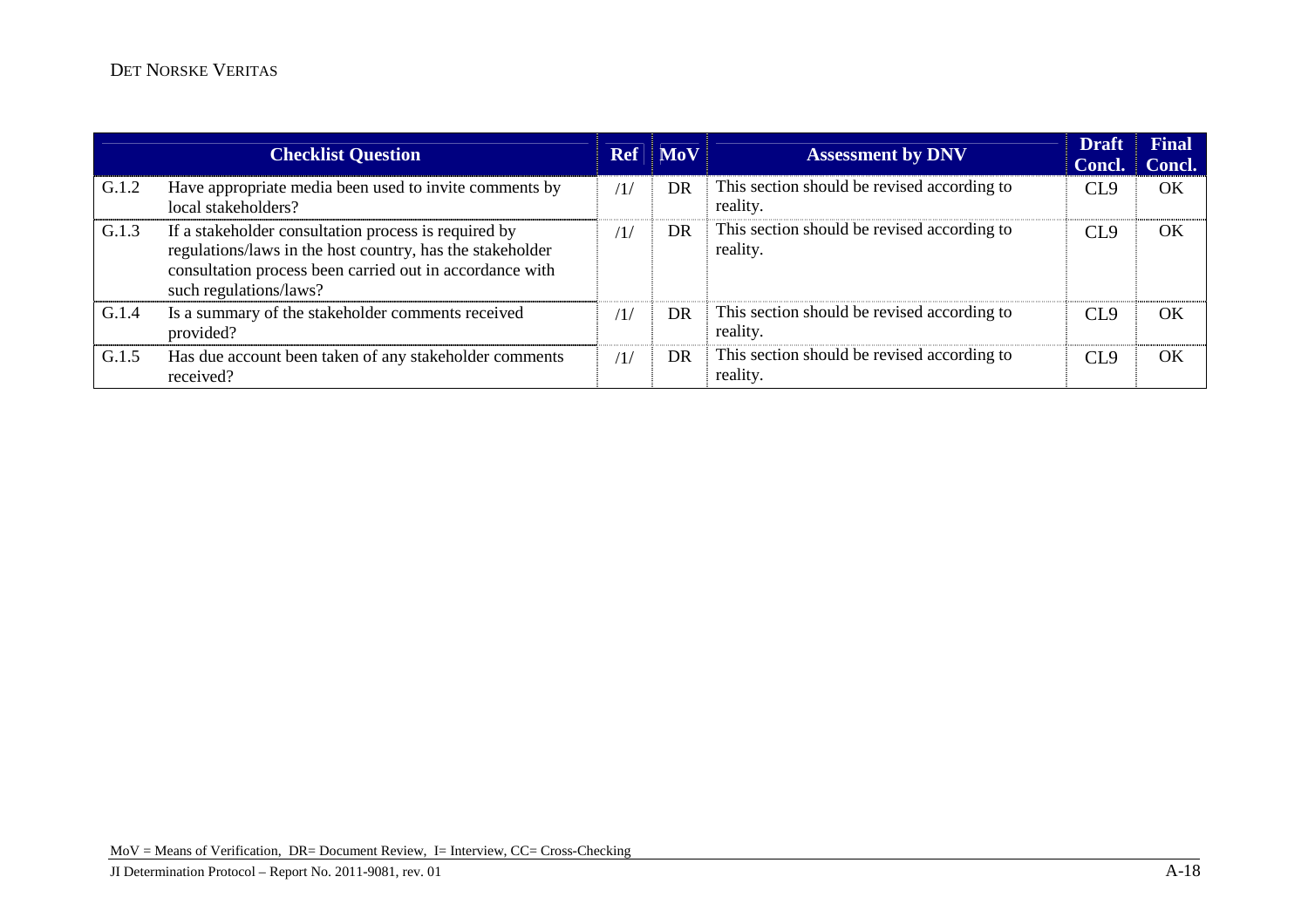| <b>Table 3</b> | <b>Resolution of Corrective Action and Clarification Requests</b> |
|----------------|-------------------------------------------------------------------|
|----------------|-------------------------------------------------------------------|

| Corrective action and/ or clarification<br>requests                                                                                                                                                                                                                                                                                                                                                                                                                                                                                            | <b>Reference</b><br>to Table 2 | <b>Response by project participants</b>                                                                                                                                                                                                                                                                                                                                                                                                                                                                                                                                                                                                                                                                                                                                                                                                                                                                                                                                                                               | <b>Determination conclusion</b>                                                                                                                                         |
|------------------------------------------------------------------------------------------------------------------------------------------------------------------------------------------------------------------------------------------------------------------------------------------------------------------------------------------------------------------------------------------------------------------------------------------------------------------------------------------------------------------------------------------------|--------------------------------|-----------------------------------------------------------------------------------------------------------------------------------------------------------------------------------------------------------------------------------------------------------------------------------------------------------------------------------------------------------------------------------------------------------------------------------------------------------------------------------------------------------------------------------------------------------------------------------------------------------------------------------------------------------------------------------------------------------------------------------------------------------------------------------------------------------------------------------------------------------------------------------------------------------------------------------------------------------------------------------------------------------------------|-------------------------------------------------------------------------------------------------------------------------------------------------------------------------|
| CAR1<br>The LoAs were not provided yet.                                                                                                                                                                                                                                                                                                                                                                                                                                                                                                        | A.2.2                          | The<br>LoE:<br>National<br>company<br>has<br>Environmental Investment Agency of<br>Ukraine: No. 1608/23/7 from 14 October<br>2010. According to Ukrainian JI procedure<br>positive determination report is required for<br>application for LoA. Therefore, it cannot be<br>provided on the determination stage.                                                                                                                                                                                                                                                                                                                                                                                                                                                                                                                                                                                                                                                                                                       | The CAR will be open, but this status is<br>acceptable for JI project prior registration.                                                                               |
| CAR <sub>2</sub><br>It stated in the PDD that Net Calorific Value will<br>be measured continuously and simultaneously that<br>will be use weighted average from natural gas<br>suppliers' data. The correct information should be<br>included to the table. $(NCV -$ supplier data, not<br>information about laboratory; NCV for BFG and<br>COG is from local data, $BFG$ – local lab. – daily,<br>weighted average; COG – supplied by closed<br>plant, used constant $-$ i.e. correct description in<br>the PDD and evidences are requested). | B.2.6<br>B.2.11<br>B.2.12      | Due to the fact that no verifiable evidence<br>proving the historic data on NCV of gas<br>fuel combusted by boiler No 5 at<br>Donetsksteel CHP-SAS was found at the<br>Plant, it was decided to use default values<br>for emissions calculations. Country specific<br>NCV of natural gas and coke oven gases<br>are used in accordance with Ukrainian Fifth<br>National Communication on Climate<br>Change (page 258); for blast furnace gas<br>IPCC default value is applied for its NCV.<br>This approach is taken with intention to<br>reduce uncertainty of the data used and<br>increase transparency of calculation. Data<br>in summary tables of Section B (pages 16-<br>19) and in Annex 2 (pages 47-49) were<br>emission reductions<br>corrected:<br>were<br>recalculated accordingly.<br>In section D 1.1 it is stated that source of<br>data for NCV of NG is "natural gas<br>supplier". The footnote with the following<br>text was added to PDD version 3.2:<br>"Measurement is not performed by project | The using of national data for baseline<br>calculation is acceptable as well as<br>information from supplier for NCV of<br>natural gas for monitoring.<br>CAR is closed |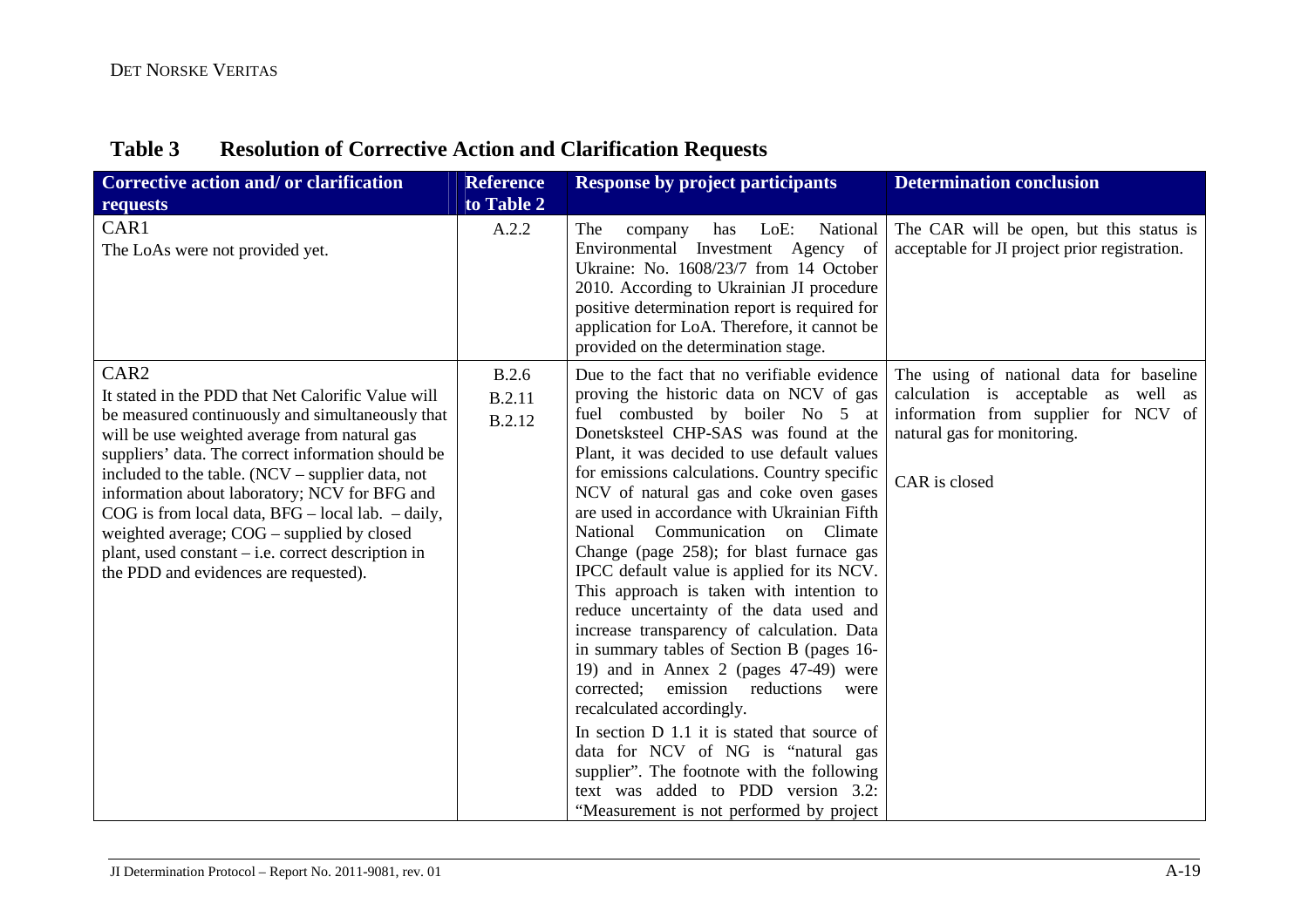| Corrective action and/ or clarification                                                                                                         | <b>Reference</b>                                                                                        | <b>Response by project participants</b>                                                                                                                                                                                                                                                                                                                                                                                                                                                                                                                                                                                                                                                                                                                                                                                                                                                                                                                                                                                                                                                                                                                                                                                                                                                                                              | <b>Determination conclusion</b>                                                                                                                                                                                                                                                                                                                                                                                                                                                                                                                                                                                                                |
|-------------------------------------------------------------------------------------------------------------------------------------------------|---------------------------------------------------------------------------------------------------------|--------------------------------------------------------------------------------------------------------------------------------------------------------------------------------------------------------------------------------------------------------------------------------------------------------------------------------------------------------------------------------------------------------------------------------------------------------------------------------------------------------------------------------------------------------------------------------------------------------------------------------------------------------------------------------------------------------------------------------------------------------------------------------------------------------------------------------------------------------------------------------------------------------------------------------------------------------------------------------------------------------------------------------------------------------------------------------------------------------------------------------------------------------------------------------------------------------------------------------------------------------------------------------------------------------------------------------------|------------------------------------------------------------------------------------------------------------------------------------------------------------------------------------------------------------------------------------------------------------------------------------------------------------------------------------------------------------------------------------------------------------------------------------------------------------------------------------------------------------------------------------------------------------------------------------------------------------------------------------------------|
| requests                                                                                                                                        | to Table 2                                                                                              |                                                                                                                                                                                                                                                                                                                                                                                                                                                                                                                                                                                                                                                                                                                                                                                                                                                                                                                                                                                                                                                                                                                                                                                                                                                                                                                                      |                                                                                                                                                                                                                                                                                                                                                                                                                                                                                                                                                                                                                                                |
|                                                                                                                                                 |                                                                                                         | participants and conducted by the supplier<br>of natural gas on sampling basis"                                                                                                                                                                                                                                                                                                                                                                                                                                                                                                                                                                                                                                                                                                                                                                                                                                                                                                                                                                                                                                                                                                                                                                                                                                                      |                                                                                                                                                                                                                                                                                                                                                                                                                                                                                                                                                                                                                                                |
| CAR3<br>The calculation of NPV is provided but<br>evidencing of individual inputs is not sufficient<br>(table of information from Donetsksteel) | B.5.1<br>B.5.3<br><b>B.5.4</b><br><b>B.5.5</b><br><b>B.5.7</b><br><b>B.5.8</b><br>B.6.3<br><b>B.6.4</b> | Documents proving budgeted costs were<br>provided to the AIE to prove the figures<br>used for calculation of NPV. The<br>calculation file was corrected to reflect the<br>costs according to the documentation<br>provided. Information in Section B (pages<br>20-21) of PDD version 3.1 was changed<br>accordingly.<br>The information about other parameters<br>used for investment analysis such as prices<br>for electricity, NG and resources used for<br>calculation of electricity production costs<br>was provided by the responsible Divisions<br>of the Plant: Department of Energy Supply<br>sent prices for electricity and NG; CHP-<br>SAS sent cost value of technical and<br>chemically treated water. The copies of<br>these documents were provided to the AIE.<br>The Plant price data is the most accurate as<br>it reflects the actual costs to the Plant<br>including general tariff and transportation<br>costs which are specific for each enterprise<br>in Ukraine. The information provided by<br>the Plant's Department of Energy Supply<br>can be cross-checked. Electricity price for<br>Donetsksteel in January 2004 was 0.134 th<br>UAH/MWh, while electricity tariff in<br>Donetsk oblast then was also 0.134 (value<br>for "ООО "Сервис-Инвест" (Донецкая<br>обл.)") UAH/MWh; price for NG, provided | The investment costs as well as other<br>provided<br>prices<br>verified.<br>are<br>The<br>calculation provided by project participant<br>is deemed correct in version 3.1 dated 8<br>April 2011.<br>Further NPV calculation is robust for<br>changes in investment as well as prices of<br>individual outputs. The assumption of<br>electricity production are based on verified<br>data for baseline as well as compared with<br>real data for project electricity production<br>in available years. However the excepted<br>values are higher than real, the sensitivity<br>of this parameters was found as robust too.<br>The CAR is closed |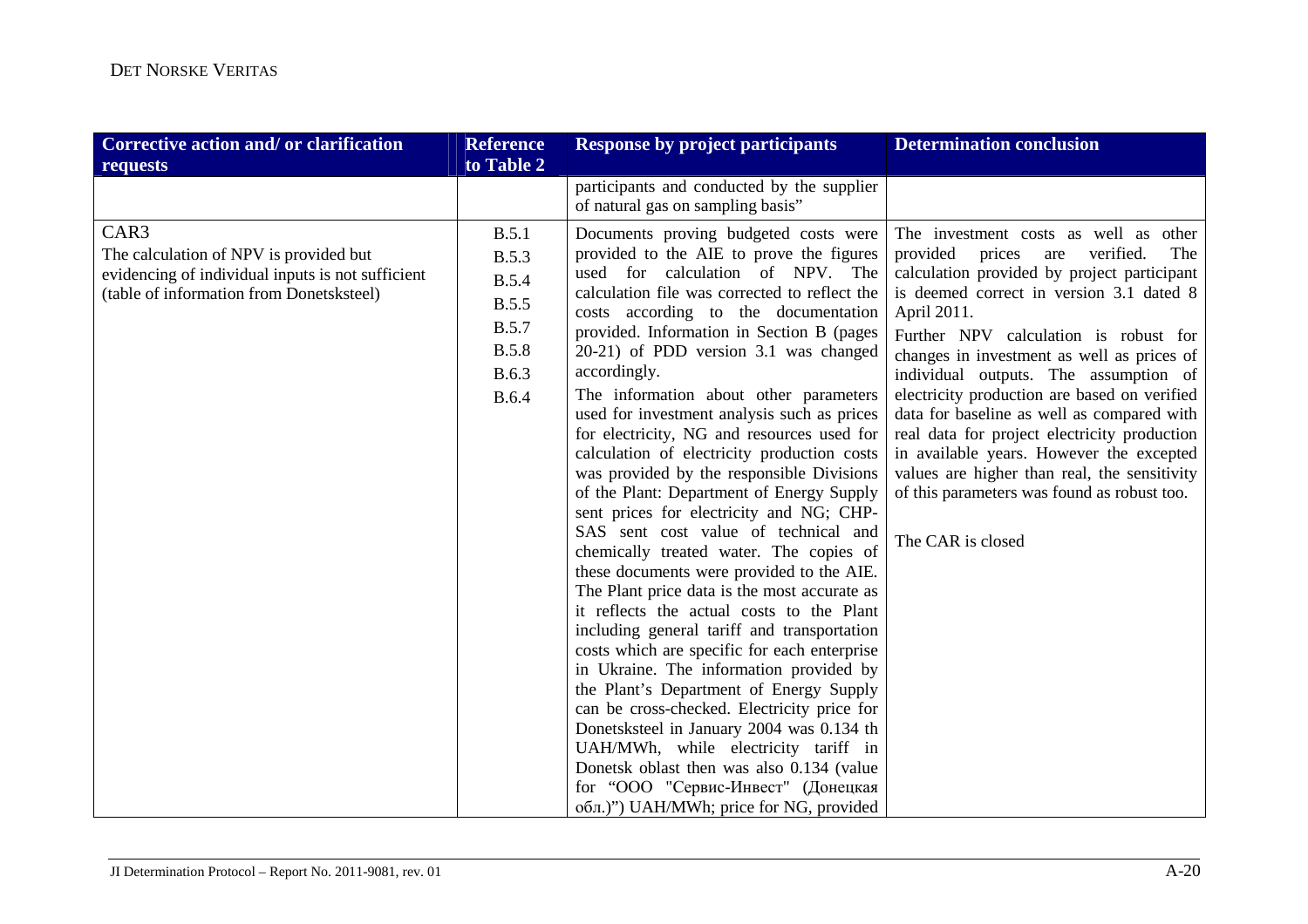| Corrective action and/ or clarification                                                                  | <b>Reference</b>        | <b>Response by project participants</b>                                                                                                                                                                                                                                                                                                                                                                                                                                                                                                                                                                                                                                                                                                                                                                                                                                                      | <b>Determination conclusion</b>                                                                                                                                                                              |
|----------------------------------------------------------------------------------------------------------|-------------------------|----------------------------------------------------------------------------------------------------------------------------------------------------------------------------------------------------------------------------------------------------------------------------------------------------------------------------------------------------------------------------------------------------------------------------------------------------------------------------------------------------------------------------------------------------------------------------------------------------------------------------------------------------------------------------------------------------------------------------------------------------------------------------------------------------------------------------------------------------------------------------------------------|--------------------------------------------------------------------------------------------------------------------------------------------------------------------------------------------------------------|
| requests                                                                                                 | to Table 2              |                                                                                                                                                                                                                                                                                                                                                                                                                                                                                                                                                                                                                                                                                                                                                                                                                                                                                              |                                                                                                                                                                                                              |
|                                                                                                          |                         | by the Plant is $0,261$ th UAH/th $m3$ while<br>tariff approved by National Electricity<br>Regulatory<br>Comission<br>of<br>Ukraine<br>Resolution No 158 from 18.02.2004 (the<br>earliest publicly available evidence) is<br>0,284 th UAH/th $m^3$ . When inserted to<br>investment analysis model these prices<br>change the project's NPV from -16 521 885<br>UAH to -16 523 661 UAH which make the<br>project even less financially attractive.<br>Price information provided by Donetsksteel<br>CHP-SAS cannot be cross-checked with<br>publicly available sources as it is a unique<br>data specific to the Donetsksteel production<br>process. However, even if these costs are<br>neglected in the investment analysis it<br>improves NPV only for 0,2% (from -<br>16 521 885 UAH to -16 481 237 UAH)<br>which do not compromise the statement<br>about additionality of the project. |                                                                                                                                                                                                              |
| CAR4<br>The archiving period should be mentioned in the<br>PDD.                                          | D.1.2<br>D.2.1<br>D.3.1 | All the data used for baseline and project<br>emission calculations as well as the<br>monitoring data is to be stored at least till<br>$31st$ of December 2014 in accordance with<br>the Donetsksteel Order for storage of data<br>on JI project. The copy of the Order was<br>provided to the AIE. The relevant changes<br>were made in Section D (page 26) of PDD<br>version 3.1                                                                                                                                                                                                                                                                                                                                                                                                                                                                                                           | The archiving period is mentioned correctly<br>in the revised PDD and the same is<br>mentioned in the Donetsksteel Order for<br>storage of data on JI project, dated 16<br>August 2008.<br>The CAR is closed |
| CAR5<br>One assumption of project emissions seems to be<br>incorrect: The measurement of NCV is not (the | D.2.3<br>D.2.4          | The measurements of NCV of natural gas<br>are to be performed by sampling on daily<br>basis. The relevant changes were made to                                                                                                                                                                                                                                                                                                                                                                                                                                                                                                                                                                                                                                                                                                                                                               | The correct version of formulas is<br>confirmed as well as description of sources<br>for NCV.                                                                                                                |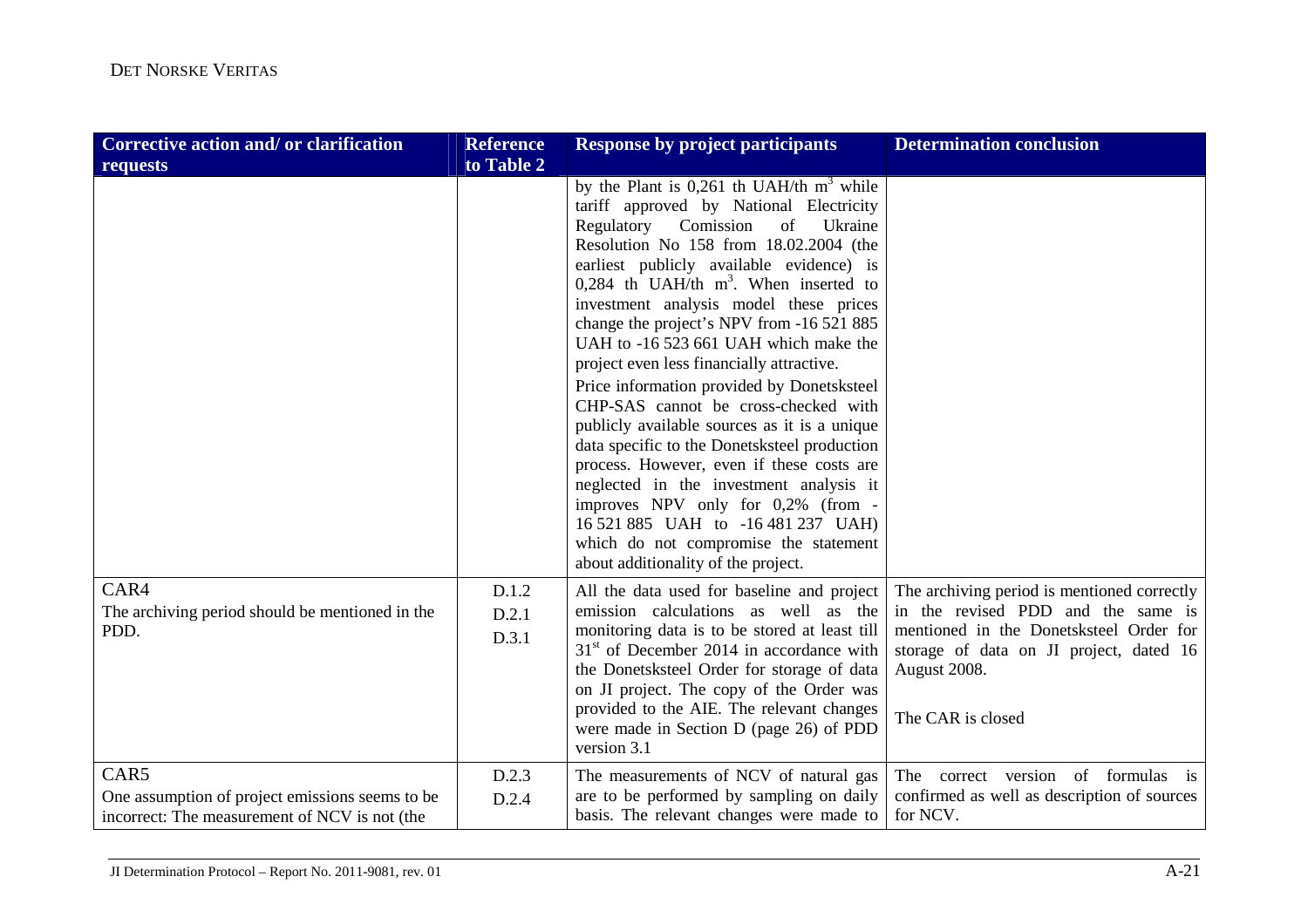| Corrective action and/ or clarification<br>requests                                                                                                                                                                                                                                                                              | <b>Reference</b><br>to Table 2                     | <b>Response by project participants</b>                                                                                                                                                                                                                                                                                                                                                                                                                                                                                         | <b>Determination conclusion</b>                                                                                                                                                                                   |
|----------------------------------------------------------------------------------------------------------------------------------------------------------------------------------------------------------------------------------------------------------------------------------------------------------------------------------|----------------------------------------------------|---------------------------------------------------------------------------------------------------------------------------------------------------------------------------------------------------------------------------------------------------------------------------------------------------------------------------------------------------------------------------------------------------------------------------------------------------------------------------------------------------------------------------------|-------------------------------------------------------------------------------------------------------------------------------------------------------------------------------------------------------------------|
| most probably) continual and monitoring will be<br>probably provided by sampling.<br>It is not included information about $\eta$ in the<br>section D.1.1.                                                                                                                                                                        | D.2.6                                              | Section D (page 29) of PDD version 3.1.<br>In section D 1.1 it is stated that source of<br>data for NCV of NG is "natural gas<br>supplier". The footnote with the following<br>text was added to PDD version 3.2:<br>"Measurement is not performed by project<br>participants and conducted by the supplier<br>of natural gas on sampling basis"                                                                                                                                                                                | The CAR is closed                                                                                                                                                                                                 |
|                                                                                                                                                                                                                                                                                                                                  |                                                    | Parameter $\eta$ was typed in calculation<br>formula by misprint. It was corrected in<br>Section D of PDD version 3.1. Parameter $\eta$<br>is not taken into account in emission<br>reduction calculations; therefore, it is not<br>monitored and not included to section<br>D.1.1.                                                                                                                                                                                                                                             |                                                                                                                                                                                                                   |
| CAR <sub>6</sub><br>Registration, monitoring, measurement and<br>reporting procedures are not defined in the PDD.<br>Information about maintenance and installation is<br>not included in the PDD.<br>Day-to-day records handling is not described in<br>detail, information about responsibilities are<br>included briefly only | D.2.7<br>D.2.8<br>D.2.9<br>D.3.7<br>D.3.8<br>D.3.9 | Principal scheme for data recording and<br>reporting on electricity generation is as<br>follows: electricity generation is monitored<br>by electronic meter directly connected with<br>computer system at accounting office of<br>Department of Head Energy Engineer; data<br>is transferred with no human intervention.<br>However, readings of the flow meter are<br>also recorded on hourly basis to the<br>operational logs for cross-check.<br>Data on electricity consumption for<br>generation is monitored by induction | The description of recording and QA/QC<br>procedures for maintenance of data is<br>acceptable. The flow-meters were excluded<br>from<br>section<br>related to<br>electricity<br>measurement.<br>The CAR is closed |
|                                                                                                                                                                                                                                                                                                                                  |                                                    | meters, readings of which are recorded to<br>operational logs. Figures from those logs<br>are filled in daily reports reflecting the<br>readings of the flow meters for each 24<br>hours, the daily reports are then submitted                                                                                                                                                                                                                                                                                                  |                                                                                                                                                                                                                   |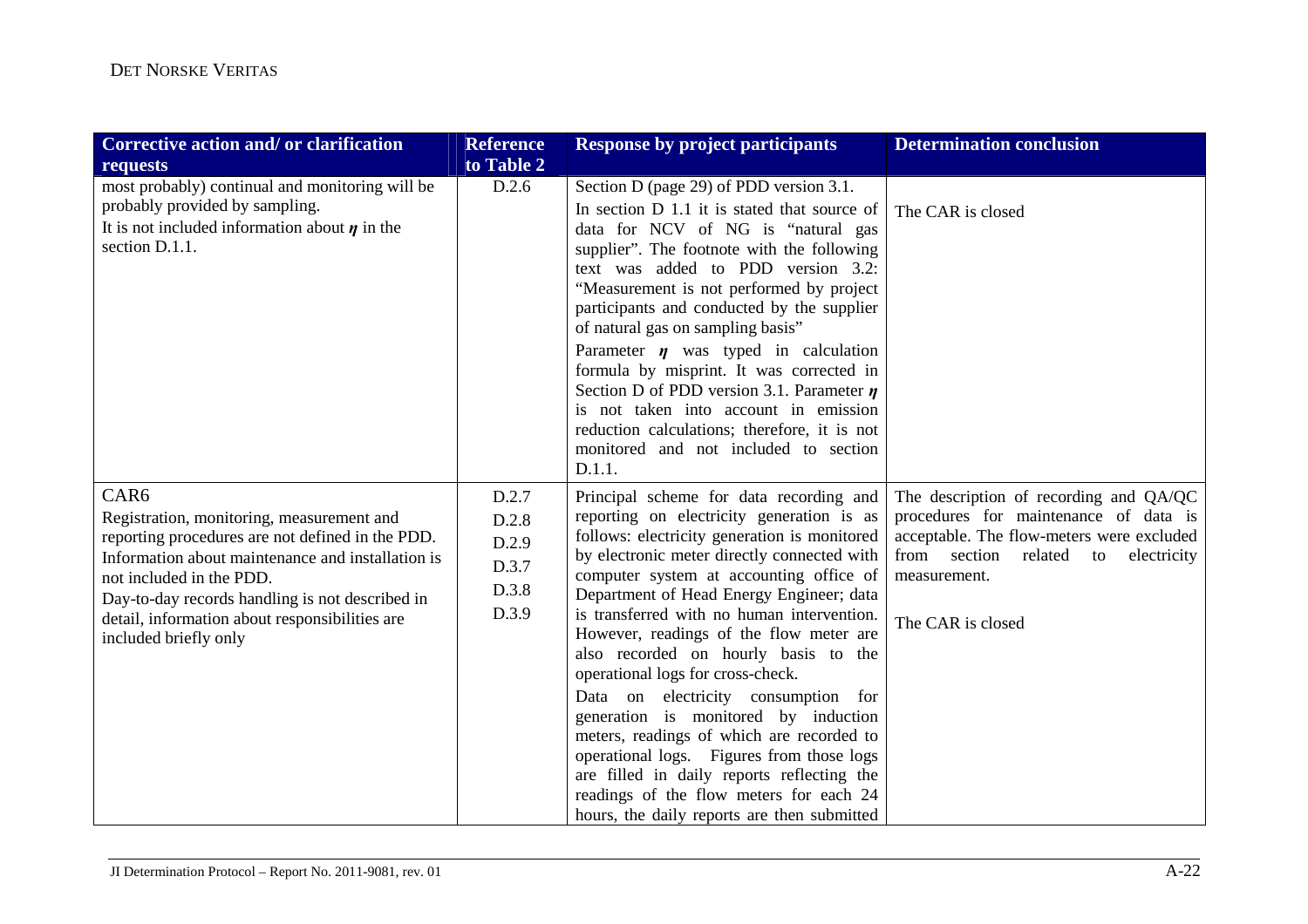| Corrective action and/ or clarification | <b>Reference</b> | <b>Response by project participants</b>                                                                                                                                                                                                                                                                                                                                                                                                                                                             | <b>Determination conclusion</b> |
|-----------------------------------------|------------------|-----------------------------------------------------------------------------------------------------------------------------------------------------------------------------------------------------------------------------------------------------------------------------------------------------------------------------------------------------------------------------------------------------------------------------------------------------------------------------------------------------|---------------------------------|
| requests                                | to Table 2       |                                                                                                                                                                                                                                                                                                                                                                                                                                                                                                     |                                 |
|                                         |                  | to accounting office of Department of Head<br>Energy Engineer. Daily reports<br>are<br>analysed, difference in readings with data<br>for the previous day is inputted into Excel<br>based computer system, where data are<br>accumulated and aggregated into monthly<br>reports.                                                                                                                                                                                                                    |                                 |
|                                         |                  | Principal scheme for data recording and<br>reporting on fuel consumption follows:<br>Consumption of NG, BFG and COG is<br>monitored by flow meters, data of which<br>are displayed through electronic logger. On<br>daily basis the recorded data in electronic<br>format is transferred to Process Control and<br>Instrumentation Division (PCI Division),<br>where it is downloaded into Excel based<br>computer system, where data<br>are<br>accumulated and aggregated into monthly<br>reports. |                                 |
|                                         |                  | There are also procedures for cross-check<br>and ensuring accuracy of data in place at<br>Donetsksteel. They are described in the<br>answer to CAR 7.                                                                                                                                                                                                                                                                                                                                               |                                 |
|                                         |                  | Copies of monthly reports are provided to<br>Global Carbon B.V. which performs<br>emission reductions<br>calculation<br>and<br>prepares Monitoring reports.                                                                                                                                                                                                                                                                                                                                         |                                 |
|                                         |                  | Specific details (serial numbers, calibration<br>dates etc.) of flow meters used for<br>monitoring will be provided in the<br>monitoring reports with the aim to ensure<br>maximal accuracy of reporting for the                                                                                                                                                                                                                                                                                    |                                 |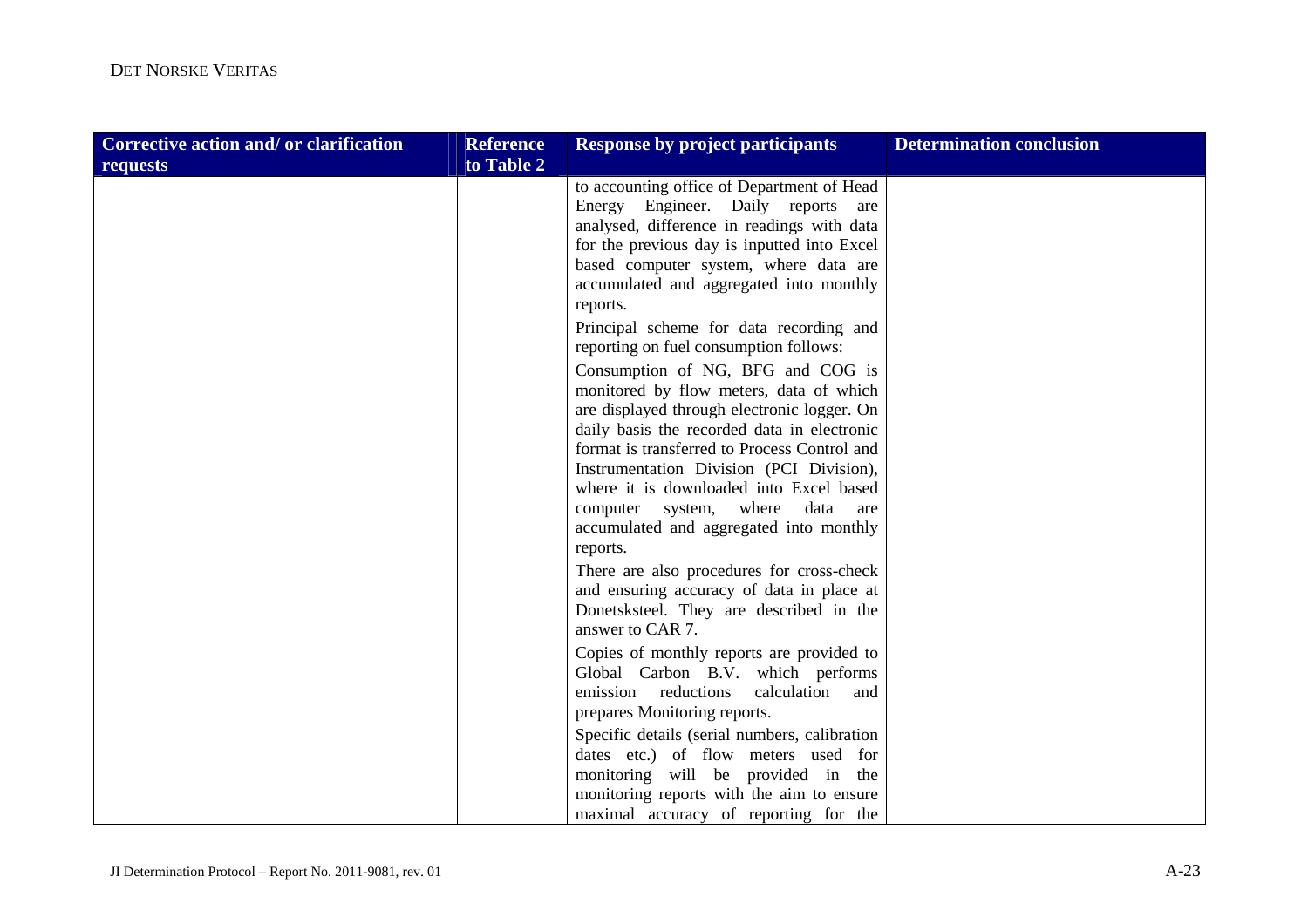| Corrective action and/ or clarification | <b>Reference</b> | <b>Response by project participants</b>      | <b>Determination conclusion</b> |
|-----------------------------------------|------------------|----------------------------------------------|---------------------------------|
| requests                                | to Table 2       |                                              |                                 |
|                                         |                  | corresponding periods.                       |                                 |
|                                         |                  | Installation and maintenance of metering     |                                 |
|                                         |                  | devices is performed according to Plant      |                                 |
|                                         |                  | Standard STP 54C-7.6-01-2006. According      |                                 |
|                                         |                  | to this standard the responsibilities on     |                                 |
|                                         |                  | installation, calibration and maintenance of |                                 |
|                                         |                  | metering devices are carried out by the      |                                 |
|                                         |                  | Heads of the Department who assign           |                                 |
|                                         |                  | responsible executors. In case with CHP-     |                                 |
|                                         |                  | SAS these are Head of CHP-SAS with           |                                 |
|                                         |                  | Deputy Head of Boiler Workshop and           |                                 |
|                                         |                  | Deputy Head of Electrical Workshop           |                                 |
|                                         |                  | respectively who organize execution of the   |                                 |
|                                         |                  | relevant data collection procedures,         |                                 |
|                                         |                  | periodic calibration according to the        |                                 |
|                                         |                  | requirements of producers of the metering    |                                 |
|                                         |                  | devises, maintaining them in working order   |                                 |
|                                         |                  | and their repair. The copy of Sub-process    |                                 |
|                                         |                  | 54C-7.6-01-03: Operation<br>RP<br>and        |                                 |
|                                         |                  | maintenance of metering devices was          |                                 |
|                                         |                  | provided to AIE as evidence.                 |                                 |
|                                         |                  | Data recording process during the time of    |                                 |
|                                         |                  | repair of metering devices is regulated by   |                                 |
|                                         |                  | Instruction for Data Recording on Gas Fuel   |                                 |
|                                         |                  | Consumption, paragraph 5.7: in case of       |                                 |
|                                         |                  | absence of the flow meters due to their      |                                 |
|                                         |                  | calibration or repair the average readings   |                                 |
|                                         |                  | for the previous three days has to be        |                                 |
|                                         |                  | recorded. The copy of Instruction for Data   |                                 |
|                                         |                  | Recording on Gas Fuel Consumption was        |                                 |
|                                         |                  | provided to AIE as evidence. The same        |                                 |
|                                         |                  | principle originating from USSR standards    |                                 |
|                                         |                  | is applied to recording data of electricity  |                                 |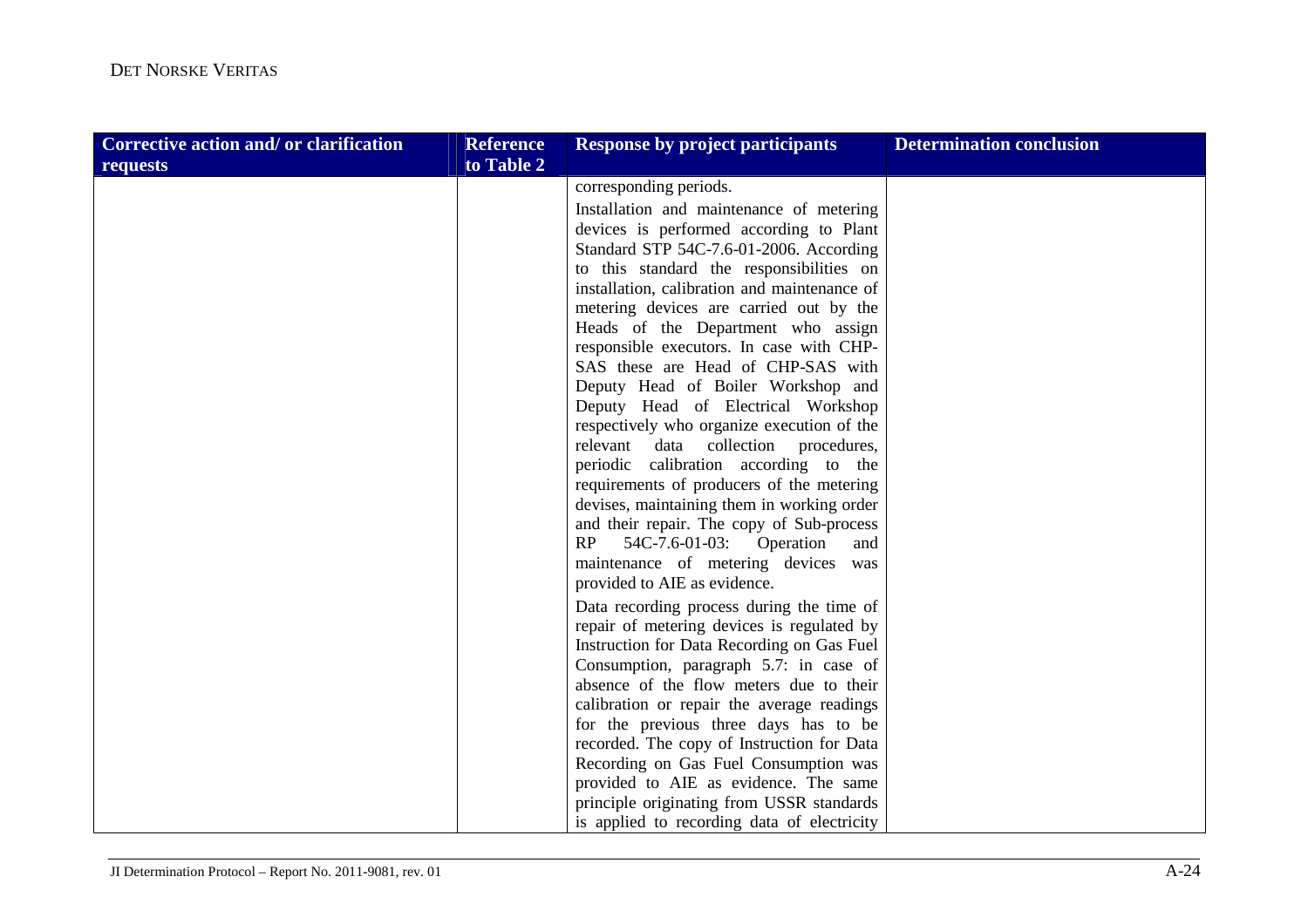| Corrective action and/ or clarification                                                                                                                                                                                                                                                                                                                                                                                                             | <b>Reference</b>                          | <b>Response by project participants</b>                                                                                                                                                                                                                                                                                                                                                                                                                                                                                                                                                                                                                                                                                          | <b>Determination conclusion</b>                                                                                                                                                                                                                                                                                                                                                                                                               |
|-----------------------------------------------------------------------------------------------------------------------------------------------------------------------------------------------------------------------------------------------------------------------------------------------------------------------------------------------------------------------------------------------------------------------------------------------------|-------------------------------------------|----------------------------------------------------------------------------------------------------------------------------------------------------------------------------------------------------------------------------------------------------------------------------------------------------------------------------------------------------------------------------------------------------------------------------------------------------------------------------------------------------------------------------------------------------------------------------------------------------------------------------------------------------------------------------------------------------------------------------------|-----------------------------------------------------------------------------------------------------------------------------------------------------------------------------------------------------------------------------------------------------------------------------------------------------------------------------------------------------------------------------------------------------------------------------------------------|
| requests                                                                                                                                                                                                                                                                                                                                                                                                                                            | to Table 2                                |                                                                                                                                                                                                                                                                                                                                                                                                                                                                                                                                                                                                                                                                                                                                  |                                                                                                                                                                                                                                                                                                                                                                                                                                               |
|                                                                                                                                                                                                                                                                                                                                                                                                                                                     |                                           | meters.<br>The explanation of monitoring procedures<br>was extended in Section D (pages 35-37) of<br>PDD version 3.1<br>Addition to the answer (13.04.2011): flow<br>meters are used by mistake. The metering<br>devises used for monitoring electricity<br>generation and consumption are power<br>meters.<br>Instruction<br>Data<br>According<br>for<br>to<br>Recording on Gas Fuel Consumption<br>paragraph 5.7 the maximum acceptable<br>time for meter calibration or repair works is<br>three days. Information was added to<br>Section D (pages 35-37) of PDD version<br>3.2                                                                                                                                              |                                                                                                                                                                                                                                                                                                                                                                                                                                               |
| CAR7<br>More details is requested for the authority and<br>responsibility of overall project management.<br>The follow procedures should be identified:<br>• for training of monitoring personnel<br>• for emergency preparedness for cases<br>where emergencies can cause<br>unintended emissions<br>• for corrective actions in order to<br>provide for more accurate future<br>monitoring and reporting<br>• for review of reported results/data | D.5.1<br>D.5.2<br>D.5.3<br>D.5.4<br>D.5.5 | Donetsksteel has a comprehensive system<br>for education and training of staff. All of<br>the staff members receive professional<br>education which imply theoretical studies,<br>practical supervised training at worksite and<br>qualification exam. At worksite all the staff<br>members are periodically instructed to<br>refresh<br>their knowledge<br>of<br>their<br>responsibilities and safety rules. Training of<br>monitoring personnel takes place in line<br>with general professional training system<br>working at the Plant. Training of the<br>monitoring personnel at CHP-SAS is<br>organized by Head of CHP-SAS, executed<br>through Deputy Head of Boiler Workshop<br>and Deputy Head of Electrical Workshop. | The detail procedures as are described in<br>response are included in the updated PDD.<br>The procedures sufficiently described<br>reaction and management of individual<br>areas (training, emergency preparedness,<br>corrective actions and review of reported<br>data). Further, the plant is certified<br>according to ISO 9001 and ISO 14001,<br>which ensure minimum acceptable standard<br>in theses procedures.<br>The CAR is closed |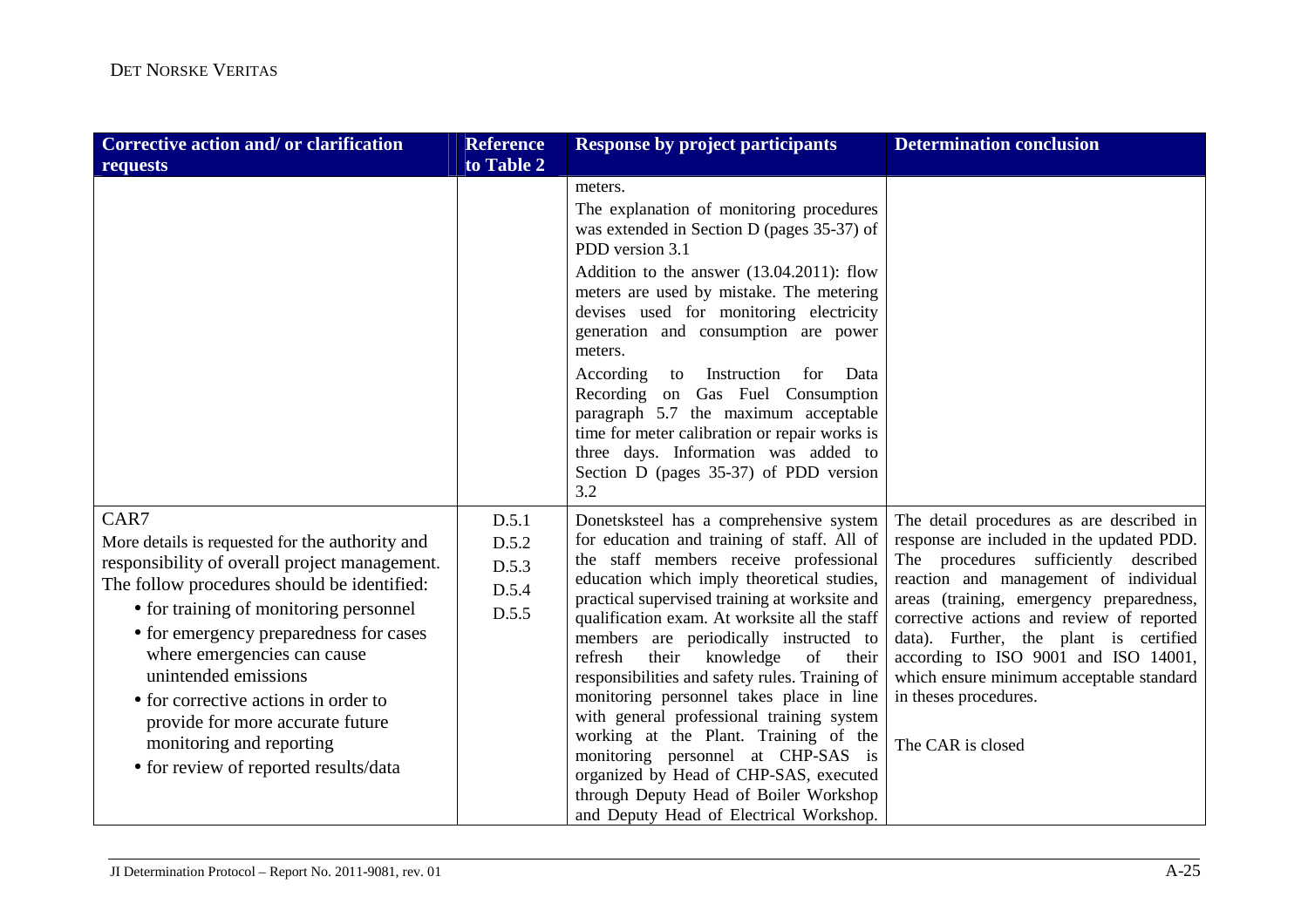| Corrective action and/ or clarification | <b>Reference</b> | <b>Response by project participants</b>        | <b>Determination conclusion</b> |
|-----------------------------------------|------------------|------------------------------------------------|---------------------------------|
| requests                                | to Table 2       |                                                |                                 |
|                                         |                  | Job descriptions are available at each         |                                 |
|                                         |                  | workplace.                                     |                                 |
|                                         |                  | Health and safety rules, as well as            |                                 |
|                                         |                  | preparedness to emergency situations are       |                                 |
|                                         |                  | covered by the above mentioned training        |                                 |
|                                         |                  | program which ends with an exam. In            |                                 |
|                                         |                  | addition, each month employees are             |                                 |
|                                         |                  | instructed at the work places. The             |                                 |
|                                         |                  | instruction registration logs are kept at each |                                 |
|                                         |                  | work place and were available to AIE           |                                 |
|                                         |                  | during the site visit. Inside the project      |                                 |
|                                         |                  | boundary unintended emissions could be         |                                 |
|                                         |                  | related to the gas fuel used: NG, BFG and      |                                 |
|                                         |                  | COG. In case of any emergency the supply       |                                 |
|                                         |                  | of the fuel to CHP-SAS is to be stopped        |                                 |
|                                         |                  | immediately after the automatic emergency      |                                 |
|                                         |                  | signal from CHP-SAS. The gases supply is       |                                 |
|                                         |                  | cut at gas distribution station of the Plant,  |                                 |
|                                         |                  | blast shop or coke-chemical<br>plant           |                                 |
|                                         |                  | respectively.                                  |                                 |
|                                         |                  | The accuracy of reported monitoring data is    |                                 |
|                                         |                  | ensured on the stage of preparing the          |                                 |
|                                         |                  | monthly reports used as a primary data for     |                                 |
|                                         |                  | emission reductions calculation. Each          |                                 |
|                                         |                  | parameter in the report is cross-checked       |                                 |
|                                         |                  | with the readings of gas flow-meters           |                                 |
|                                         |                  | measuring the overall fuel consumption of      |                                 |
|                                         |                  | CHP-SAS. The fuel consumption of               |                                 |
|                                         |                  | individual installations is determined by      |                                 |
|                                         |                  | deducting the sum of readings of the           |                                 |
|                                         |                  | individual consumers from the overall          |                                 |
|                                         |                  | consumption of CHP-SAS. If the difference      |                                 |
|                                         |                  | does not correspond to the readings being      |                                 |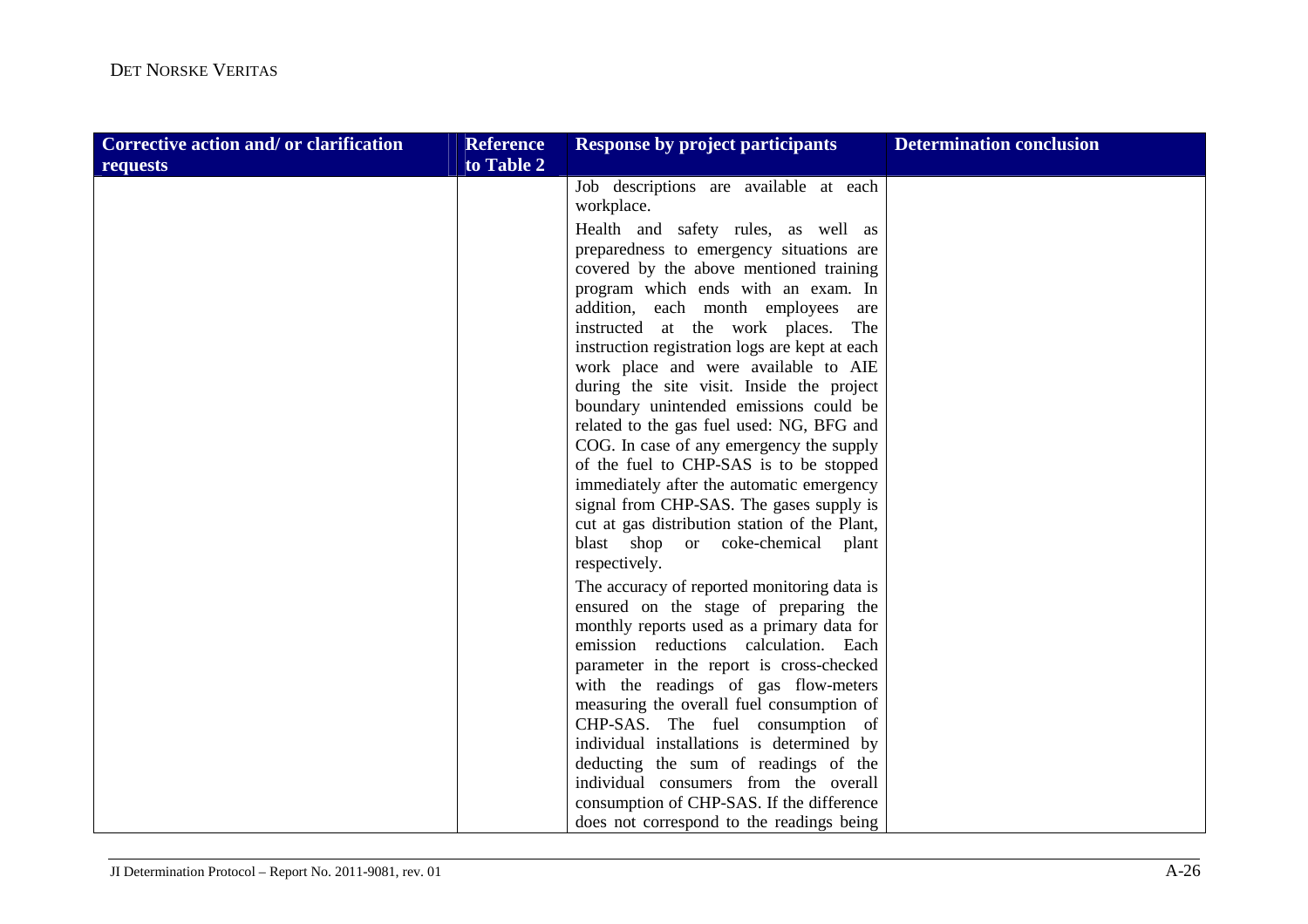| <b>Corrective action and/or clarification</b>                                                                                                                                                    | <b>Reference</b>                                                       | <b>Response by project participants</b>                                                                                                                                                                                                                                                                                                                                                                                                                                                                                     | <b>Determination conclusion</b>                                                                                                                                                                   |
|--------------------------------------------------------------------------------------------------------------------------------------------------------------------------------------------------|------------------------------------------------------------------------|-----------------------------------------------------------------------------------------------------------------------------------------------------------------------------------------------------------------------------------------------------------------------------------------------------------------------------------------------------------------------------------------------------------------------------------------------------------------------------------------------------------------------------|---------------------------------------------------------------------------------------------------------------------------------------------------------------------------------------------------|
| requests                                                                                                                                                                                         | to Table 2                                                             |                                                                                                                                                                                                                                                                                                                                                                                                                                                                                                                             |                                                                                                                                                                                                   |
|                                                                                                                                                                                                  |                                                                        | cross-checked,<br>the reason for it is<br>adjusted<br>determined<br>and<br>data<br>are<br>accordingly taking into account accuracy<br>class of the metering devise. Once, the<br>monthly report is prepared it is signed by<br>the Head Energy Engineer and its data is<br>used for official reporting, calculation of<br>specific consumption norms and other<br>purposes of the Plant.<br>The explanation of monitoring and cross-<br>check procedures was extended in Section<br>D (pages $35-37$ ) of PDD version $3.1$ |                                                                                                                                                                                                   |
| CL1<br>It should be clarified if the project makes<br>provisions for meeting training and<br>maintenance needs.                                                                                  | A.3.3                                                                  | The project builds upon existing systems of<br>periodic training of personnel and<br>maintenance of equipment. The project<br>does not change the data collection and<br>reporting processes as it uses data from<br>standard monthly reports prepared at the<br>Plant. The only change which is introduced<br>by the proposed JI project is the extended<br>period of data storage reflected in<br>Donetsksteel Order for storage of data on JI<br>project the copy of which was provided to<br>the AIE.                   | The Order for data storage together with<br>sufficient training management established<br>in the plant ensures sufficiently training<br>provisions all requested parameters.<br>The CL is closed. |
| CL2<br>The PDD states "It is proposed to neglect leakage<br>due to big uncertainty of data sourced in<br>comparison of total calculated value." The<br>evidence for this statement is requested. | B.2.6<br><b>B.2.7</b><br><b>B.2.8</b><br><b>B.2.12</b><br><b>B.4.2</b> | The only potential source of leakage that is<br>attributable to the JI project is increase of<br>fugitive methane emissions due to increase<br>of natural gas consumption for electricity<br>generation which took place as a result of<br>the project. Fugitive emissions happen<br>during production,<br>transmission<br>and<br>distribution of natural<br>gas through                                                                                                                                                    | The presented arguments are applied<br>correctly and it is possible to confirm that<br>leakage should be neglected.<br>The CL is closed                                                           |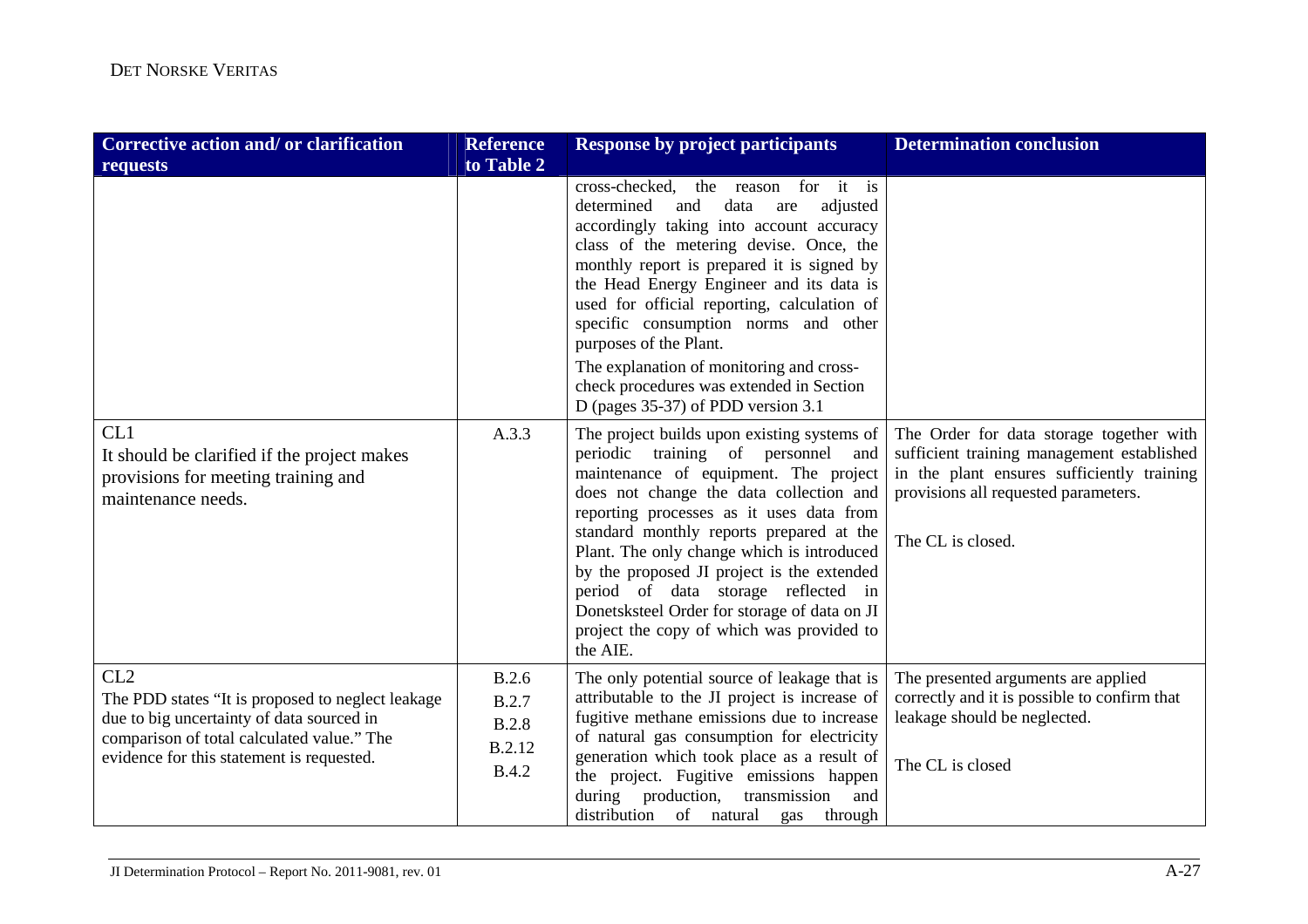| Corrective action and/ or clarification | <b>Reference</b> | <b>Response by project participants</b>       | <b>Determination conclusion</b> |
|-----------------------------------------|------------------|-----------------------------------------------|---------------------------------|
| requests                                | to Table 2       |                                               |                                 |
|                                         |                  | Ukrainian national transportation system.     |                                 |
|                                         |                  | These emissions are not under the control     |                                 |
|                                         |                  | of project participants and are not directly  |                                 |
|                                         |                  | measurable as they take place along the       |                                 |
|                                         |                  | pipeline and are estimated based on default   |                                 |
|                                         |                  | emission factors. They are available from     |                                 |
|                                         |                  | IPCC and National Inventory Report of         |                                 |
|                                         |                  | Ukraine 1990-2008. The emission factors       |                                 |
|                                         |                  | from the two sources vary significantly and   |                                 |
|                                         |                  | both sources recognize high uncertainty of    |                                 |
|                                         |                  | their estimations. Figures provided there     |                                 |
|                                         |                  | were taken from individual studies with       |                                 |
|                                         |                  | remark that further research is required. The |                                 |
|                                         |                  | country specific values provided in           |                                 |
|                                         |                  | Ukrainian NIR were used for leakage           |                                 |
|                                         |                  | estimation as the latest, lowest and more     |                                 |
|                                         |                  | accurate. Calculation of the leakages         |                                 |
|                                         |                  | yielded a result that leakages from each      |                                 |
|                                         |                  | source production, transmission<br>and        |                                 |
|                                         |                  | distribution are 237, 52 and 372 t $CO2ea$    |                                 |
|                                         |                  | respectively.                                 |                                 |
|                                         |                  | It should be noted that overall natural gas   |                                 |
|                                         |                  | production on Ukraine in 2006-2009 was        |                                 |
|                                         |                  | more than 20 billion tonnes annually. An      |                                 |
|                                         |                  | increase in the Donetsksteel demand for       |                                 |
|                                         |                  | natural gas of 3881 thousand $m3$ annually is |                                 |
|                                         |                  | too small to influence the amount of natural  |                                 |
|                                         |                  | gas produced, transmitted and distributed in  |                                 |
|                                         |                  | Ukraine. Therefore, the project will not lead |                                 |
|                                         |                  | to the increase in fugitive emissions of      |                                 |
|                                         |                  | GHGs. With regard to impossibility of         |                                 |
|                                         |                  | direct measuring of leakages by the project   |                                 |
|                                         |                  | participants; unavailability of emission      |                                 |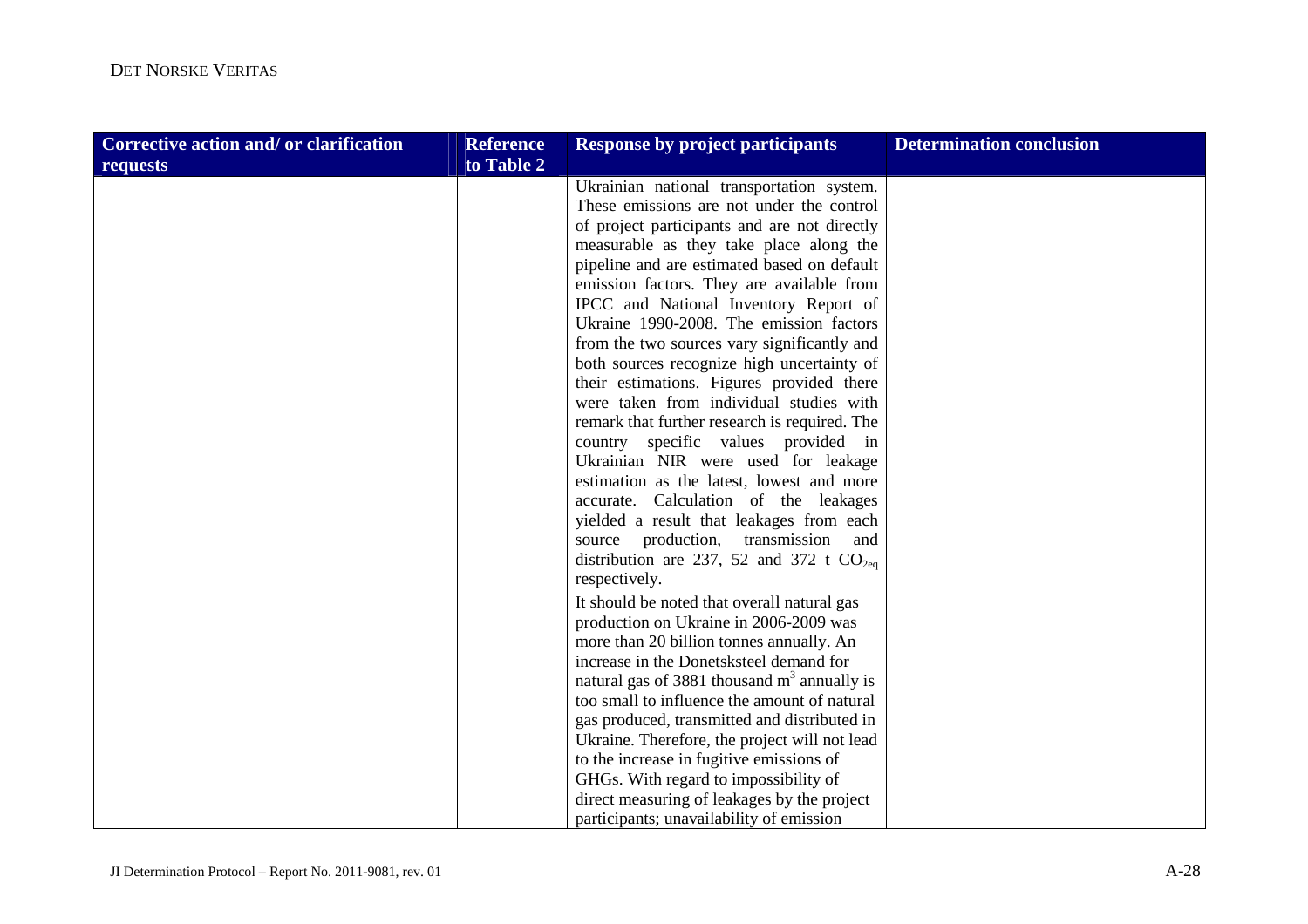| <b>Corrective action and/or clarification</b>                                                                                                                                                                                                                                                                                                                                                                     | <b>Reference</b>                                                                               | <b>Response by project participants</b>                                                                                                                                                                                                                                                                                                                                                                                                                                                                                       | <b>Determination conclusion</b>                                                                                                                         |
|-------------------------------------------------------------------------------------------------------------------------------------------------------------------------------------------------------------------------------------------------------------------------------------------------------------------------------------------------------------------------------------------------------------------|------------------------------------------------------------------------------------------------|-------------------------------------------------------------------------------------------------------------------------------------------------------------------------------------------------------------------------------------------------------------------------------------------------------------------------------------------------------------------------------------------------------------------------------------------------------------------------------------------------------------------------------|---------------------------------------------------------------------------------------------------------------------------------------------------------|
| requests                                                                                                                                                                                                                                                                                                                                                                                                          | to Table 2                                                                                     |                                                                                                                                                                                                                                                                                                                                                                                                                                                                                                                               |                                                                                                                                                         |
|                                                                                                                                                                                                                                                                                                                                                                                                                   |                                                                                                | factors estimations with low uncertainty<br>levels; as well as insignificant volumes of<br>the leakages compered to overall fugitive<br>emissions from oil and natural gas in<br>Ukraine (661 tonnes of $CO2eq$ versus 23 246<br>570 tonnes of $CO2eq$ ), it was decided to<br>neglect leakages in calculation of emission<br>reductions of the proposed JI project. The<br>leakages calculation file was submitted to<br>AIE.                                                                                                |                                                                                                                                                         |
| CL3<br>The most information is based on original data<br>from Donetsk and only values are presented in the<br>PDD without proper evidencing.<br>The summary tables should be substantiated by<br>primary evidences.                                                                                                                                                                                               | B.2.6<br><b>B.2.9</b><br><b>B.2.10</b><br><b>B.2.12</b>                                        | In order to ensure higher accuracy the<br>review of the data used for calculation was<br>undertaken. As a result, data in summary<br>tables of Section B (pages 16-19) and in<br>Annex 2 (pages 47-49) were corrected<br>according to the monthly reports on fuel<br>consumption and electricity generation<br>balances used as primary source of<br>information. The copies of the balances for<br>2007, 2008 and 2009 were provided to the<br>AIE as sample evidence. Emission<br>reductions were recalculated accordingly. | Provided evidences confirmed accuracy and<br>values for leakage. It is DNV opinion that<br>conclusion about neglecting is correct.<br>The CL is closed. |
| CL <sub>4</sub><br>Following evidences for closing baseline<br>determination are requested:<br>Increase on site electricity generation to fully<br>cover the Plant's demand to exclude import – this<br>scenario request construction of new CHP about<br>50 MW to satisfy all plant requests, which means<br>high investment cost, which is not feasible. The<br>evidence about plant demand and investment cost | <b>B.2.5</b><br>B.5.1<br><b>B.5.4</b><br><b>B.5.5</b><br><b>B.5.8</b><br>B.6.3<br><b>B.6.4</b> | Form No 11 MTP "Report on Consumption<br>of Fuel, Heat and Power" for 2007 was<br>provided to AIE as evidence of annual<br>electricity demand of the Plant which is<br>about 450 GWh. The required installed<br>capacity is 56,25 MW (8000 operation<br>hours annually). The available post-<br>reconstruction capacity of 25 MW can<br>provide approximately 200 GWh (8000                                                                                                                                                   | Provided arguments confirm conclusion of<br>plant, that this investment is high that is<br>possible to provide by plant.<br>The CL is closed            |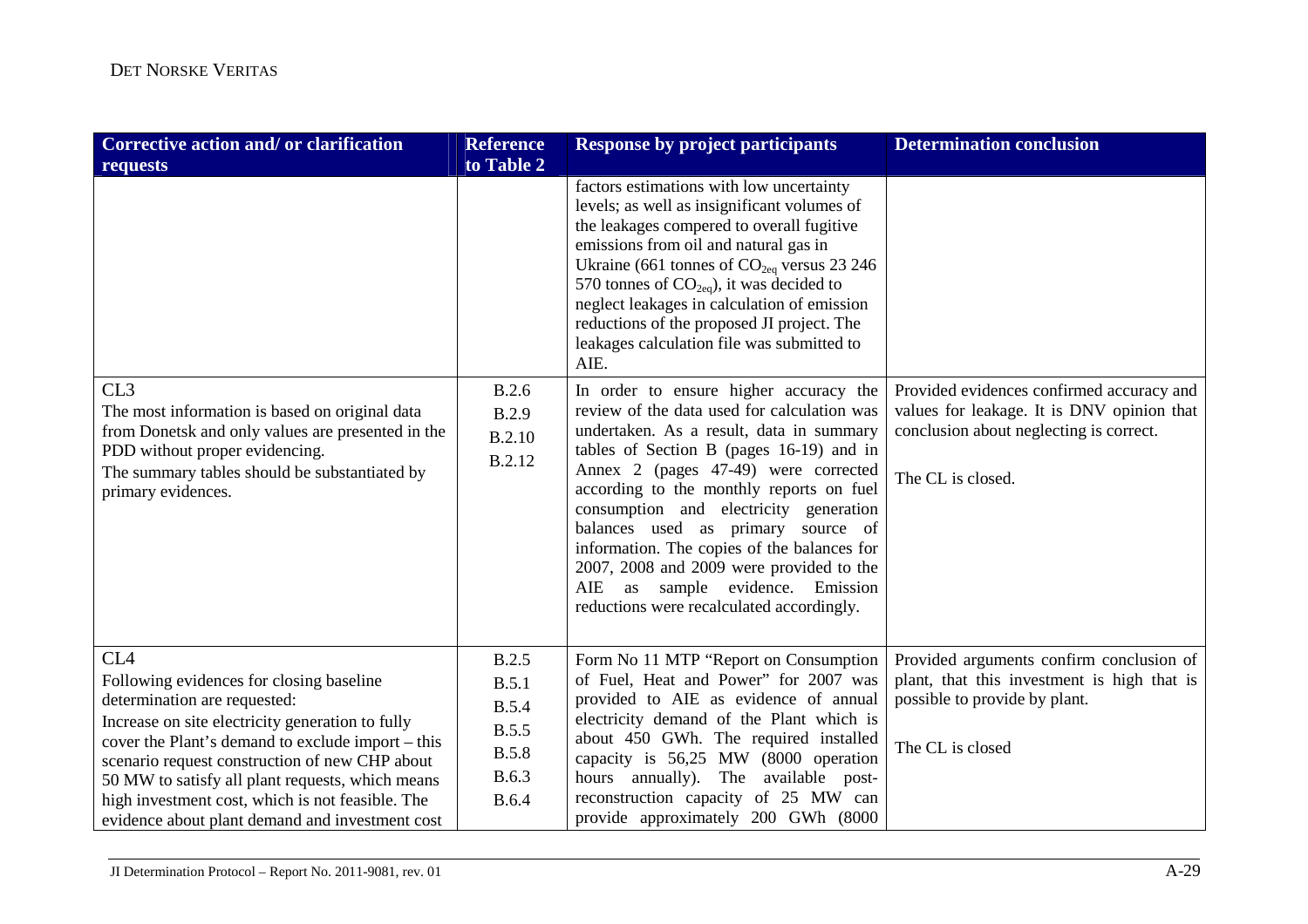| <b>Corrective action and/or clarification</b>                                                  | <b>Reference</b> | <b>Response by project participants</b>                                                                                                                                                                                                                                                                                                                                                                                                                                                                                                                                                                                    | <b>Determination conclusion</b>                                                                                                                                                                                          |
|------------------------------------------------------------------------------------------------|------------------|----------------------------------------------------------------------------------------------------------------------------------------------------------------------------------------------------------------------------------------------------------------------------------------------------------------------------------------------------------------------------------------------------------------------------------------------------------------------------------------------------------------------------------------------------------------------------------------------------------------------------|--------------------------------------------------------------------------------------------------------------------------------------------------------------------------------------------------------------------------|
| requests                                                                                       | to Table 2       |                                                                                                                                                                                                                                                                                                                                                                                                                                                                                                                                                                                                                            |                                                                                                                                                                                                                          |
| is requested.                                                                                  |                  | hours of operation annually). Based on this,<br>additional<br>required<br>the<br>electricity<br>generation capacity to cover the overall<br>Plant's demand is 31,25 MW. Installation<br>costs of steam turbines are 400-800<br>USD/kW, which means realisation of this<br>option required investment of 12,5-25<br>million USD or 62,5-125 million UAH (in<br>2004, 1 USD was approximately 5 UAH).<br>Besides, due to the fact that there would be<br>no BFG available to fuel the new<br>capacities, this option also has high<br>operation costs because of the expenses on<br>purchased fuel (natural gas preferably). |                                                                                                                                                                                                                          |
|                                                                                                |                  | Information about the investment costs was<br>changed in Section B (page 15) of PDD<br>version 3.1 in accordance with the evidence<br>provided.<br>Addition to the answer (13.04.2011):                                                                                                                                                                                                                                                                                                                                                                                                                                    |                                                                                                                                                                                                                          |
|                                                                                                |                  | The data range for costs of condensing<br>steam turbines (average of 600 000<br>USD/MW) is also provided by Energy<br>Solutions Center of Distributed Generation<br>Consortium as of 2004 which confirm the<br>general equipment costing for this type of<br>technology.                                                                                                                                                                                                                                                                                                                                                   |                                                                                                                                                                                                                          |
| CL <sub>5</sub><br>The evidence that using BFG as fuel is not<br>common practice is requested. | <b>B.6.4</b>     | Historically, utilization of BFG as fuel was<br>avoided because of its high toxicity due to<br>carbon monoxide content (about 28%).<br>With the low price for natural gas Iron and<br>Steel Works preferred to flare BFG to avoid<br>health and safety risks associated with its                                                                                                                                                                                                                                                                                                                                           | The description in response is sufficiently<br>evidenced<br>with<br>links to<br>individual<br>provided<br>evidences<br>webpages.<br>All<br>simultaneously demonstrate that utilization<br>of BFG is not common practice. |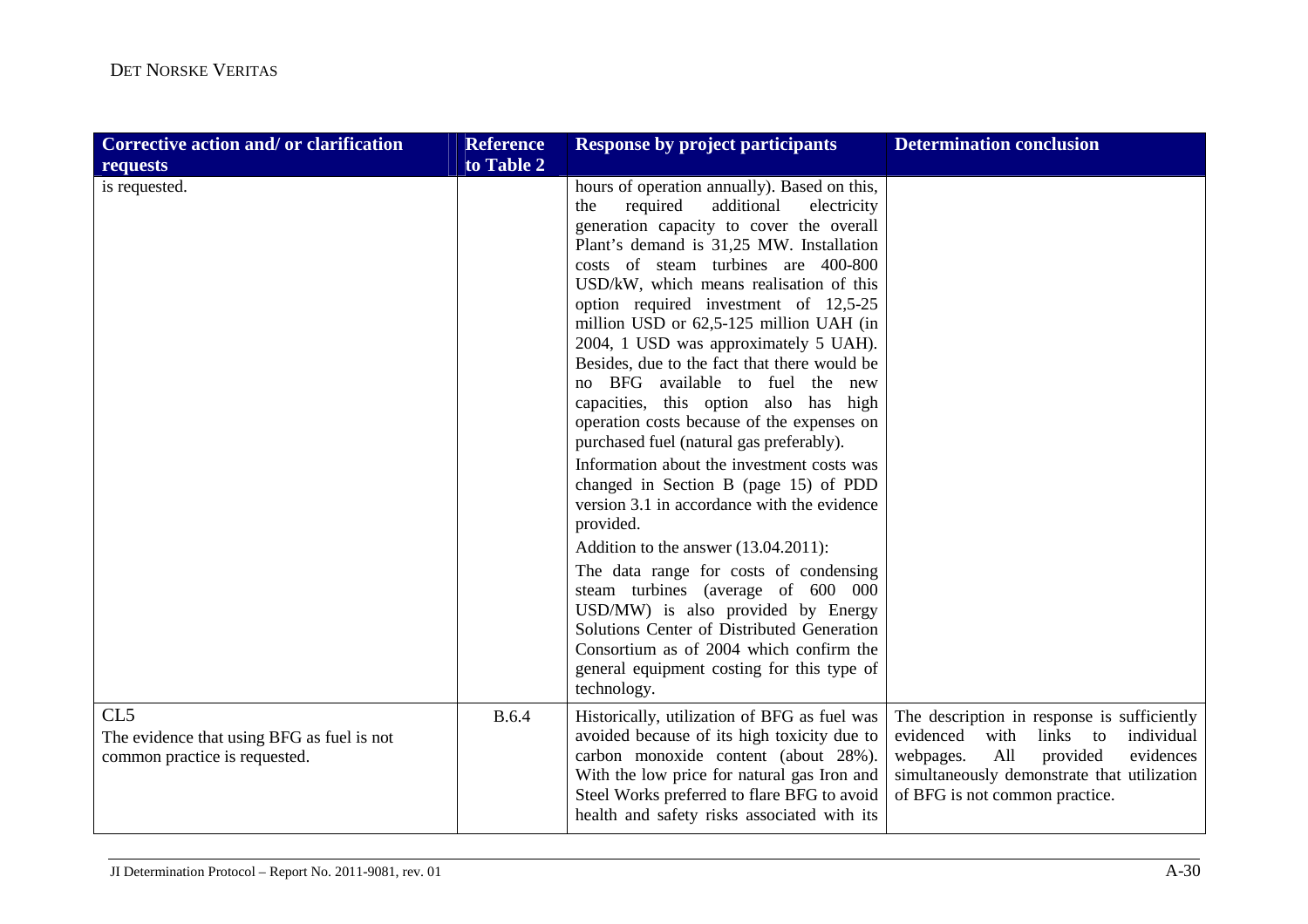| <b>Corrective action and/or clarification</b> | <b>Reference</b> | <b>Response by project participants</b>                                                                                                                                                                                                                                                                                                                                                                                                                                                                                                                                                                                                                                        | <b>Determination conclusion</b> |
|-----------------------------------------------|------------------|--------------------------------------------------------------------------------------------------------------------------------------------------------------------------------------------------------------------------------------------------------------------------------------------------------------------------------------------------------------------------------------------------------------------------------------------------------------------------------------------------------------------------------------------------------------------------------------------------------------------------------------------------------------------------------|---------------------------------|
| requests                                      | to Table 2       |                                                                                                                                                                                                                                                                                                                                                                                                                                                                                                                                                                                                                                                                                |                                 |
|                                               |                  | transportation. The situation changed with<br>the rapid growth of prices for natural gas in<br>Ukraine when it increased six fold between<br>2006 and 2010.                                                                                                                                                                                                                                                                                                                                                                                                                                                                                                                    | The CL is closed.               |
|                                               |                  | There were no specialised studies on BFG<br>treatment undertaken for Ukraine which<br>could serve as direct evidence that using<br>BFG as fuel was not a common practice in<br>Ukraine at the time of the project<br>implementation. However, declarations of<br>the biggest Ukrainian plants about the plans<br>to switch to NG blends with BFG and COG<br>can be considered as indirect evidences.<br>After the rapid growth of natural gas prices<br>this option was considered by the biggest<br>Ukrainian steel producers such as Alchevsk<br>Iron and Steel Works, Dneprovsky Iron and<br>Steel Works, Azovstal Iron and Steel<br>Works, ArcelorMittal Steel Kryviy Rih. |                                 |
|                                               |                  | However, these declared plans were<br>implemented only on two plants: at<br>Alchevsk Iron and Steel Works and<br>ArcelorMittal Steel Kryviy Rih, where this<br>activity became a part of the registered and<br>determined under JI mechanism projects.<br>Thus, these cases cannot be considered a<br>part of the common practise according to<br>the "Tool for the demonstration and<br>assessment of additionality" (Version 05.2).<br>In 2010 utilisation of BFG was still<br>recognized as an effective energy efficiency<br>measure for Ukrainian metallurgical plants.<br>The relevant explanation was added to                                                          |                                 |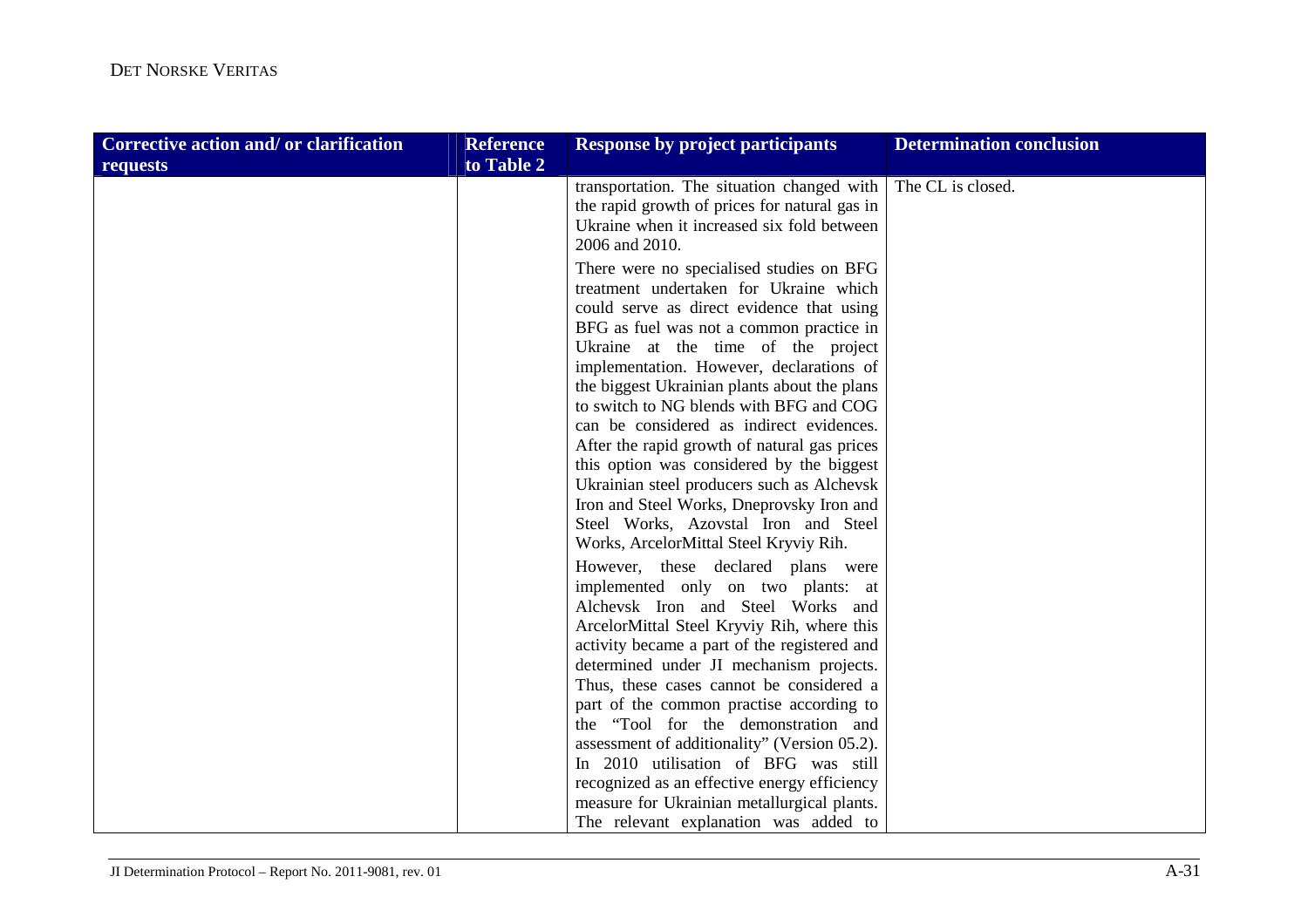| Corrective action and/ or clarification                                                                                                                                                                                                                                                                                                                                                                                                                                       | <b>Reference</b> | <b>Response by project participants</b>                                                                                                                                                                                                                                                                                                                                                                                                                                                                                                                                                                                                                                                                                                                                                                                                                                                                                                                                                                                                                                                                                                                                                                                                                                                                              | <b>Determination conclusion</b>                                                                                                                                                                                                                                                                                                             |
|-------------------------------------------------------------------------------------------------------------------------------------------------------------------------------------------------------------------------------------------------------------------------------------------------------------------------------------------------------------------------------------------------------------------------------------------------------------------------------|------------------|----------------------------------------------------------------------------------------------------------------------------------------------------------------------------------------------------------------------------------------------------------------------------------------------------------------------------------------------------------------------------------------------------------------------------------------------------------------------------------------------------------------------------------------------------------------------------------------------------------------------------------------------------------------------------------------------------------------------------------------------------------------------------------------------------------------------------------------------------------------------------------------------------------------------------------------------------------------------------------------------------------------------------------------------------------------------------------------------------------------------------------------------------------------------------------------------------------------------------------------------------------------------------------------------------------------------|---------------------------------------------------------------------------------------------------------------------------------------------------------------------------------------------------------------------------------------------------------------------------------------------------------------------------------------------|
| requests                                                                                                                                                                                                                                                                                                                                                                                                                                                                      | to Table 2       |                                                                                                                                                                                                                                                                                                                                                                                                                                                                                                                                                                                                                                                                                                                                                                                                                                                                                                                                                                                                                                                                                                                                                                                                                                                                                                                      |                                                                                                                                                                                                                                                                                                                                             |
|                                                                                                                                                                                                                                                                                                                                                                                                                                                                               |                  | section B (pages $21-22$ ) in PDD version 3.1                                                                                                                                                                                                                                                                                                                                                                                                                                                                                                                                                                                                                                                                                                                                                                                                                                                                                                                                                                                                                                                                                                                                                                                                                                                                        |                                                                                                                                                                                                                                                                                                                                             |
| CL <sub>6</sub><br>Evidences for operational lifetime are requested as<br>well as more details for prior consideration (it was<br>mentioned first propose of it in 2000-2002)<br>What is the age and residual lifetime of other<br>important equipment? Is there any demand for<br>additional renovations?<br>(as a guide for the lifetime estimation is possible<br>to use the "Tool to determine the remaining<br>lifetime of equipment vers. 01 EB 50 Report<br>Annex 15). | A.3.1<br>C.1.1   | Operational lifetime:<br>Turbogenerator No1 which is a steam<br>turbine was installed and was first<br>commissioned in 1987. By applying the<br>default value of 25 years for technical<br>lifetime of steam turbines according to<br>"Tool to determine the remaining lifetime<br>of equipment version 01 EB 50 Report<br>Annex 15", its remaining lifetime is 2 years<br>(till 2012). However, the lifetime of the<br>turbogenerator is expected to be extended<br>based on conclusions of technical expertise<br>to be done in 2012. The copies of<br>Conclusion of Technical Expertise and Act<br>on Acceptance of Equipment after<br>Modernization and Repair proving that<br>turbogenerator No 1 is in good state for<br>operation till the next expertise.<br>Boiler No 5 was commissioned in 1981.<br>The copies of Conclusions of Technical<br>Expertise (previous and current) were<br>provided to AIE as evidences of operational<br>lifetime of boiler No 5 proving periodic<br>character of expertise and that it can be<br>operated till $22nd$ of March 2012, after<br>which next expertise will take place<br>extending operational lifetime for the next<br>65000 hours.<br>Demand for any renovations needed is<br>determined by the periodic technical<br>expertise by results of which the found | The operational lifetime, is evidenced to<br>2012 directly, which cover mostly crediting<br>period. The lifetime after this date is most<br>probably. The expected lifetime extend<br>crediting period, which is sufficient.<br>The prior consideration is evidenced and in<br>the light of JISC answer is sufficient.<br>The CL is closed. |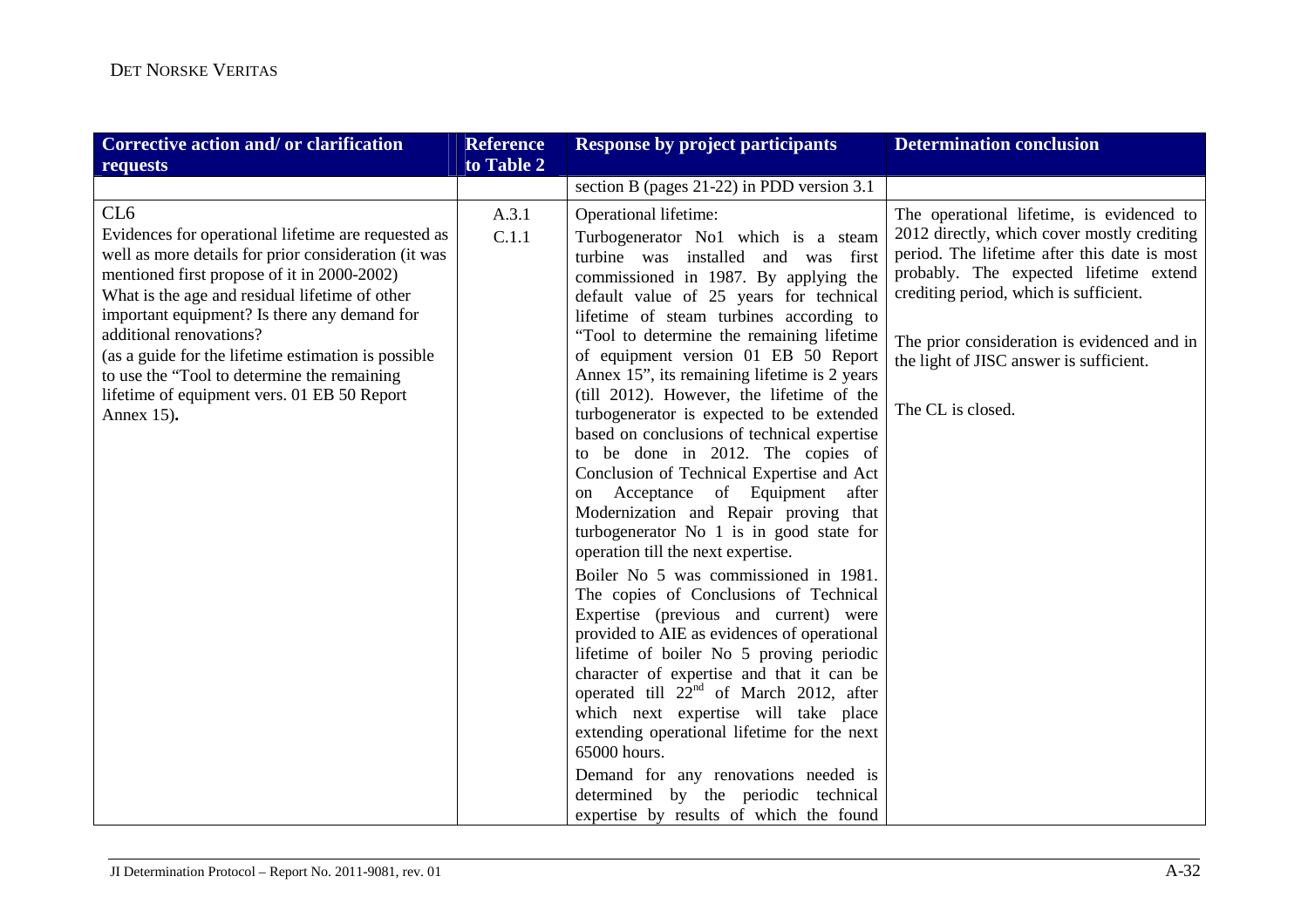| Corrective action and/ or clarification                                                                                                                                                                                             | <b>Reference</b>                                   | <b>Response by project participants</b>                                                                                                                                                                                                                                                                                                                                                                                                                                                                                                                                                                                                                                                                                                                                                                                                                     | <b>Determination conclusion</b>                                                                                                                                                                                                                                                   |
|-------------------------------------------------------------------------------------------------------------------------------------------------------------------------------------------------------------------------------------|----------------------------------------------------|-------------------------------------------------------------------------------------------------------------------------------------------------------------------------------------------------------------------------------------------------------------------------------------------------------------------------------------------------------------------------------------------------------------------------------------------------------------------------------------------------------------------------------------------------------------------------------------------------------------------------------------------------------------------------------------------------------------------------------------------------------------------------------------------------------------------------------------------------------------|-----------------------------------------------------------------------------------------------------------------------------------------------------------------------------------------------------------------------------------------------------------------------------------|
| requests                                                                                                                                                                                                                            | to Table 2                                         |                                                                                                                                                                                                                                                                                                                                                                                                                                                                                                                                                                                                                                                                                                                                                                                                                                                             |                                                                                                                                                                                                                                                                                   |
|                                                                                                                                                                                                                                     |                                                    | problems are corrected. Thus, for the<br>project equipment there is no need in<br>additional renovations by the next expected<br>technical expertise in 2012.<br>Prior concideration:                                                                                                                                                                                                                                                                                                                                                                                                                                                                                                                                                                                                                                                                       |                                                                                                                                                                                                                                                                                   |
|                                                                                                                                                                                                                                     |                                                    | According to the Answer provided by JISC<br>to DNV on the request of clarification<br>regarding the assessment of prior<br>consideration in JI "there is no explicit<br>mentioning in the existing JI regulations<br>that prior consideration needs to be<br>demonstrated in JI". Based on this no<br>additional evidence on prior consideration<br>was provided to the AIE.<br>The project participants were aware of<br>Kyoto Protocol in connection to the related<br>activities undertaken by Zasyadko Coal<br>Mine management which was very active in<br>raising awareness about JI back in 2003<br>already, started their own project in 2004,<br>which in 2006 became the first in Ukraine<br>JI project to receive Letter of Approval.<br>The information of that project was<br>available through conferences, energy<br>efficiency journals etc. |                                                                                                                                                                                                                                                                                   |
| CL7<br>The leakage is neglected due to high uncertainty<br>in determining of fugitive emissions from natural<br>gas extraction, transportation, distribution and<br>consumption. The evidences for this statement are<br>requested. | A.1.2<br>D.4.1<br>D.4.2<br>E.3.1<br>E.3.2<br>E.3.3 | The only potential source of leakage that is<br>attributable to the JI project is increase of<br>fugitive methane emissions due to increase<br>of natural gas consumption for electricity<br>generation which took place as a result of<br>the project. Fugitive emissions happen<br>during production,<br>transmission and                                                                                                                                                                                                                                                                                                                                                                                                                                                                                                                                 | The neglecting of the leakages is possible.<br>The amount of emissions<br>represents<br>0.003% of emissions due<br>extraction,<br>transportation,<br>distribution<br>and<br>consumption on Ukraine. The arguments<br>and sources used for this presumption were<br>found correct. |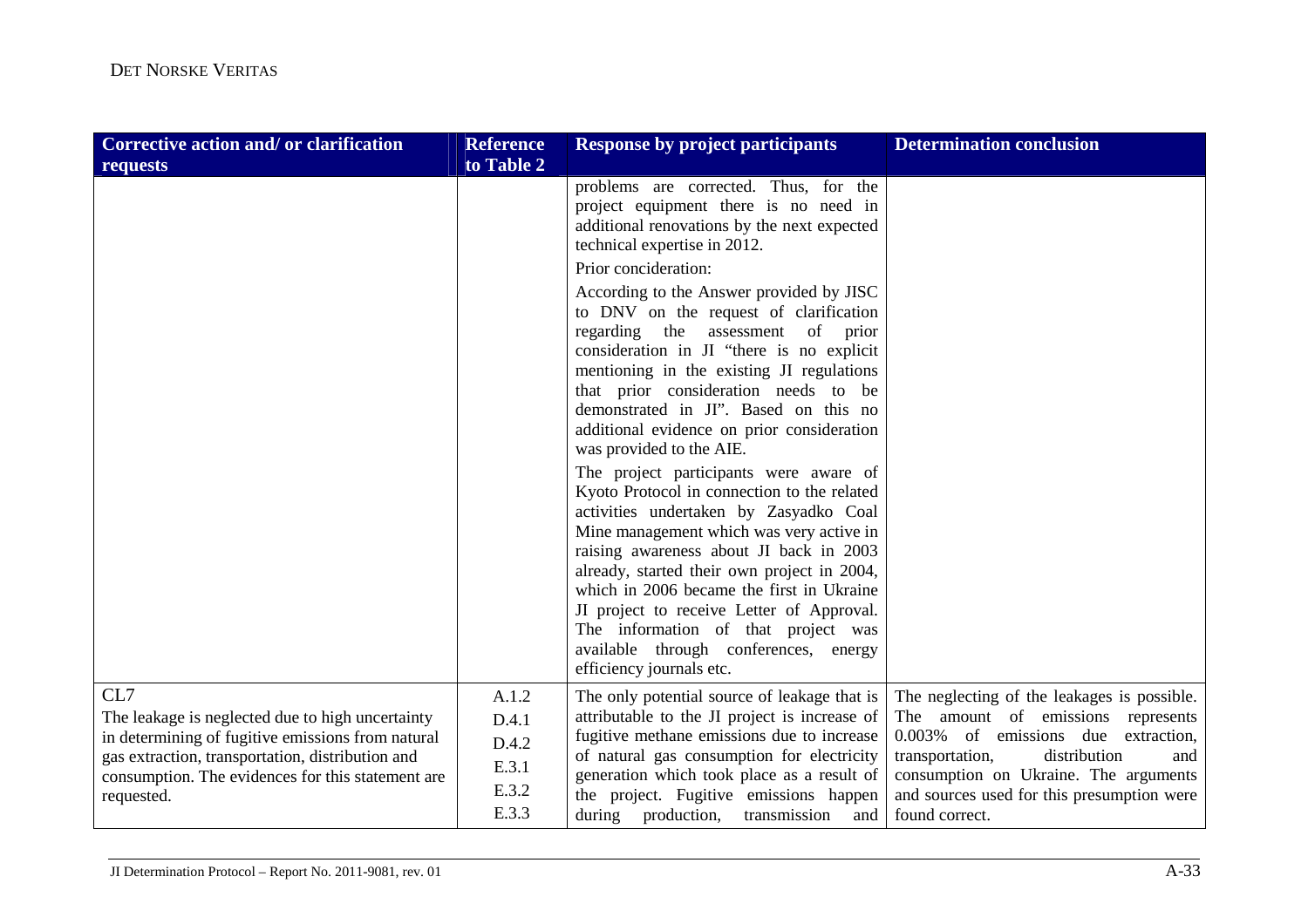| Corrective action and/ or clarification | <b>Reference</b> | <b>Response by project participants</b>       | <b>Determination conclusion</b> |
|-----------------------------------------|------------------|-----------------------------------------------|---------------------------------|
| requests                                | to Table 2       |                                               |                                 |
|                                         |                  | distribution of natural<br>through<br>gas     |                                 |
|                                         |                  | Ukrainian national transportation system.     | The CL is closed                |
|                                         |                  | These emissions are not under the control     |                                 |
|                                         |                  | of project participants and are not directly  |                                 |
|                                         |                  | measurable as they take place along the       |                                 |
|                                         |                  | pipeline and are estimated based on default   |                                 |
|                                         |                  | emission factors. They are available from     |                                 |
|                                         |                  | IPCC and National Inventory Report of         |                                 |
|                                         |                  | Ukraine 1990-2008. The emission factors       |                                 |
|                                         |                  | from the two sources vary significantly and   |                                 |
|                                         |                  | both sources recognize high uncertainty of    |                                 |
|                                         |                  | their estimations. Figures provided there     |                                 |
|                                         |                  | were taken from individual studies with       |                                 |
|                                         |                  | remark that further research is required. The |                                 |
|                                         |                  | country specific values provided in           |                                 |
|                                         |                  | Ukrainian NIR were used for leakage           |                                 |
|                                         |                  | estimation as the latest, lowest and more     |                                 |
|                                         |                  | accurate. Calculation of the leakages         |                                 |
|                                         |                  | yielded a result that leakages from each      |                                 |
|                                         |                  | source production, transmission<br>and        |                                 |
|                                         |                  | distribution are 237, 52 and 372 t $CO2ea$    |                                 |
|                                         |                  | respectively.                                 |                                 |
|                                         |                  | It should be noted that overall natural gas   |                                 |
|                                         |                  | production on Ukraine in 2006-2008 was        |                                 |
|                                         |                  | more than 20 billion tonnes annually. An      |                                 |
|                                         |                  | increase in the Donetsksteel demand for       |                                 |
|                                         |                  | natural gas of 3881 thousand $m3$ annually is |                                 |
|                                         |                  | too small to influence the amount of natural  |                                 |
|                                         |                  | gas produced, transmitted and distributed in  |                                 |
|                                         |                  | Ukraine. Therefore, the project will not lead |                                 |
|                                         |                  | to the increase in fugitive emissions of      |                                 |
|                                         |                  | GHGs. With regard to impossibility of         |                                 |
|                                         |                  | direct measuring of leakages by the project   |                                 |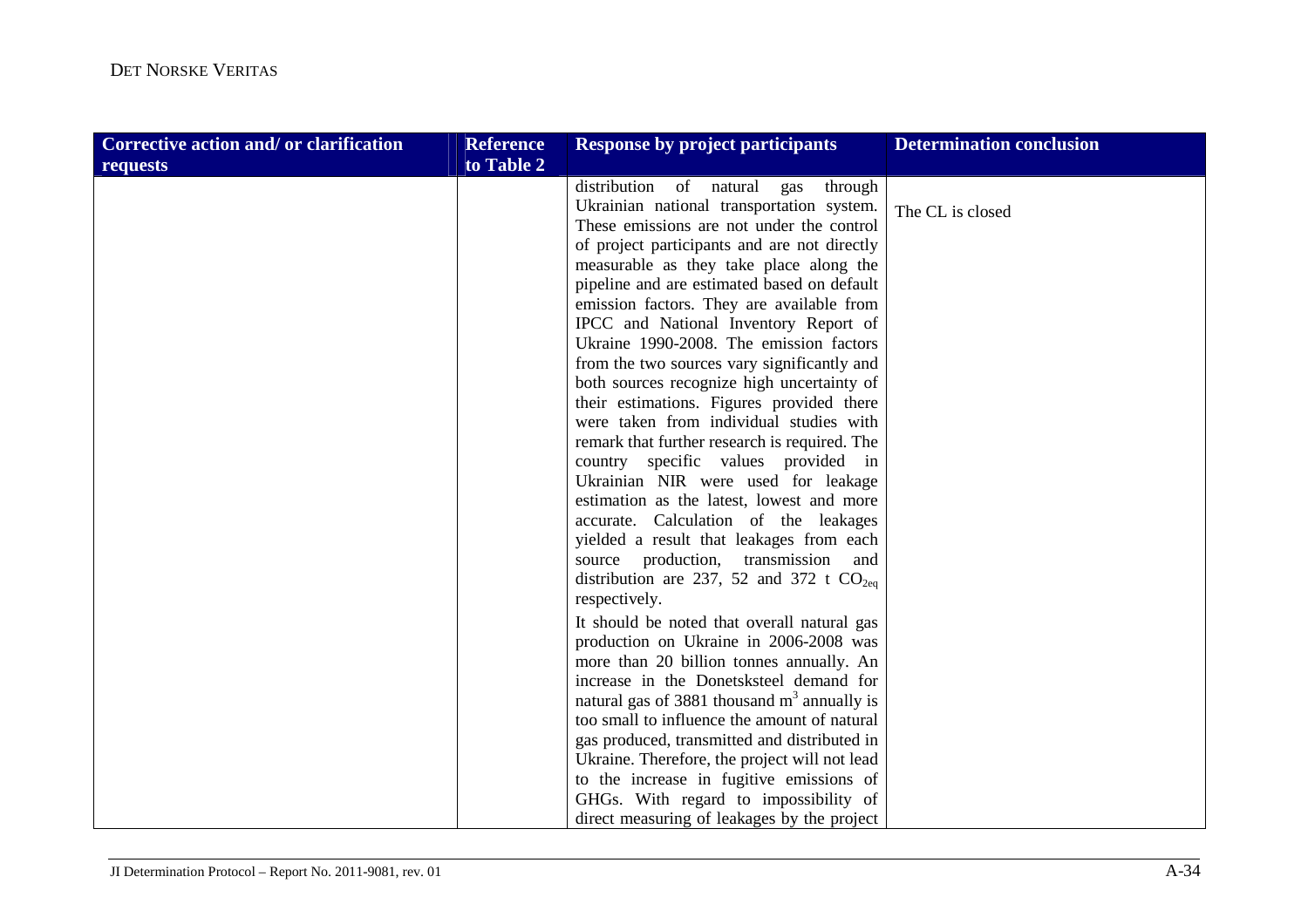| <b>Corrective action and/or clarification</b>                                                                                                                                                               | <b>Reference</b> | <b>Response by project participants</b>                                                                                                                                                                                                                                                                                                                                                                                                                                                                                                                                                                                                                                                                                                                                                                                | <b>Determination conclusion</b>                                                                                                                                                                                                                      |
|-------------------------------------------------------------------------------------------------------------------------------------------------------------------------------------------------------------|------------------|------------------------------------------------------------------------------------------------------------------------------------------------------------------------------------------------------------------------------------------------------------------------------------------------------------------------------------------------------------------------------------------------------------------------------------------------------------------------------------------------------------------------------------------------------------------------------------------------------------------------------------------------------------------------------------------------------------------------------------------------------------------------------------------------------------------------|------------------------------------------------------------------------------------------------------------------------------------------------------------------------------------------------------------------------------------------------------|
| requests                                                                                                                                                                                                    | to Table 2       |                                                                                                                                                                                                                                                                                                                                                                                                                                                                                                                                                                                                                                                                                                                                                                                                                        |                                                                                                                                                                                                                                                      |
|                                                                                                                                                                                                             |                  | participants; unavailability of emission<br>factors estimations with low uncertainty<br>levels; as well as insignificant volumes of<br>the leakages compered to overall fugitive<br>emissions from oil and natural gas in<br>Ukraine (661 tonnes of $CO2eq$ versus 23 246<br>570 tonnes of $CO2eq$ ), it was decided to<br>neglect leakages in calculation of emission<br>reductions of the proposed JI project. The<br>leakages calculation file was submitted to<br>AIE.<br>Addition to the answer (13.04.2011):<br>Ukrainian National Inventory Report 1990-<br>2008 (NIR) is available from the hyperlink<br>provided under the footnote 19, this table<br>(http://unfccc.int/files/national_reports/a<br>nnex i ghg inventories/national invent<br>ories_submissions/application/zip/ukr-<br>2010-nir-22may.zip). |                                                                                                                                                                                                                                                      |
| CL <sub>8</sub><br>EIA and their approval is requested as evidence<br>for section $F$ – the EIA was provided, the text in<br>the section F should be revised in terms of<br>situation (voluntary base etc.) | $\overline{F}$   | Ukrainian<br>legislation<br>According<br>to<br>environmental impacts of a project are to be<br>analyzed in EIA which is a part of project<br>documentation which receives approval<br>after its integrated expertise. For the<br>proposed JI project development of a united<br>project document was not necessary as the<br>project is constituted of modernization of<br>individual parts of an existing facility. The<br>project was implemented according to<br>documentation<br>for<br>its<br>components<br>(replacement of condenser, installation of<br>condensation pumps, upgrade of control                                                                                                                                                                                                                  | Description of situation related to EIA<br>process reflects now real situation as it was<br>found during site visit. Simultaneously the<br>description fulfils requirements related to<br>environmental impact for JI projects.<br>The CL is closed. |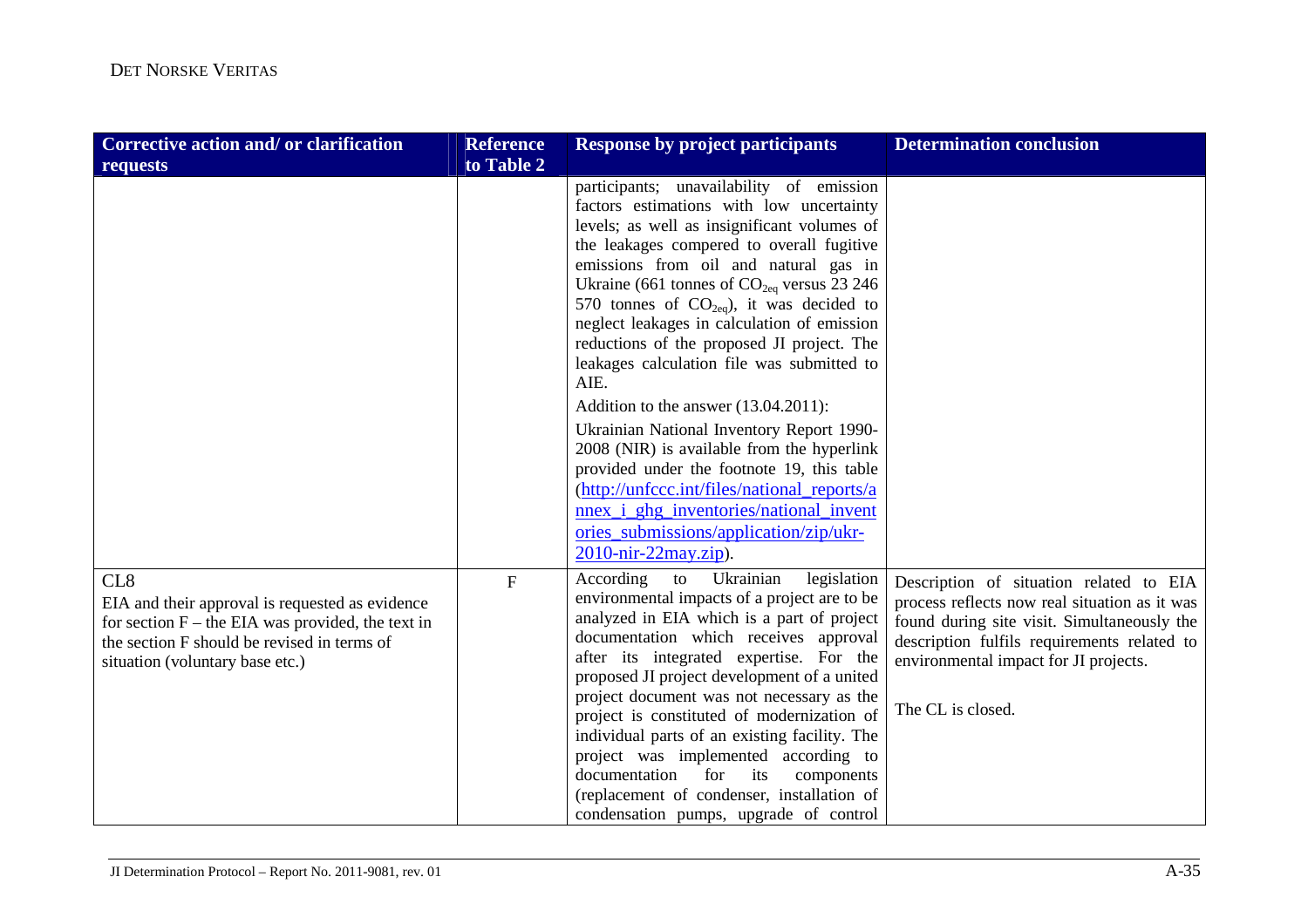| Corrective action and/ or clarification                                                                                                                                                                                                            | <b>Reference</b> | <b>Response by project participants</b>                                                                                                                                                                                                                                                                                                                                                                                                                                                                                                                                                                                                                                                                                                                                                                                                                     | <b>Determination conclusion</b>                                                                                                                                                                                                    |
|----------------------------------------------------------------------------------------------------------------------------------------------------------------------------------------------------------------------------------------------------|------------------|-------------------------------------------------------------------------------------------------------------------------------------------------------------------------------------------------------------------------------------------------------------------------------------------------------------------------------------------------------------------------------------------------------------------------------------------------------------------------------------------------------------------------------------------------------------------------------------------------------------------------------------------------------------------------------------------------------------------------------------------------------------------------------------------------------------------------------------------------------------|------------------------------------------------------------------------------------------------------------------------------------------------------------------------------------------------------------------------------------|
| requests                                                                                                                                                                                                                                           | to Table 2       |                                                                                                                                                                                                                                                                                                                                                                                                                                                                                                                                                                                                                                                                                                                                                                                                                                                             |                                                                                                                                                                                                                                    |
|                                                                                                                                                                                                                                                    |                  | system with installation of new monitoring<br>equipment, sensors and actuators etc.)<br>which are not subject for EIA. Therefore, it<br>didn't go through the approval procedure<br>part of which is collection of stakeholder<br>comments. The existing EIA covering the<br>overall activities undertaken at CHP-SAS<br>for its modernization was undertaken on<br>voluntary basis as improvement under<br>Donetsksteel environment management<br>system (Donetsksteel is certified in ISO<br>14001). The relevant explanation was<br>added to section $F$ (pages 41-42) in PDD<br>version 3.1                                                                                                                                                                                                                                                             |                                                                                                                                                                                                                                    |
| CL <sub>9</sub><br>The stakeholders' comments are obviously<br>requested as part of EIA. It should be evidenced,<br>that it is not requirement of Ukrainian legislation<br>or explained the voluntary status in section G<br>according to reality. | $\mathbf G$      | The existing EIA of Donetsksteel CHP-<br>SAS which also covers modernization and<br>reconstruction of its individual parts was<br>undertaken on<br>basis<br>voluntary<br>as<br>under<br>Donetsksteel<br>improvement<br>environment<br>management<br>system<br>(Donetsksteel is certified in ISO 14001).<br>Therefore,<br>formal<br>requirements<br>no<br>stakeholders'<br>collecting<br>concerning<br>comments are applicable to the project.<br>However, news items about all significant<br>reconstruction plans are regularly published<br>on the Plant's web-page. Information about<br>project CHP-SAS Modernization Project<br>for BFG Utilization was also published and<br>is available online. It is also mentioned in<br>the Environmental Management Plan and<br>Environmental Impact Assessment of<br>Donetsksteel Export Subproject which were | The explanation of the EIA process for this<br>projects covers explanation, that the<br>stakeholders' comments are not requested<br>in this case. The information is now clearly<br>described in the PDD now.<br>The CL is closed. |